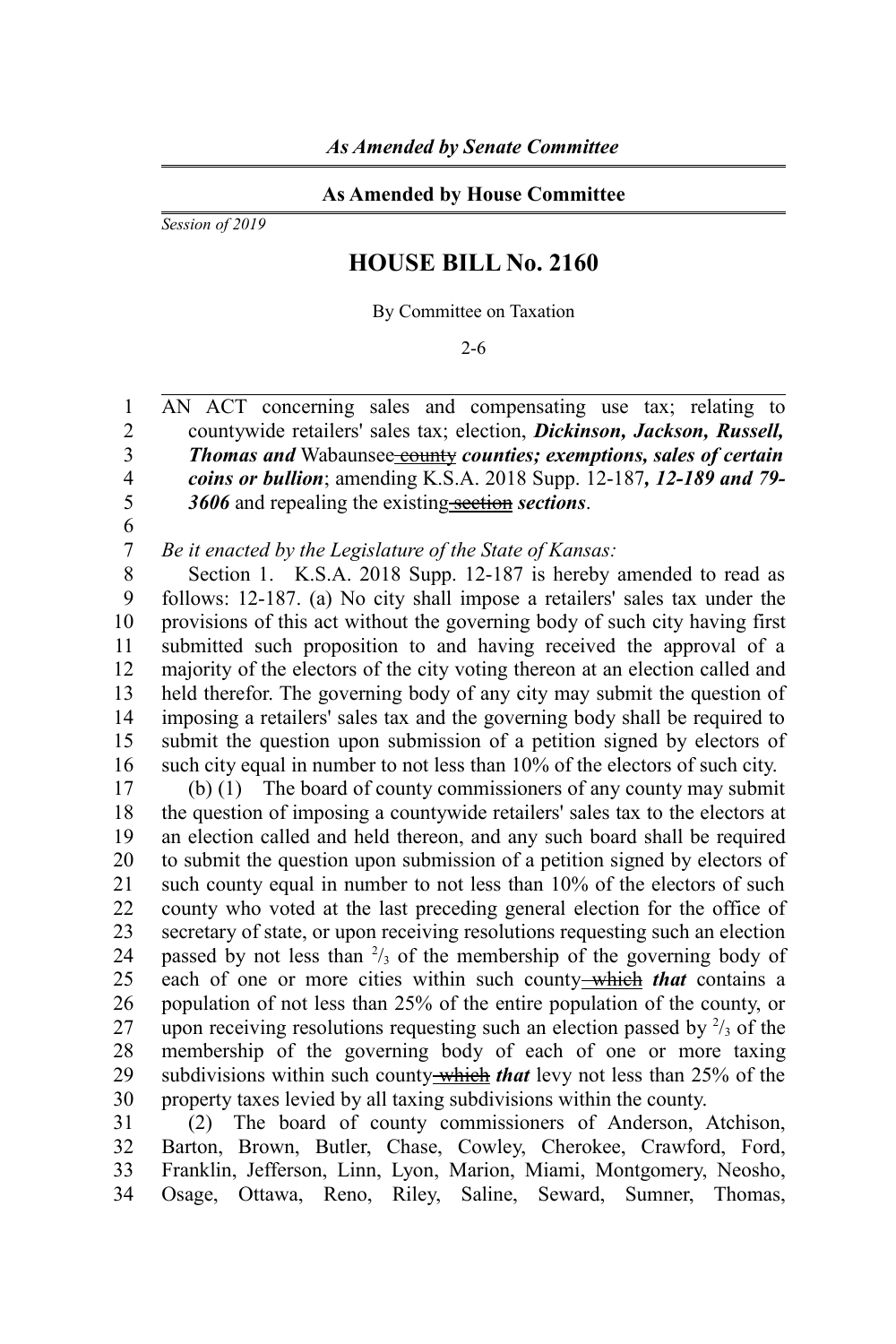Wabaunsee, Wilson and Wyandotte counties may submit the question of imposing a countywide retailers' sales tax and pledging the revenue received therefrom for the purpose of financing the construction or remodeling of a courthouse, jail, law enforcement center facility or other county administrative facility, to the electors at an election called and held thereon. The tax imposed pursuant to this paragraph shall expire when sales tax sufficient to pay all of the costs incurred in the financing of such facility has been collected by retailers as determined by the secretary of revenue. Nothing in this paragraph shall be construed to allow the rate of tax imposed by Butler, Chase, Cowley, Lyon, Montgomery, Neosho, Riley, Sumner or Wilson county pursuant to this paragraph to exceed or be imposed at any rate other than the rates prescribed in K.S.A. 12-189, and amendments thereto. 1 2 3 4 5 6 7 8 9 10 11 12 13

(3) (A) Except as otherwise provided in this paragraph, the result of the election held on November 8, 1988, on the question submitted by the board of county commissioners of Jackson county for the purpose of increasing its countywide retailers' sales tax by 1% is hereby declared valid, and the revenue received therefrom by the county shall be expended solely for the purpose of financing the Banner Creek reservoir project. The tax imposed pursuant to this paragraph shall take effect on the effective date of this act and shall expire not later than five years after such date. 14 15 16 17 18 19 20 21

(B) The result of the election held on November 8, 1994, on the question submitted by the board of county commissioners of Ottawa county for the purpose of increasing its countywide retailers' sales tax by 1% is hereby declared valid, and the revenue received therefrom by the county shall be expended solely for the purpose of financing the erection, construction and furnishing of a law enforcement center and jail facility. 22 23 24 25 26 27

(C) Except as otherwise provided in this paragraph, the result of the election held on November 2, 2004, on the question submitted by the board of county commissioners of Sedgwick county for the purpose of increasing its countywide retailers' sales tax by 1% is hereby declared valid, and the revenue received therefrom by the county shall be used only to pay the costs of: (i) Acquisition of a site and constructing and equipping thereon a new regional events center, associated parking and infrastructure improvements and related appurtenances thereto, to be located in the downtown area of the city of Wichita, Kansas, (the "downtown arena"); (ii) design for the Kansas coliseum complex and construction of improvements to the pavilions; and (iii) establishing an operating and maintenance reserve for the downtown arena and the Kansas coliseum complex. The tax imposed pursuant to this paragraph shall commence on July 1, 2005, and shall terminate not later than 30 months after the commencement thereof. 28 29 30 31 32 33 34 35 36 37 38 39 40 41 42

(D) Except as otherwise provided in this paragraph, the result of the 43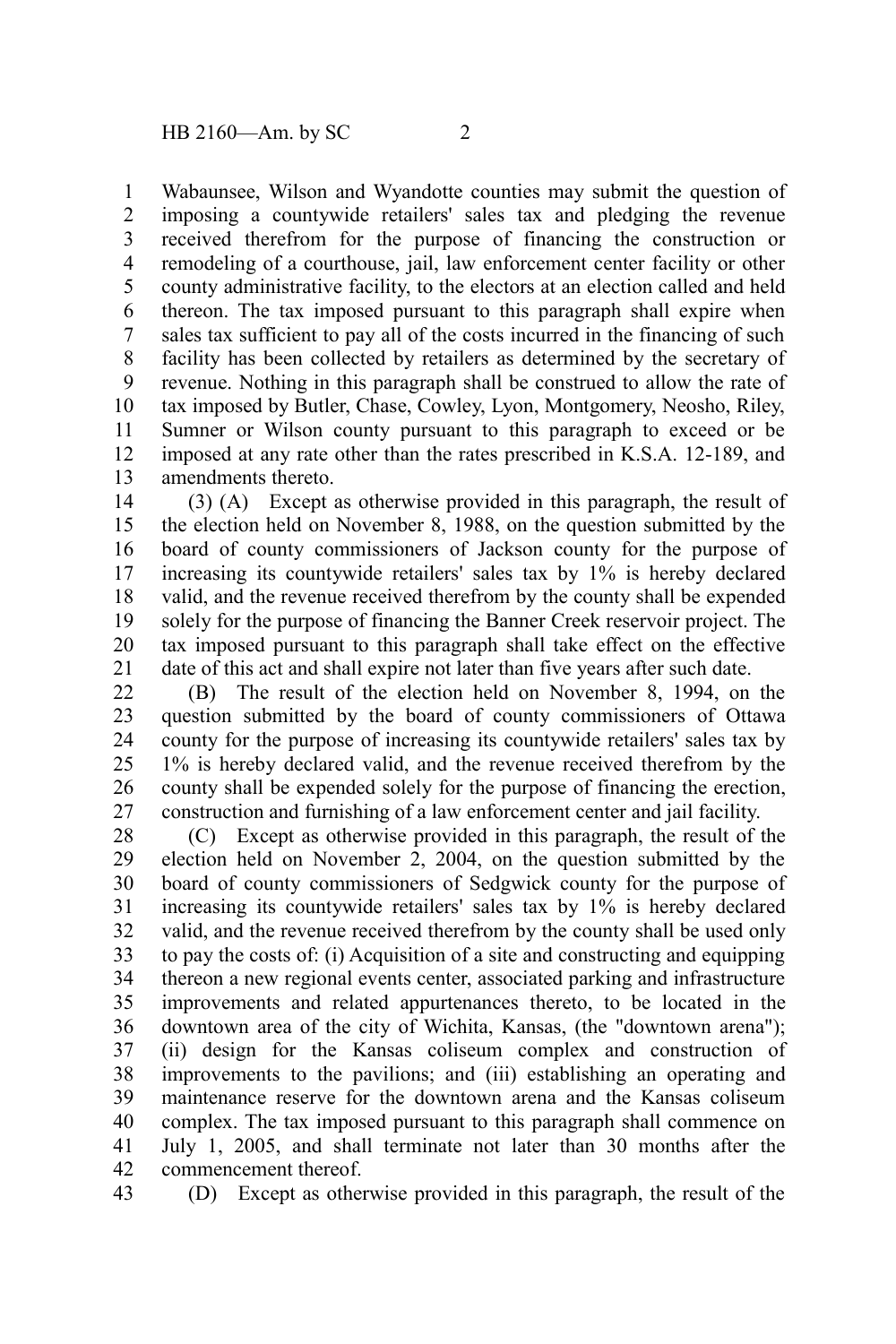election held on August 5, 2008, on the question submitted by the board of county commissioners of Lyon county for the purpose of increasing its countywide retailers' sales tax by 1% is hereby declared valid, and the revenue received therefrom by the county shall be expended for the purposes of ad valorem tax reduction and capital outlay. The tax imposed pursuant to this paragraph shall terminate not later than five years after the commencement thereof. 1 2 3 4 5 6 7

(E) Except as otherwise provided in this paragraph, the result of the election held on August 5, 2008, on the question submitted by the board of county commissioners of Rawlins county for the purpose of increasing its countywide retailers' sales tax by 0.75% is hereby declared valid, and the revenue received therefrom by the county shall be expended for the purposes of financing the costs of a swimming pool. The tax imposed pursuant to this paragraph shall terminate not later than 15 years after the commencement thereof or upon payment of all costs authorized pursuant to this paragraph in the financing of such project. 8 9 10 11 12 13 14 15 16

(F) The result of the election held on December 1, 2009, on the question submitted by the board of county commissioners of Chautauqua county for the purpose of increasing its countywide retailers' sales tax by 1% is hereby declared valid, and the revenue received from such tax by the county shall be expended for the purposes of financing the costs of constructing, furnishing and equipping a county jail and law enforcement center and necessary improvements appurtenant to such jail and law enforcement center. Any tax imposed pursuant to authority granted in this paragraph shall terminate upon payment of all costs authorized pursuant to this paragraph incurred in the financing of the project described in this paragraph. 17 18 19 20 21 22 23 24 25 26 27

(G) The result of the election held on April 7, 2015, on the question submitted by the board of county commissioners of Bourbon county for the purpose of increasing its retailers' sales tax by 0.4% is hereby declared valid, and the revenue received therefrom by the county shall be expended solely for the purpose of financing the costs of constructing, furnishing and operating a courthouse, law enforcement center or jail facility improvements. Any tax imposed pursuant to authority granted in this paragraph shall terminate upon payment of all costs authorized pursuant to this paragraph incurred in the financing of the project described in this paragraph. 28 29 30 31 32 33 34 35 36 37

(4) The board of county commissioners of Finney and Ford counties may submit the question of imposing a countywide retailers' sales tax at the rate of 0.25% and pledging the revenue received therefrom for the purpose of financing all or any portion of the cost to be paid by Finney or Ford county for construction of highway projects identified as system enhancements under the provisions of K.S.A. 68-2314(b)(5), and 38 39 40 41 42 43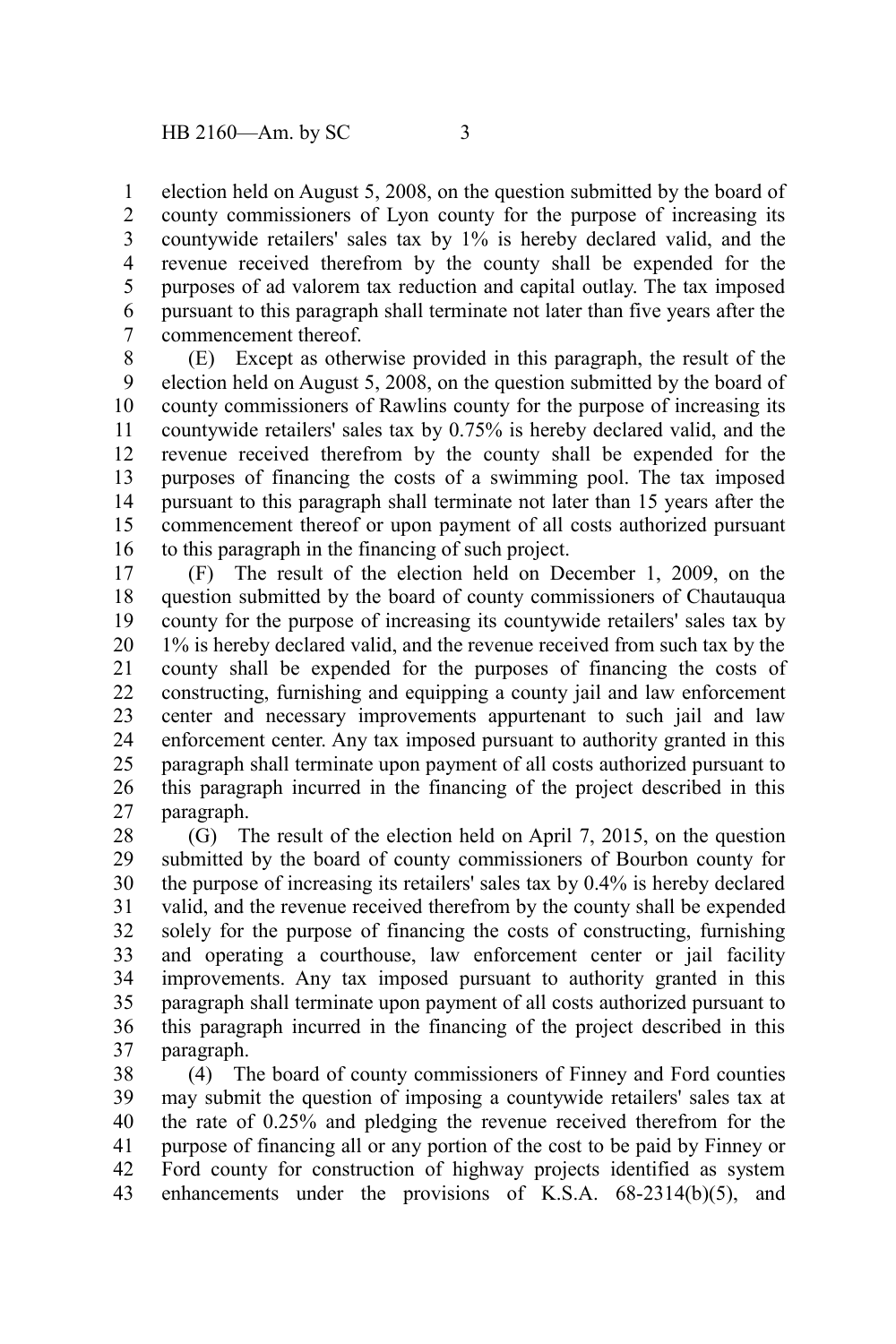amendments thereto, to the electors at an election called and held thereon. 1

Such election shall be called and held in the manner provided by the general bond law. The tax imposed pursuant to this paragraph shall expire upon the payment of all costs authorized pursuant to this paragraph in the financing of such highway projects. Nothing in this paragraph shall be construed to allow the rate of tax imposed by Finney or Ford county pursuant to this paragraph to exceed the maximum rate prescribed in K.S.A. 12-189, and amendments thereto. If any funds remain upon the payment of all costs authorized pursuant to this paragraph in the financing of such highway projects in Finney county, the state treasurer shall remit such funds to the treasurer of Finney county and upon receipt of such moneys shall be deposited to the credit of the county road and bridge fund. If any funds remain upon the payment of all costs authorized pursuant to this paragraph in the financing of such highway projects in Ford county, the state treasurer shall remit such funds to the treasurer of Ford county and upon receipt of such moneys shall be deposited to the credit of the county road and bridge fund. 2 3 4 5 6 7 8 9 10 11 12 13 14 15 16 17

(5) The board of county commissioners of any county may submit the question of imposing a retailers' sales tax at the rate of 0.25%, 0.5%, 0.75% or 1% and pledging the revenue received therefrom for the purpose of financing the provision of health care services, as enumerated in the question, to the electors at an election called and held thereon. Whenever any county imposes a tax pursuant to this paragraph, any tax imposed pursuant to subsection (a)(2) by any city located in such county shall expire upon the effective date of the imposition of the countywide tax, and thereafter the state treasurer shall remit to each such city that portion of the countywide tax revenue collected by retailers within such city as certified by the director of taxation. The tax imposed pursuant to this paragraph shall be deemed to be in addition to the rate limitations prescribed in K.S.A. 12-189, and amendments thereto. As used in this paragraph, health care services shall include, but not be limited to, the following: Local health departments, city or county hospitals, city or county nursing homes, preventive health care services including immunizations, prenatal care and the postponement of entry into nursing homes by home care services, mental health services, indigent health care, physician or health care worker recruitment, health education, emergency medical services, rural health clinics, integration of health care services, home health services and rural health networks. 18 19 20 21 22 23 24 25 26 27 28 29 30 31 32 33 34 35 36 37 38

(6) The board of county commissioners of Allen county may submit the question of imposing a countywide retailers' sales tax at the rate of 0.5% and pledging the revenue received therefrom for the purpose of financing the costs of operation and construction of a solid waste disposal area or the modification of an existing landfill to comply with federal 39 40 41 42 43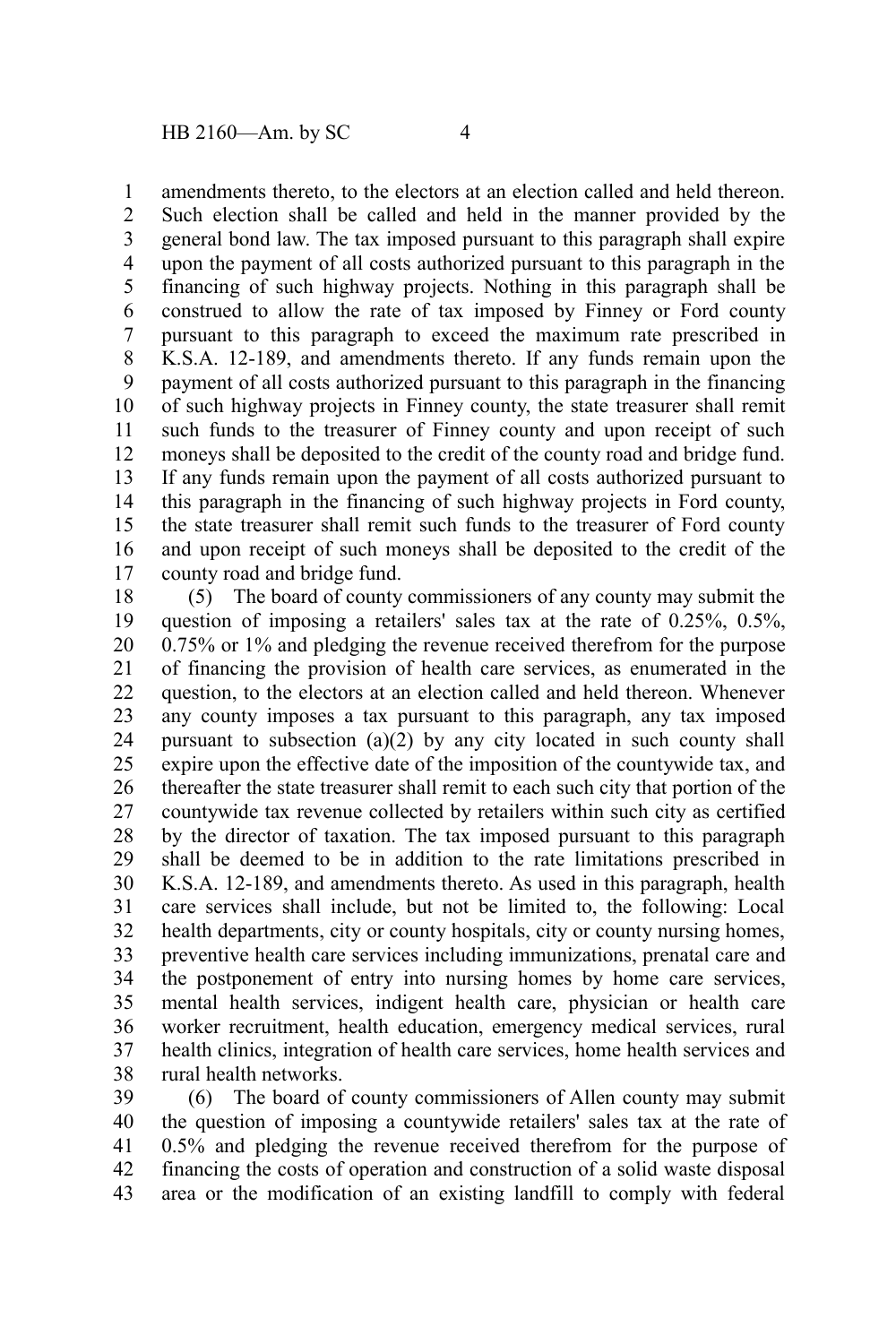regulations to the electors at an election called and held thereon. The tax imposed pursuant to this paragraph shall expire upon the payment of all costs incurred in the financing of the project undertaken. Nothing in this paragraph shall be construed to allow the rate of tax imposed by Allen county pursuant to this paragraph to exceed or be imposed at any rate other than the rates prescribed in K.S.A. 12-189, and amendments thereto. 1 2 3 4 5 6

(7) *(A)* The board of county commissioners of Clay, Dickinson and Miami county may submit the question of imposing a countywide retailers' sales tax at the rate of 0.50% in the case of Clay-and Dickinson county and at a rate of up to 1% in the case of Miami county, and pledging the revenue received therefrom for the purpose of financing the costs of roadway construction and improvement to the electors at an election called and held thereon. Except as otherwise provided, the tax imposed pursuant to this paragraph *subparagraph* shall expire after five years from the date such tax is first collected. The result of the election held on November 2, 2004, on the question submitted by the board of county commissioners of Miami county for the purpose of extending for an additional five-year period the countywide retailers' sales tax imposed pursuant to this subsection in Miami county is hereby declared valid. The countywide retailers' sales tax imposed pursuant to this subsection in Clay and Miami county may be extended or reenacted for additional five-year periods upon the board of county commissioners of Clay and Miami county submitting such question to the electors at an election called and held thereon for each additional five-year period as provided by law. 7 8 9 10 11 12 13 14 15 16 17 18 19 20 21 22 23 24

*(B) The board of county commissioners of Dickinson county may submit the question of imposing a countywide retailers' sales tax at the rate of 0.5% and pledging the revenue received therefrom for the purpose of financing the costs of roadway construction and improvement to the electors at an election called and held thereon. The tax imposed pursuant to this subparagraph shall expire after 10 years from the date such tax is first collected.* 25 26 27 28 29 30 31

(8) The board of county commissioners of Sherman county may submit the question of imposing a countywide retailers' sales tax at the rate of 1% and pledging the revenue received therefrom for the purpose of financing the costs of street and roadway improvements to the electors at an election called and held thereon. The tax imposed pursuant to this paragraph shall expire upon payment of all costs authorized pursuant to this paragraph in the financing of such project. 32 33 34 35 36 37 38

(9) (A) The board of county commissioners of Cowley, Crawford $_{\overline{z}}$ Russell and Woodson county may submit the question of imposing a countywide retailers' sales tax at the rate of  $0.5\%$  in the case of Crawford-Russell and Woodson county and at a rate of up to 0.25%, in the case of Cowley county and pledging the revenue received therefrom for the 39 40 41 42 43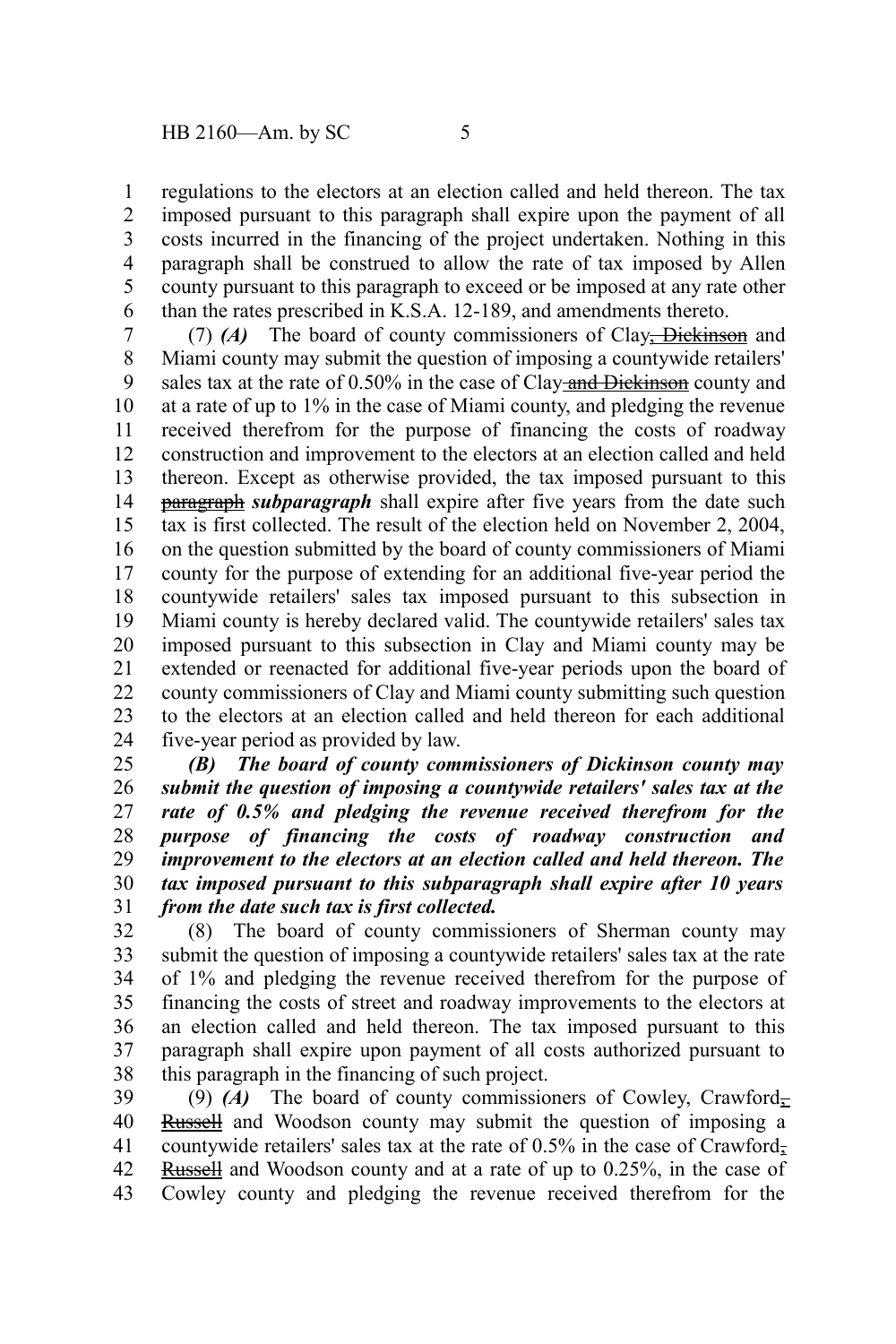purpose of financing economic development initiatives or public infrastructure projects. The tax imposed pursuant to this<del> paragraph</del> *subparagraph* shall expire after five years from the date such tax is first collected. 1 2 3 4

*(B) The board of county commissioners of Russell county may submit the question of imposing a countywide retailers' sales tax at the rate of 0.5% and pledging the revenue received therefrom for the purpose of financing economic development initiatives or public infrastructure projects. The tax imposed pursuant to this subparagraph shall expire after 10 years from the date such tax is first collected.* 5 6 7 8 9 10

(10) The board of county commissioners of Franklin county may submit the question of imposing a countywide retailers' sales tax at the rate of 0.25% and pledging the revenue received therefrom for the purpose of financing recreational facilities. The tax imposed pursuant to this paragraph shall expire upon payment of all costs authorized in financing such facilities. 11 12 13 14 15 16

(11) The board of county commissioners of Douglas county may submit the question of imposing a countywide retailers' sales tax at the rate of 0.25% and pledging the revenue received therefrom for the purposes of conservation, access and management of open space; preservation of cultural heritage; and economic development projects and activities. 17 18 19 20 21

(12) The board of county commissioners of Shawnee county may submit the question of imposing a countywide retailers' sales tax at the rate of 0.25% and pledging the revenue received therefrom to the city of Topeka for the purpose of financing the costs of rebuilding the Topeka boulevard bridge and other public infrastructure improvements associated with such project to the electors at an election called and held thereon. The tax imposed pursuant to this paragraph shall expire upon payment of all costs authorized in financing such project. 22 23 24 25 26 27 28 29

(13) The board of county commissioners of Jackson county may submit the question of imposing a countywide retailers' sales tax at a rate of 0.4% and pledging the revenue received therefrom as follows: 50% of such revenues for the purpose of financing for economic developmentinitiatives; and 50% of such revenues for the purpose of financing public infrastructure projects to the electors at an election called and held thereon. The tax imposed pursuant to this paragraph shall expire after seven years from the date such tax is first collected. The board of county commissioners of Jackson county may submit the question of imposing a countywide retailers' sales tax at a rate of 0.4% which such tax shall take effect after the expiration of the tax imposed pursuant to this paragraph prior to the effective date of this act, and pledging the revenue received therefrom for the purpose of financing public infrastructure projects to the electors at an election called and held thereon. Such tax shall expire after 30 31 32 33 34 35 36 37 38 39 40 41 42 43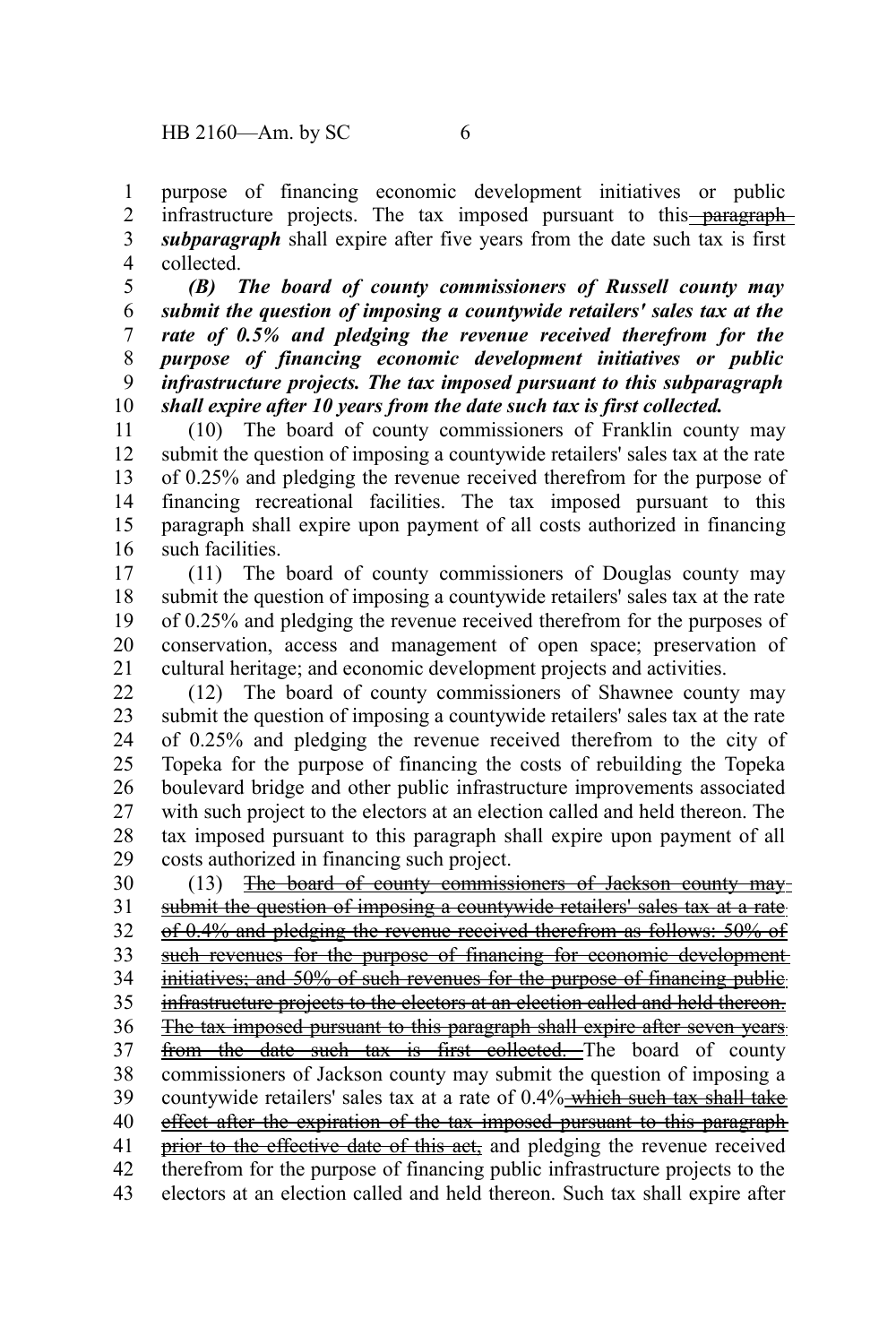seven years from the date such tax is first collected. 1

(14) The board of county commissioners of Neosho county may submit the question of imposing a countywide retailers' sales tax at the rate of 0.5% and pledging the revenue received therefrom for the purpose of financing the costs of roadway construction and improvement to the electors at an election called and held thereon. The tax imposed pursuant to this paragraph shall expire upon payment of all costs authorized pursuant to this paragraph in the financing of such project. 2 3 4 5 6 7 8

(15) The board of county commissioners of Saline county may submit the question of imposing a countywide retailers' sales tax at the rate of up to 0.5% and pledging the revenue received therefrom for the purpose of financing the costs of construction and operation of an expo center to the electors at an election called and held thereon. The tax imposed pursuant to this paragraph shall expire after five years from the date such tax is first collected. 9 10 11 12 13 14 15

(16) The board of county commissioners of Harvey county may submit the question of imposing a countywide retailers' sales tax at the rate of 1.0% and pledging the revenue received therefrom for the purpose of financing the costs of property tax relief, economic development initiatives and public infrastructure improvements to the electors at an election called and held thereon. 16 17 18 19 20 21

(17) The board of county commissioners of Atchison county may submit the question of imposing a countywide retailers' sales tax at the rate of 0.25% and pledging the revenue received therefrom for the purpose of financing the costs of construction and maintenance of sports and recreational facilities to the electors at an election called and held thereon. The tax imposed pursuant to this paragraph shall expire upon payment of all costs authorized in financing such facilities.  $22$ 23 24 25 26 27 28

(18) The board of county commissioners of Wabaunsee county may submit the question of imposing a countywide retailers' sales tax at the rate of 0.5% and pledging the revenue received therefrom for the purpose of financing the costs of bridge and roadway construction and improvement to the electors at an election called and held thereon. The tax imposed pursuant to this paragraph shall expire after 15 years from the date such tax is first collected. *The countywide retailers' sales tax imposed pursuant to this paragraph may be extended or reenacted for additional periods not exceeding 15 years upon the board of county commissioners of Wabaunsee county submitting such question to the electors at an election called and held thereon for each extension or reenactment period as provided by law.* **On and after July 1, 2019, the countywide retailers' sales tax imposed pursuant to this paragraph may be extended or reenacted for one additional period not to exceed 15 years upon the board of county** 29 30 31 32 33 34 35 36 37 38 39 40 41 42

**commissioners of Wabaunsee county submitting such question to the** 43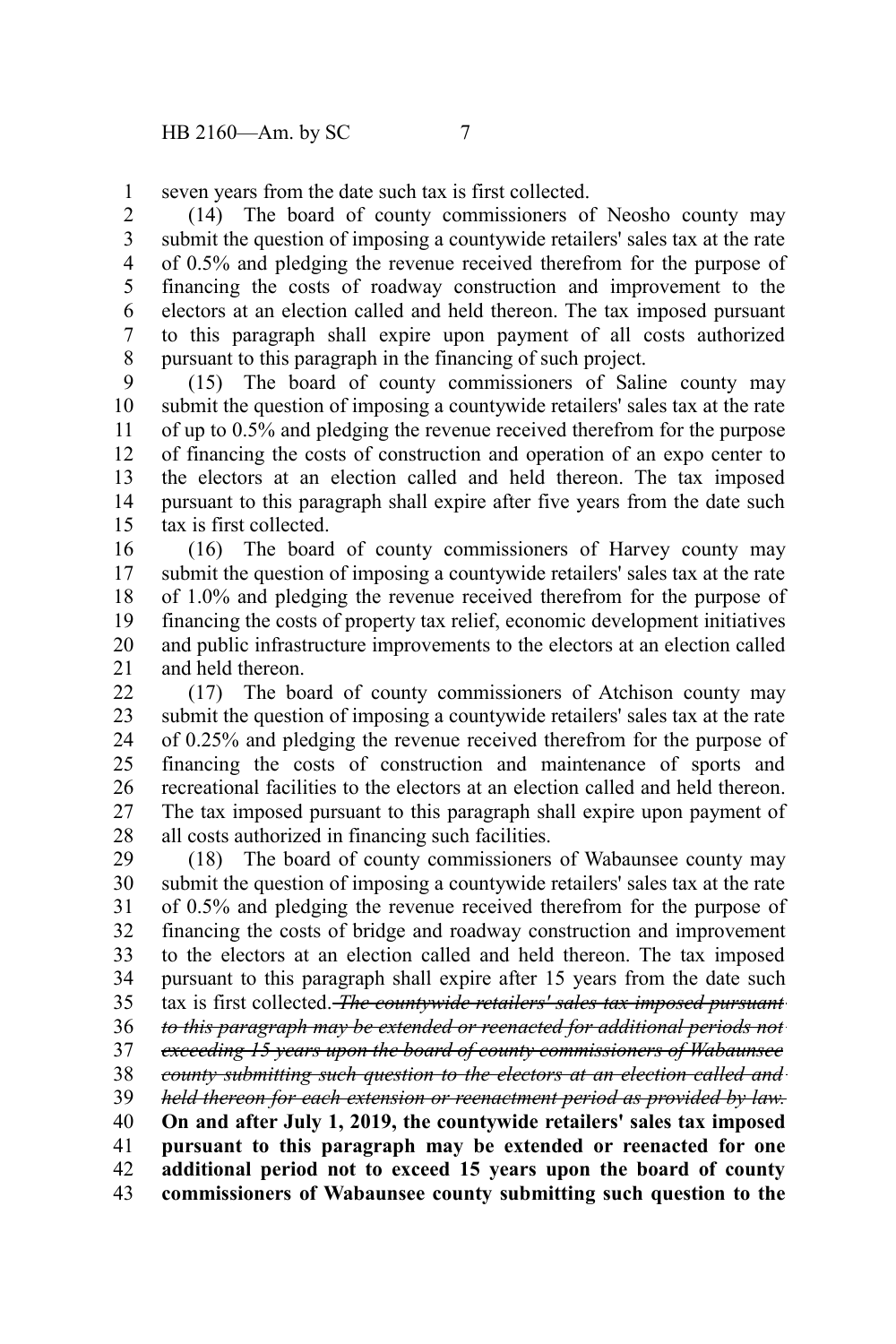**electors at an election called and held thereon as provided by law. For any countywide retailers' sales tax that is extended or reenacted pursuant to this paragraph, such tax shall expire not later than 15 years from the date such tax is first collected.** 1 2 3 4

(19) The board of county commissioners of Jefferson county may submit the question of imposing a countywide retailers' sales tax at the rate of 1% and pledging the revenue received therefrom for the purpose of financing the costs of roadway construction and improvement to the electors at an election called and held thereon. The tax imposed pursuant to this paragraph shall expire after six years from the date such tax is first collected. The countywide retailers' sales tax imposed pursuant to this paragraph may be extended or reenacted for additional six-year periods upon the board of county commissioners of Jefferson county submitting such question to the electors at an election called and held thereon for each additional six-year period as provided by law. 5 6 7 8 9 10 11 12 13 14 15

(20) The board of county commissioners of Riley county may submit the question of imposing a countywide retailers' sales tax at the rate of up to 1% and pledging the revenue received therefrom for the purpose of financing the costs of bridge and roadway construction and improvement to the electors at an election called and held thereon. The tax imposed pursuant to this paragraph shall expire after five years from the date such tax is first collected. 16 17 18 19 20 21  $22$ 

(21) The board of county commissioners of Johnson county may submit the question of imposing a countywide retailers' sales tax at the rate of 0.25% and pledging the revenue received therefrom for the purpose of financing the construction and operation costs of public safety projects, including, but not limited to, a jail, detention center, sheriff's resource center, crime lab or other county administrative or operational facility dedicated to public safety, to the electors at an election called and held thereon. The tax imposed pursuant to this paragraph shall expire after 10 years from the date such tax is first collected. The countywide retailers' sales tax imposed pursuant to this subsection may be extended or reenacted for additional periods not exceeding 10 years upon the board of county commissioners of Johnson county submitting such question to the electors at an election called and held thereon for each additional ten-year period as provided by law. 23 24 25 26 27 28 29 30 31 32 33 34 35 36

(22) The board of county commissioners of Wilson county may submit the question of imposing a countywide retailers' sales tax at the rate of up to 1% and pledging the revenue received therefrom for the purpose of financing the costs of roadway construction and improvements to federal highways, the development of a new industrial park and other public infrastructure improvements to the electors at an election called and held thereon. The tax imposed pursuant to this paragraph shall expire upon 37 38 39 40 41 42 43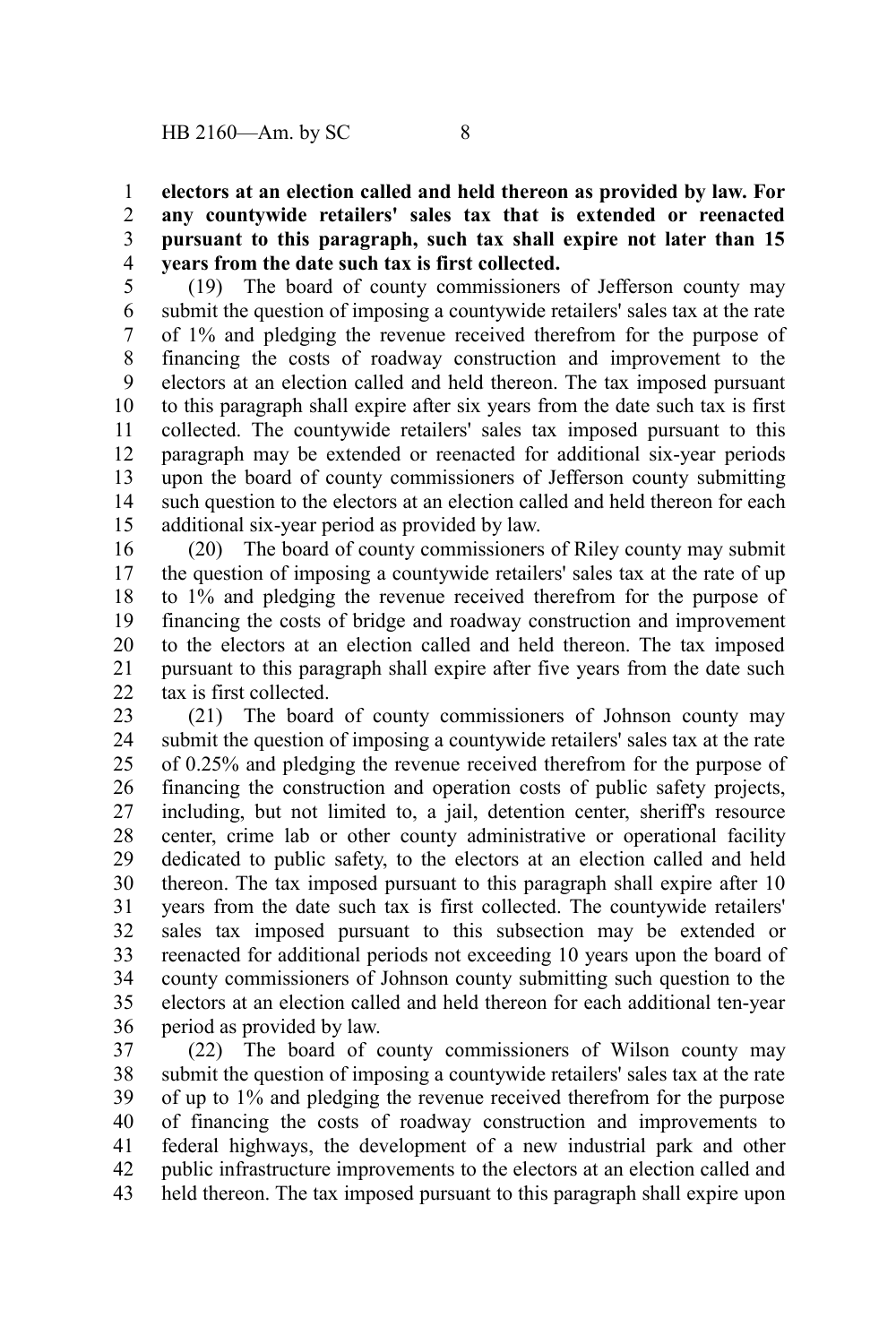payment of all costs authorized pursuant to this paragraph in the financing of such project or projects. 1 2

(23) The board of county commissioners of Butler county may submit the question of imposing a countywide retailers' sales tax at the rate of either 0.25%, 0.5%, 0.75% or 1% and pledging the revenue received therefrom for the purpose of financing the costs of public safety capital projects or bridge and roadway construction projects, or both, to the electors at an election called and held thereon. The tax imposed pursuant to this paragraph shall expire upon payment of all costs authorized in financing such projects. 3 4 5 6 7 8 9 10

(24) The board of county commissioners of Barton county may submit the question of imposing a countywide retailers' sales tax at the rate of up to 0.5% and pledging the revenue received therefrom for the purpose of financing the costs of roadway and bridge construction and improvement and infrastructure development and improvement to the electors at an election called and held thereon. The tax imposed pursuant to this paragraph shall expire after 10 years from the date such tax is first collected. 11 12 13 14 15 16 17 18

(25) The board of county commissioners of Jefferson county may submit the question of imposing a countywide retailers' sales tax at the rate of 0.25% and pledging the revenue received therefrom for the purpose of financing the costs of the county's obligation as participating employer to make employer contributions and other required contributions to the Kansas public employees retirement system for eligible employees of the county who are members of the Kansas police and firemen's retirement system, to the electors at an election called and held thereon. The tax imposed pursuant to this paragraph shall expire upon payment of all costs authorized in financing such purpose. 19 20 21 22 23 24 25 26 27 28

(26) The board of county commissioners of Pottawatomie county may submit the question of imposing a countywide retailers' sales tax at the rate of up to 0.5% and pledging the revenue received therefrom for the purpose of financing the costs of construction or remodeling of a courthouse, jail, law enforcement center facility or other county administrative facility, or public infrastructure improvements, or both, to the electors at an election called and held thereon. The tax imposed pursuant to this paragraph shall expire upon payment of all costs authorized in financing such project or projects. 29 30 31 32 33 34 35 36 37

(27) The board of county commissioners of Kingman county may submit the question of imposing a countywide retailers' sales tax at the rate of 0.25%, 0.5%, 0.75% or 1% and pledging the revenue received therefrom for the purpose of financing the costs of constructing and furnishing a law enforcement center and jail facility and the costs of roadway and bridge improvements to the electors at an election called and 38 39 40 41 42 43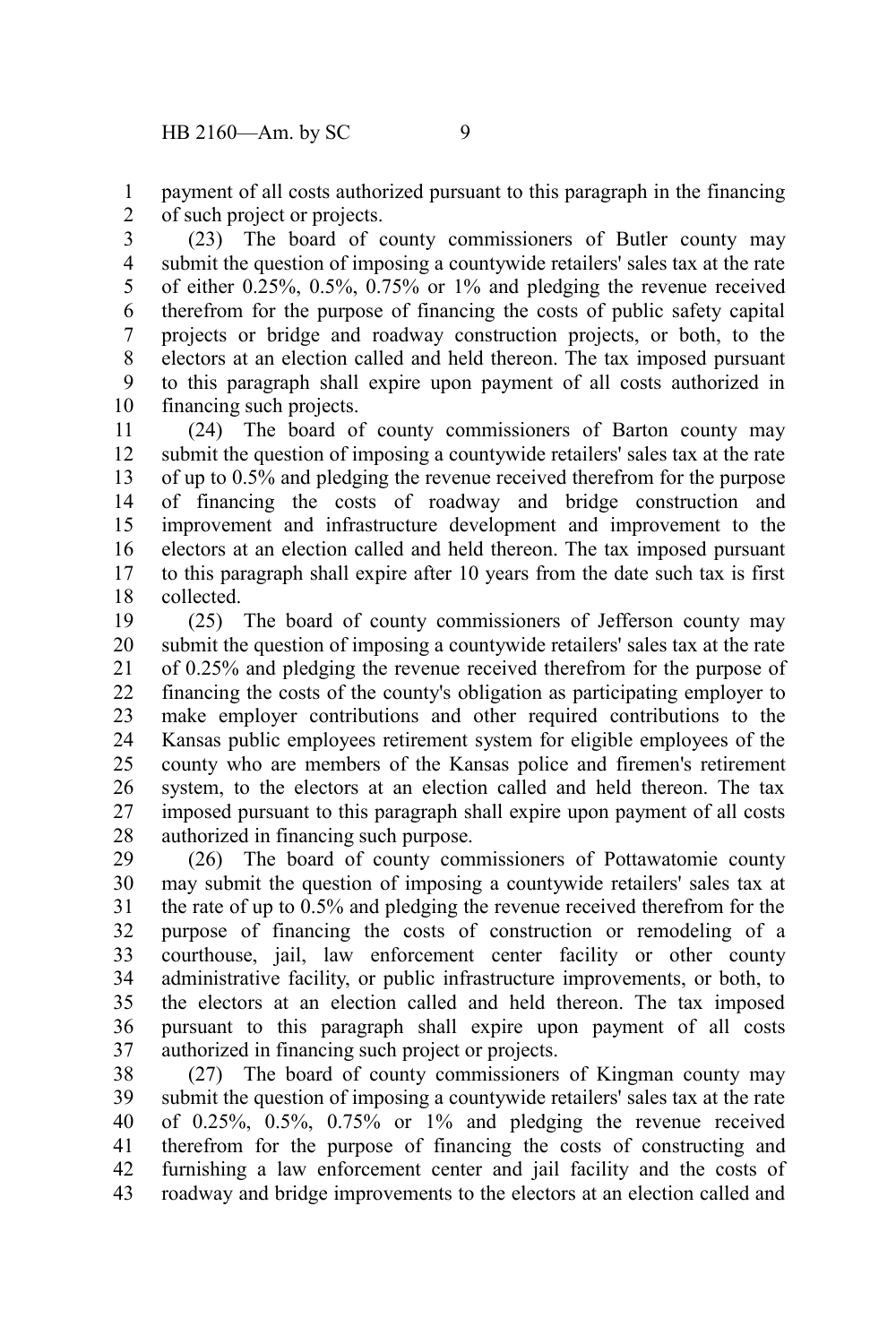held thereon. The tax imposed pursuant to this paragraph shall expire not later than 20 years from the date such tax is first collected. 1 2

(28) The board of county commissioners of Edwards county may submit the question of imposing a countywide retailers' sales tax at the rate of 0.375% and pledging the revenue therefrom for the purpose of financing the costs of economic development initiatives to the electors at an election called and held thereon. 3 4 5 6 7

(29) The board of county commissioners of Rooks county may submit the question of imposing a countywide retailers' sales tax at the rate of 0.5% and pledging the revenue therefrom for the purpose of financing the costs of constructing or remodeling and furnishing a jail facility to the electors at an election called and held thereon. The tax imposed pursuant to this paragraph shall expire upon the payment of all costs authorized in financing such project or projects. 8 9 10 11 12 13 14

(30) The board of county commissioners of Douglas county may submit the question of imposing a countywide retailers' sales tax at the rate of 0.5% and pledging the revenue received therefrom for the purpose of financing the construction or remodeling of a courthouse, jail, law enforcement center facility, detention facility or other county administrative facility, specifically including mental health and for the operation thereof. 15 16 17 18 19 20 21

(31) The board of county commissioners of Bourbon county may submit the question of imposing a countywide retailers' sales tax at the rate of up to 1%, in increments of 0.05%, and pledging the revenue received therefrom for the purpose of financing the costs of constructing, furnishing and operating a courthouse, law enforcement center or jail facility improvements to the electors at an election called and held thereon. 22 23 24 25 26 27

(32) The board of county commissioners of Marion county may submit the question of imposing a countywide retailers' sales tax at the rate of 0.5% and pledging the revenue received therefrom for the purpose of financing the costs of property tax relief, economic development initiatives and the construction of public infrastructure improvements, including buildings, to the electors at an election called and held thereon. 28 29 30 31 32 33

(c) The boards of county commissioners of any two or more contiguous counties, upon adoption of a joint resolution by such boards, may submit the question of imposing a retailers' sales tax within such counties to the electors of such counties at an election called and held thereon and such boards of any two or more contiguous counties shall be required to submit such question upon submission of a petition in each of such counties, signed by a number of electors of each of such counties where submitted equal in number to not less than 10% of the electors of each of such counties who voted at the last preceding general election for the office of secretary of state, or upon receiving resolutions requesting 34 35 36 37 38 39 40 41 42 43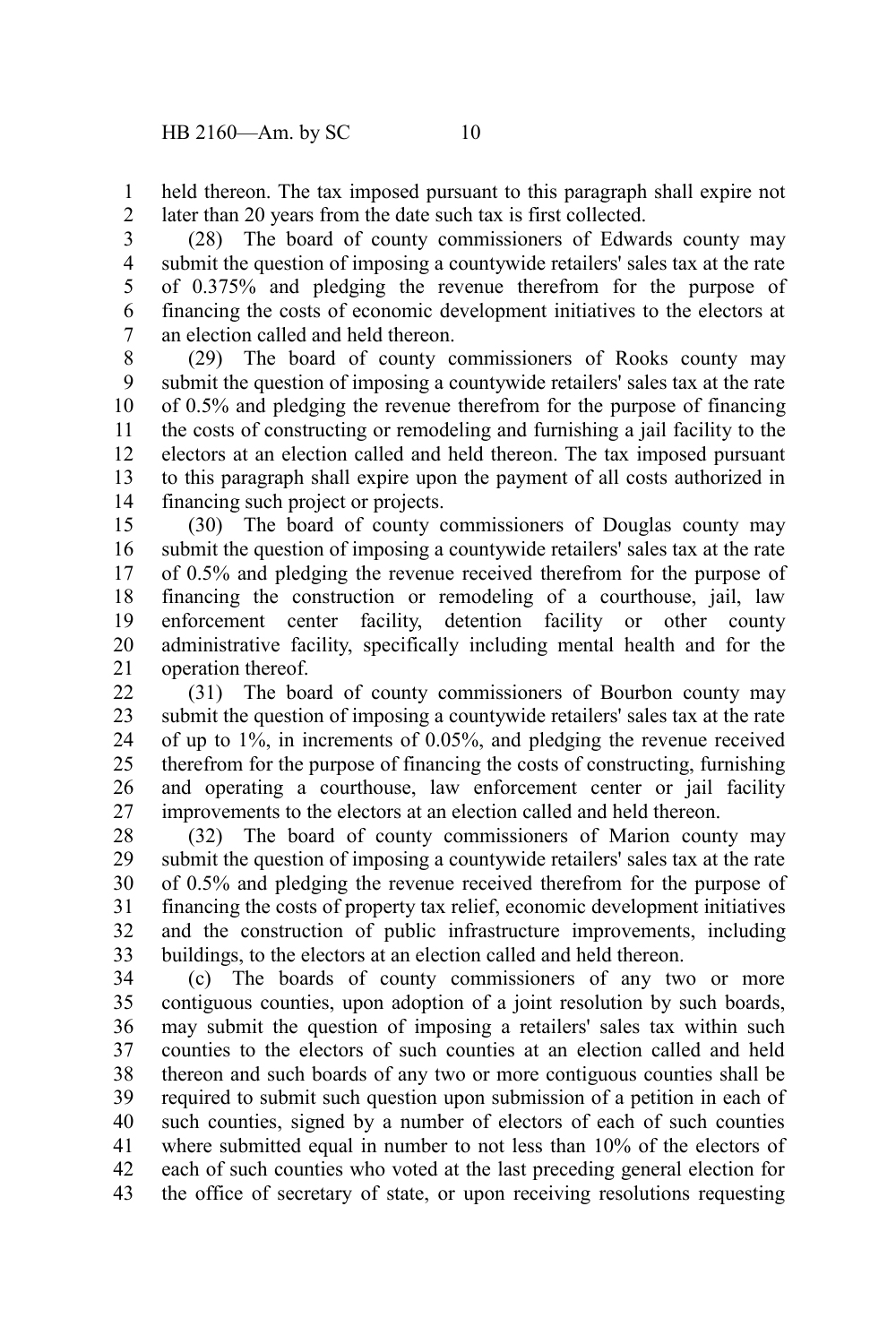such an election passed by not less than  $\frac{2}{3}$  of the membership of the governing body of each of one or more cities within each of such counties which *that* contains a population of not less than 25% of the entire population of each of such counties, or upon receiving resolutions requesting such an election passed by  $\frac{2}{3}$  of the membership of the governing body of each of one or more taxing subdivisions within each of such counties—which that levy not less than 25% of the property taxes levied by all taxing subdivisions within each of such counties. 1 2 3 4 5 6 7 8

(d) Any city retailers' sales tax being levied by a city prior to July 1, 2006, shall continue in effect until repealed in the manner provided herein for the adoption and approval of such tax or until repealed by the adoption of an ordinance for such repeal. Any countywide retailers' sales tax in the amount of 0.5% or 1% in effect on July 1, 1990, shall continue in effect until repealed in the manner provided herein for the adoption and approval of such tax. 9 10 11 12 13 14 15

(e) Any city or county proposing to adopt a retailers' sales tax shall give notice of its intention to submit such proposition for approval by the electors in the manner required by K.S.A. 10-120, and amendments thereto. The notices shall state the time of the election and the rate and effective date of the proposed tax. If a majority of the electors voting thereon at such election fail to approve the proposition, such proposition may be resubmitted under the conditions and in the manner provided in this act for submission of the proposition. If a majority of the electors voting thereon at such election shall approve the levying of such tax, the governing body of any such city or county shall provide by ordinance or resolution, as the case may be, for the levy of the tax. Any repeal of such tax or any reduction or increase in the rate thereof, within the limits prescribed by K.S.A. 12-189, and amendments thereto, shall be accomplished in the manner provided herein for the adoption and approval of such tax except that the repeal of any such city retailers' sales tax may be accomplished by the adoption of an ordinance so providing. 16 17 18 19 20 21 22 23 24 25 26 27 28 29 30 31

(f) The sufficiency of the number of signers of any petition filed under this section shall be determined by the county election officer. Every election held under this act shall be conducted by the county election officer. 32 33 34 35

(g) The governing body of the city or county proposing to levy any retailers' sales tax shall specify the purpose or purposes for which the revenue would be used, and a statement generally describing such purpose or purposes shall be included as a part of the ballot proposition. 36 37 38 39

*Sec. 2. K.S.A. 2018 Supp. 12-189 is hereby amended to read as follows: 12-189. The rate of any city retailers' sales tax shall be fixed in increments of 0.05% and in an amount not to exceed 2% for general purposes and not to exceed 1% for special purposes, which shall be* 40 41 42 43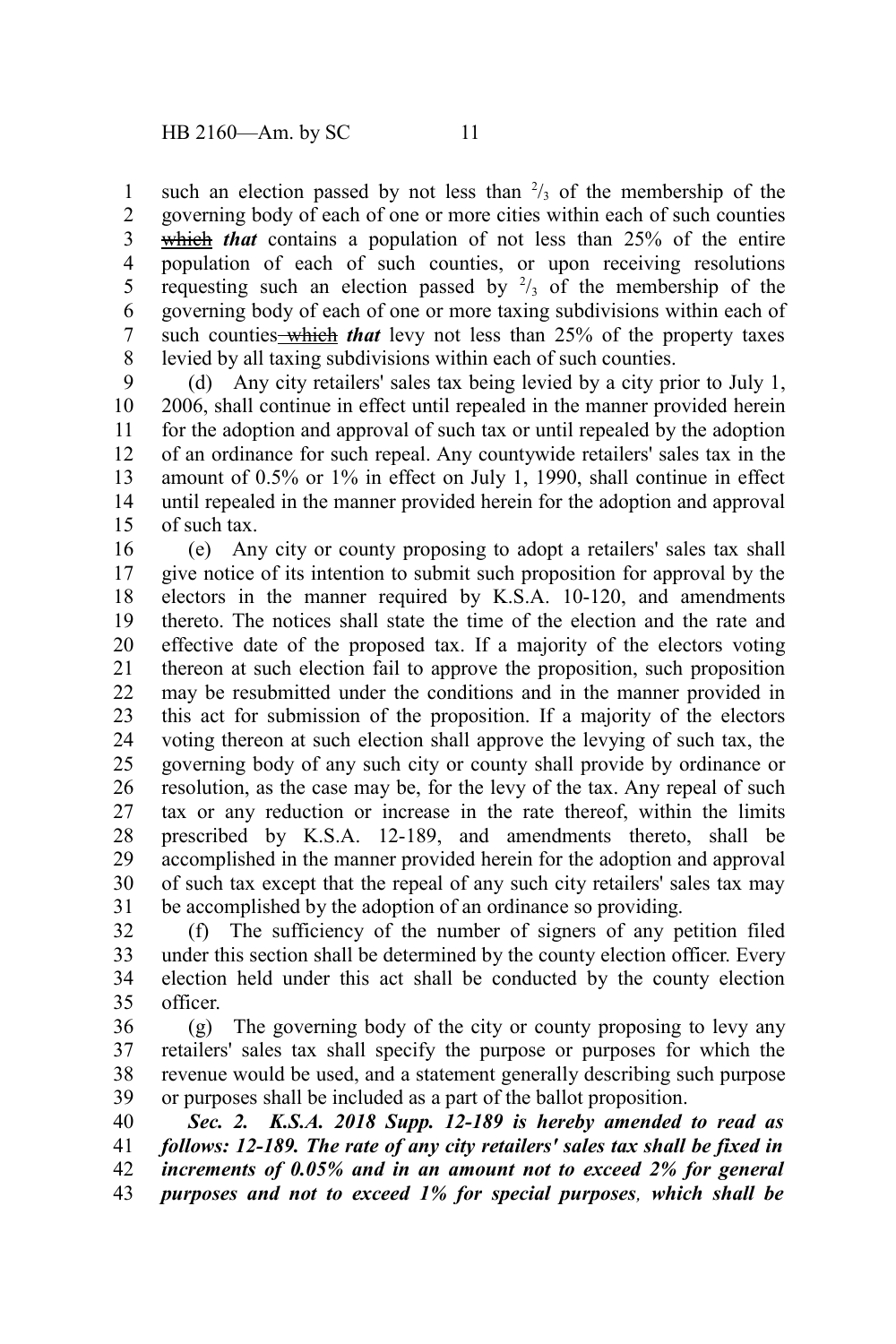*determined by the governing body of the city. For any retailers' sales tax imposed by a city for special purposes, such city shall specify the purposes for which such tax is imposed. All such special purpose retailers' sales taxes imposed by a city shall expire after 10 years from the date such tax is first collected. The rate of any countywide retailers' sales tax shall be fixed in an amount not to exceed 1% and shall be fixed in increments of 0.25%, and which amount shall be determined by the board of county commissioners, except that:* 1 2 3 4 5 6 7 8

*(a) The board of county commissioners of Wabaunsee county, for the purposes of K.S.A. 12-187(b)(2), and amendments thereto, may fix such rate at 1.25%; the board of county commissioners of Osage or Reno county, for the purposes of K.S.A. 12-187(b)(2), and amendments thereto, may fix such rate at 1.25% or 1.5%; the board of county commissioners of Cherokee, Crawford, Ford, Saline, Seward*, Thomas *or Wyandotte county, for the purposes of K.S.A. 12-187(b)(2), and amendments thereto, may fix such rate at 1.5%*,*; the board of county commissioners of Atchison or Thomas county, for the purposes of K.S.A. 12-187(b)(2), and amendments thereto, may fix such rate at 1.5% or 1.75%; the board of county commissioners of Anderson, Barton, Jefferson or Ottawa county, for the purposes of K.S.A. 12-187(b)(2), and amendments thereto, may fix such rate at 2%; the board of county commissioners of Marion county, for the purposes of K.S.A. 12-187(b) (2), and amendments thereto, may fix such rate at 2.5%; the board of county commissioners of Franklin, Linn and Miami counties, for the purposes of K.S.A. 12-187(b)(2), and amendments thereto, may fix such rate at a percentage* which *that is equal to the sum of the rate allowed to be imposed by the respective board of county commissioners on July 1, 2007, plus up to 1.0%; and the board of county commissioners of Brown county, for the purposes of K.S.A. 12-187(b)(2), and amendments thereto, may fix such rate at up to 2%;* 9 10 11 12 13 14 15 16 17 18 19 20 21 22 23 24 25 26 27 28 29 30

*(b) the board of county commissioners of Jackson county, for the purposes of K.S.A. 12-187(b)(3), and amendments thereto, may fix such rate at 2%;* 31 32 33

*(c) the boards of county commissioners of Finney and Ford counties, for the purposes of K.S.A. 12-187(b)(4), and amendments thereto, may fix such rate at 0.25%;* 34 35 36

*(d) the board of county commissioners of any county, for the purposes of K.S.A. 12-187(b)(5), and amendments thereto, may fix such rate at a percentage* which *that is equal to the sum of the rate allowed to be imposed by a board of county commissioners on the effective date of this act plus 0.25%, 0.5%, 0.75% or 1%, as the case requires;* 37 38 39 40 41

*(e) the board of county commissioners of Dickinson county, for the purposes of K.S.A. 12-187(b)(7), and amendments thereto, may fix such* 42 43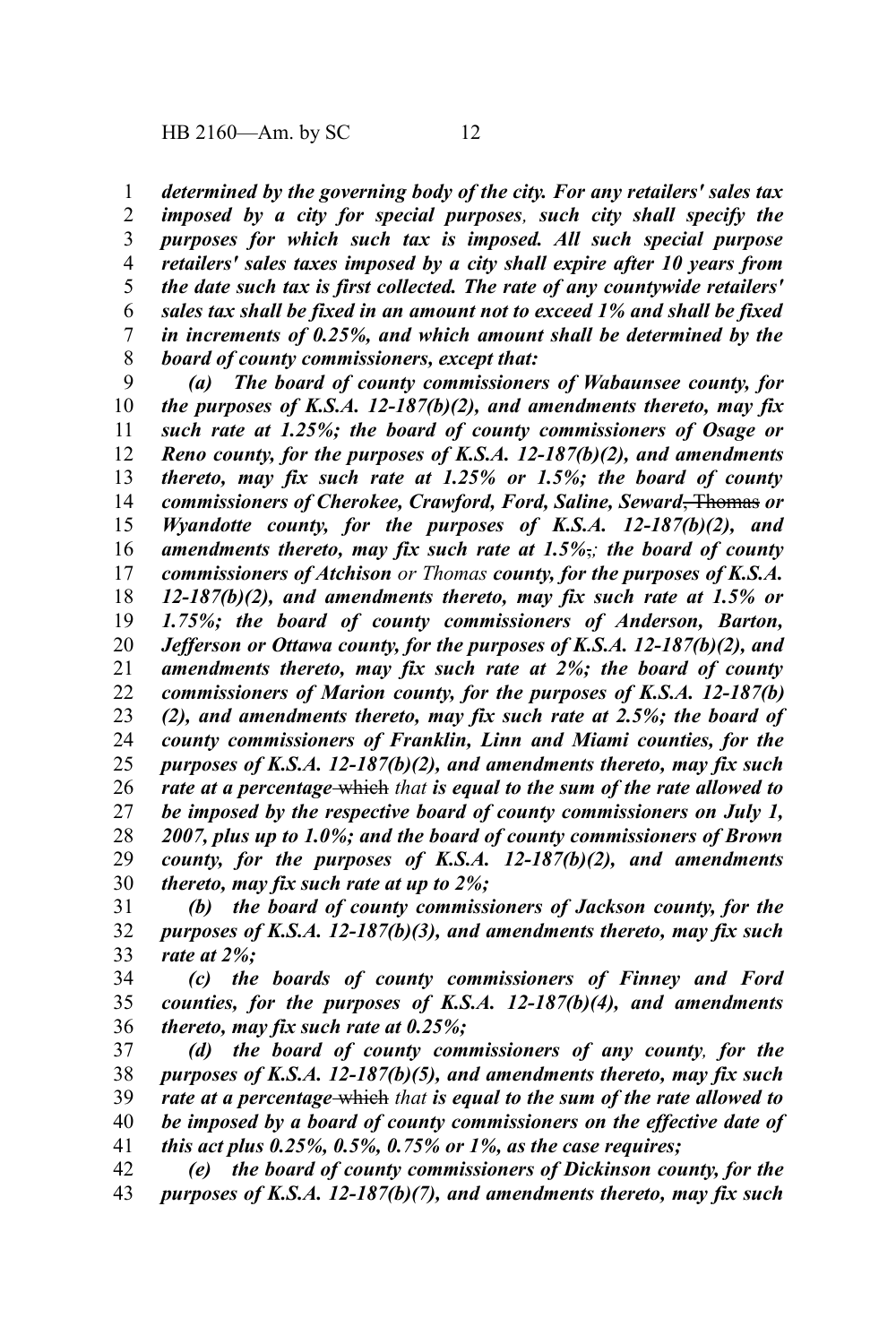*rate at 1.5%, and the board of county commissioners of Miami county,* 1

*for the purposes of K.S.A. 12-187(b)(7), and amendments thereto, may fix such rate at 1.25%, 1.5%, 1.75% or 2%;* 2 3

*(f) the board of county commissioners of Sherman county, for the purposes of K.S.A. 12-187(b)(8), and amendments thereto, may fix such rate at 2.25%;* 4 5 6

*(g) the board of county commissioners of Crawford or Russell county for the purposes of K.S.A. 12-187(b)(9), and amendments thereto, may fix such rate at 1.5%;* 7 8 9

*(h) the board of county commissioners of Franklin county, for the purposes of K.S.A. 12-187(b)(10), and amendments thereto, may fix such rate at 1.75%;* 10 11 12

*(i) the board of county commissioners of Douglas county, for the purposes of K.S.A. 12-187(b)(11) and (b)(30), and amendments thereto, may fix such rate at 1.75%;* 13 14 15

*(j) the board of county commissioners of Jackson county, for the purposes of K.S.A. 12-187(b)(13), and amendments thereto, may fix such rate at 1.4%;* 16 17 18

*(k) the board of county commissioners of Sedgwick county, for the purposes of K.S.A. 12-187(b)(3)(C), and amendments thereto, may fix such rate at 2%;* 19 20 21

*(l) the board of county commissioners of Neosho county, for the purposes of K.S.A. 12-187(b)(14), and amendments thereto, may fix such rate at 1.0% or 1.5%;* 22 23 24

*(m) the board of county commissioners of Saline county, for the purposes of K.S.A. 12-187(b)(15), and amendments thereto, may fix such rate at up to 1.5%;* 25 26 27

*(n) the board of county commissioners of Harvey county, for the purposes of K.S.A. 12-187(b)(16), and amendments thereto, may fix such rate at 2.0%;* 28 29 30

*(o) the board of county commissioners of Atchison county, for the purpose of K.S.A. 12-187(b)(17), and amendments thereto, may fix such rate at a percentage* which *that is equal to the sum of the rate allowed to be imposed by the board of county commissioners of Atchison county on the effective date of this act plus 0.25%;* 31 32 33 34 35

*(p) the board of county commissioners of Wabaunsee county, for the purpose of K.S.A. 12-187(b)(18), and amendments thereto, may fix such rate at a percentage* which *that is equal to the sum of the rate allowed to be imposed by the board of county commissioners of Wabaunsee county on July 1, 2007, plus 0.5%;* 36 37 38 39 40

*(q) the board of county commissioners of Jefferson county, for the purpose of K.S.A. 12-187(b)(19) and (25), and amendments thereto, may fix such rate at 2.25%;* 41 42 43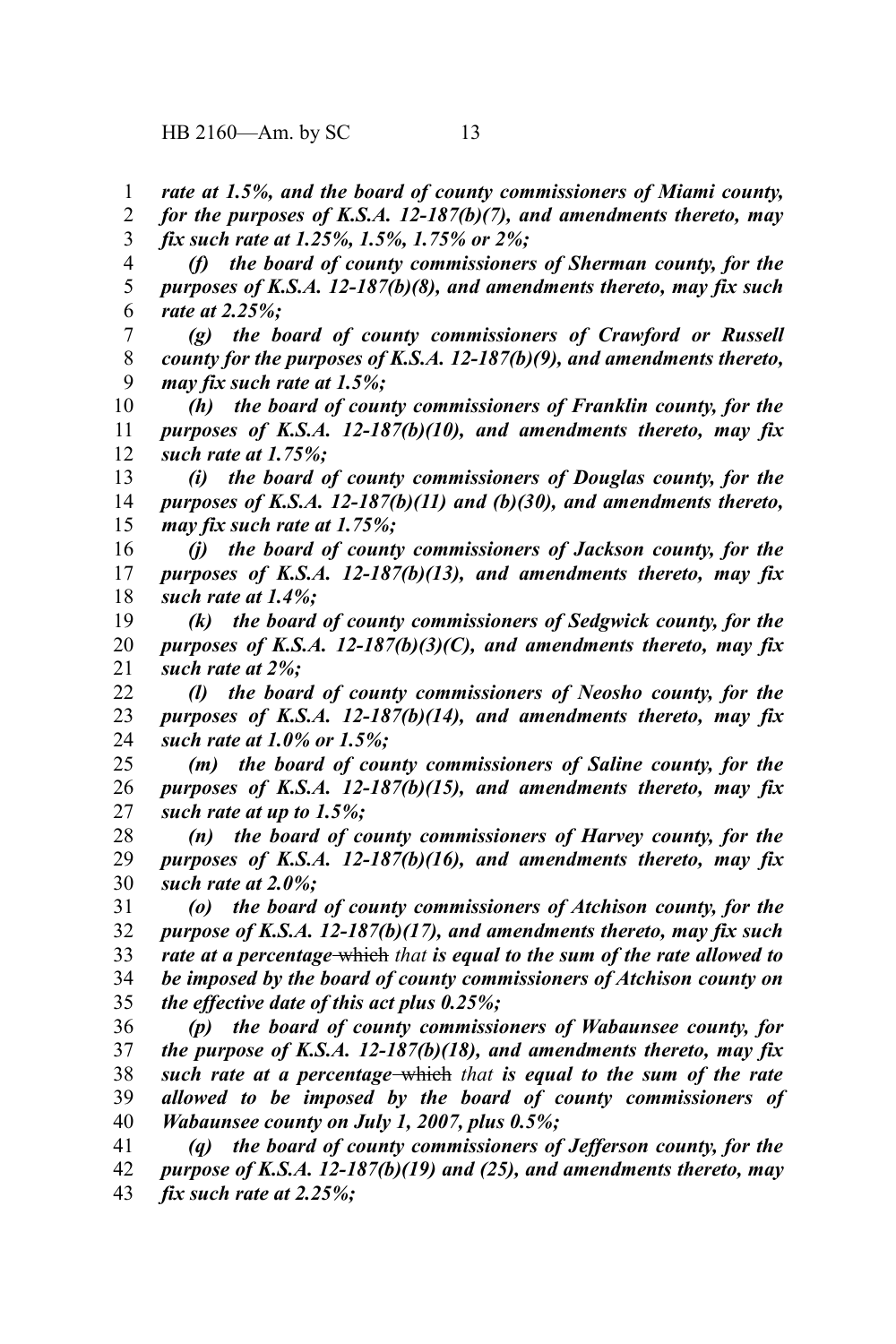*(r) the board of county commissioners of Riley county, for the purpose of K.S.A. 12-187(b)(20), and amendments thereto, may fix such rate at a percentage* which *that is equal to the sum of the rate allowed to be imposed by the board of county commissioners of Riley county on July 1, 2007, plus up to 1%;* 1 2 3 4 5

*(s) the board of county commissioners of Johnson county, for the purposes of K.S.A. 12-187(b)(21), and amendments thereto, may fix such rate at a percentage* which *that is equal to the sum of the rate allowed to be imposed by the board of county commissioners of Johnson county on July 1, 2007, plus 0.25%;* 6 7 8 9 10

*(t) the board of county commissioners of Wilson county, for the purposes of K.S.A. 12-187(b)(22), and amendments thereto, may fix such rate at up to 2%;* 11 12 13

*(u) the board of county commissioners of Butler county, for the purposes of K.S.A. 12-187(b)(23), and amendments thereto, may fix such rate at a percentage* which *that is equal to the sum of the rate otherwise allowed pursuant to this section, plus 0.25%, 0.5%, 0.75% or 1%;* 14 15 16 17 18

*(v) the board of county commissioners of Barton county, for the purposes of K.S.A. 12-187(b)(24), and amendments thereto, may fix such rate at up to 1.5%;* 19 20 21

*(w) the board of county commissioners of Lyon county, for the purposes of K.S.A. 12-187(b)(3)(D), and amendments thereto, may fix such rate at 1.5%;* 22 23 24

*(x) the board of county commissioners of Rawlins county, for the purposes of K.S.A. 12-187(b)(3)(E), and amendments thereto, may fix such rate at 1.75%;* 25 26 27

*(y) the board of county commissioners of Chautauqua county, for the purposes of K.S.A. 12-187(b)(3)(F), and amendments thereto, may fix such rate at 2.0%;* 28 29 30

*(z) the board of county commissioners of Pottawatomie county, for the purposes of K.S.A. 12-187(b)(26), and amendments thereto, may fix such rate at up to 1.5%;* 31 32 33

*(aa) the board of county commissioners of Kingman county, for the purposes of K.S.A. 12-187(b)(27), and amendments thereto, may fix such rate at a percentage* which *that is equal to the sum of the rate otherwise allowed pursuant to this section, plus 0.25%, 0.5%, 0.75%, or 1%;* 34 35 36 37 38

*(bb) the board of county commissioners of Edwards county, for the purposes of K.S.A. 12-187(b)(28), and amendments thereto, may fix such rate at 1.375%;* 39 40 41

*(cc) the board of county commissioners of Rooks county, for the purposes of K.S.A. 12-187(b)(29), and amendments thereto, may fix* 42 43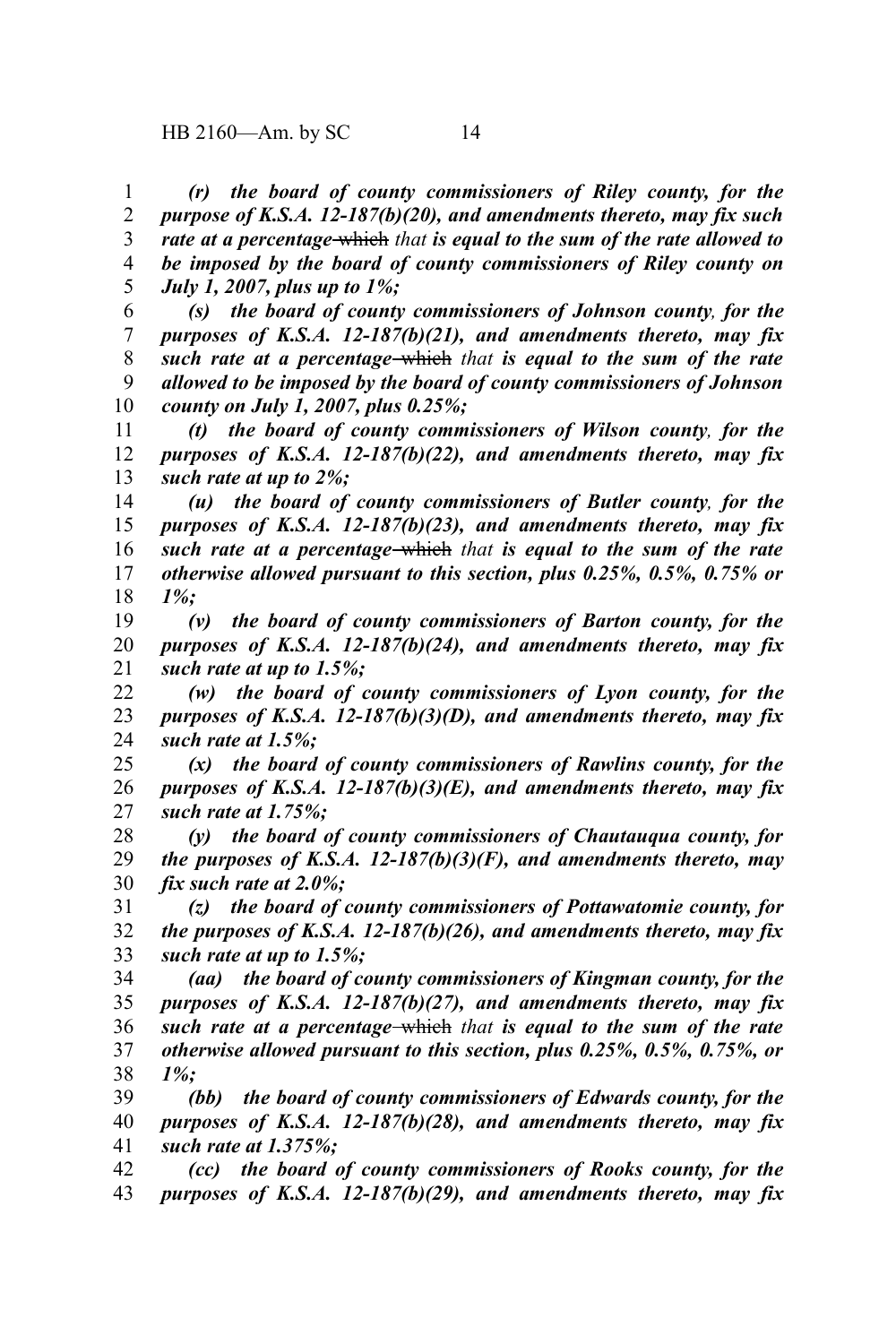*such rate at up to 1.5%;* 1

*(dd) the board of county commissioners of Bourbon county, for the purposes of K.S.A. 12-187(b)(3)(G) and (b)(31), and amendments thereto, may fix such rate at up to 2.0%; and* 2 3 4

*(ee) the board of county commissioners of Marion county, for the purposes of K.S.A. 12-187(b)(32), and amendments thereto, may fix such rate at 2.5%.* 5 6 7

*Any county or city levying a retailers' sales tax is hereby prohibited from administering or collecting such tax locally, but shall utilize the services of the state department of revenue to administer, enforce and collect such tax. Except as otherwise specifically provided in K.S.A. 12- 189a, and amendments thereto, such tax shall be identical in its application, and exemptions therefrom, to the Kansas retailers' sales tax act and all laws and administrative rules and regulations of the state department of revenue relating to the Kansas retailers' sales tax shall apply to such local sales tax insofar as such laws and rules and regulations may be made applicable. The state director of taxation is hereby authorized to administer, enforce and collect such local sales taxes and to adopt such rules and regulations as may be necessary for the efficient and effective administration and enforcement thereof.* 8 9 10 11 12 13 14 15 16 17 18 19 20

*Upon receipt of a certified copy of an ordinance or resolution authorizing the levy of a local retailers' sales tax, the director of taxation shall cause such taxes to be collected within or without the boundaries of such taxing subdivision at the same time and in the same manner provided for the collection of the state retailers' sales tax. Such copy shall be submitted to the director of taxation within 30 days after adoption of any such ordinance or resolution. All moneys collected by the director of taxation under the provisions of this section shall be credited to a county and city retailers' sales tax fund which fund is hereby established in the state treasury, except that all moneys collected by the director of taxation pursuant to the authority granted in K.S.A. 12-187(b)(22), and amendments thereto, shall be credited to the Wilson county capital improvements fund. Any refund due on any county or city retailers' sales tax collected pursuant to this act shall be paid out of the sales tax refund fund and reimbursed by the director of taxation from collections of local retailers' sales tax revenue. Except for local retailers' sales tax revenue required to be deposited in the redevelopment bond fund established under K.S.A. 74-8927, and amendments thereto, all local retailers' sales tax revenue collected within any county or city pursuant to this act shall be apportioned and remitted at least quarterly by the state treasurer, on instruction from the director of taxation, to the treasurer of such county or city.* 21 22 23 24 25 26 27 28 29 30 31 32 33 34 35 36 37 38 39 40 41 42

*Revenue that is received from the imposition of a local retailers' sales* 43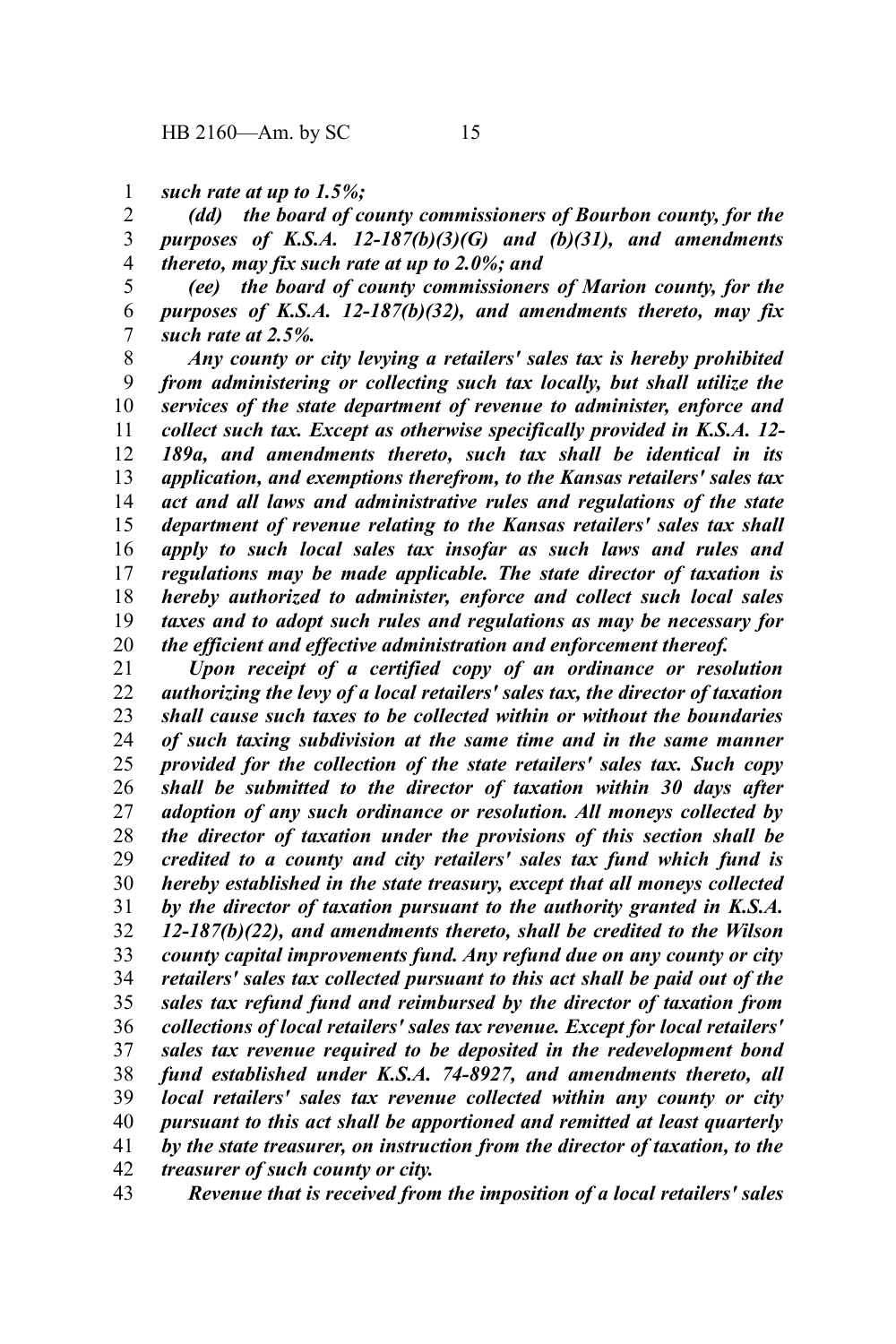- *tax* which *that exceeds the amount of revenue required to pay the costs* 1
- *of a special project for which such revenue was pledged shall be credited to the city or county general fund, as the case requires.* 2 3
- 

*The director of taxation shall provide, upon request by a city or county clerk or treasurer or finance officer of any city or county levying a local retailers' sales tax, monthly reports identifying each retailer doing business in such city or county or making taxable sales sourced to such city or county, setting forth the tax liability and the amount of such tax remitted by each retailer during the preceding month and identifying each business location maintained by the retailer and such retailer's sales or use tax registration or account number. Such report shall be made available to the clerk or treasurer or finance officer of such city or county within a reasonable time after it has been requested from the director of taxation. The director of taxation shall be allowed to assess a reasonable fee for the issuance of such report. Information received by any city or county pursuant to this section shall be confidential, and it shall be unlawful for any officer or employee of such city or county to divulge any such information in any manner. Any violation of this paragraph by a city or county officer or employee is a class A misdemeanor, and such officer or employee shall be dismissed from office. Reports of violations of this paragraph shall be investigated by the attorney general. The district attorney or county attorney and the attorney general shall have authority to prosecute violations of this paragraph.* 4 5 6 7 8 9 10 11 12 13 14 15 16 17 18 19 20 21 22 23 24

*Sec. 3. K.S.A. 2018 Supp. 79-3606 is hereby amended to read as follows: 79-3606. The following shall be exempt from the tax imposed by this act:* 25 26 27

*(a) All sales of motor-vehicle fuel or other articles upon which a sales or excise tax has been paid, not subject to refund, under the laws of this state except cigarettes and electronic cigarettes as defined by K.S.A. 79-3301, and amendments thereto, including consumable material for such electronic cigarettes, cereal malt beverages and malt products as defined by K.S.A. 79-3817, and amendments thereto, including wort, liquid malt, malt syrup and malt extract, that is not subject to taxation under the provisions of K.S.A. 79-41a02, and amendments thereto, motor vehicles taxed pursuant to K.S.A. 79-5117, and amendments thereto, tires taxed pursuant to K.S.A. 65-3424d, and amendments thereto, drycleaning and laundry services taxed pursuant to K.S.A. 65- 34,150, and amendments thereto, and gross receipts from regulated sports contests taxed pursuant to the Kansas professional regulated sports act, and amendments thereto;* 28 29 30 31 32 33 34 35 36 37 38 39 40 41

*(b) all sales of tangible personal property or service, including the renting and leasing of tangible personal property, purchased directly by* 42 43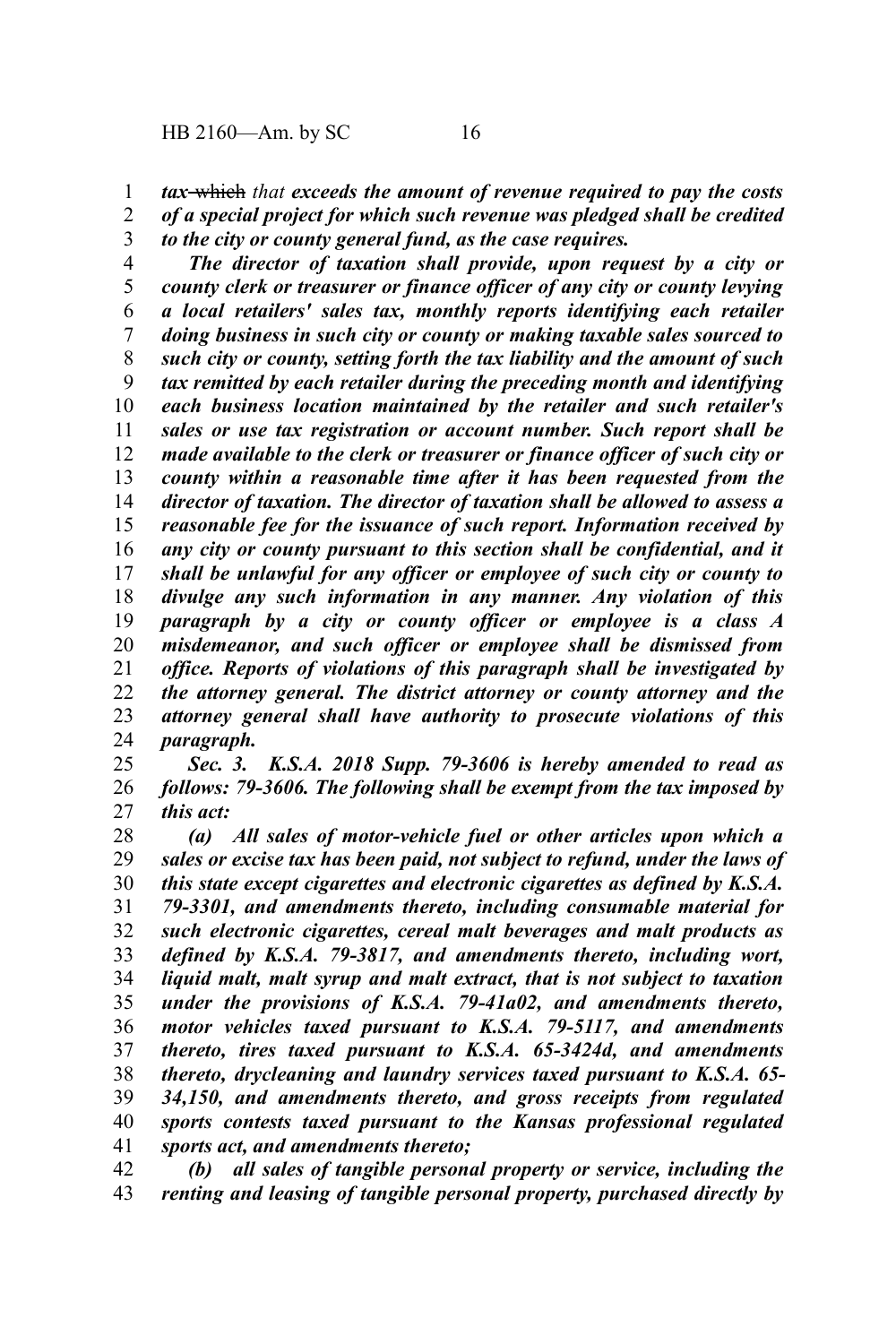*the state of Kansas, a political subdivision thereof, other than a school* 1

*or educational institution, or purchased by a public or private nonprofit hospital or public hospital authority or nonprofit blood, tissue or organ bank and used exclusively for state, political subdivision, hospital or public hospital authority or nonprofit blood, tissue or organ bank purposes, except when: (1) Such state, hospital or public hospital authority is engaged or proposes to engage in any business specifically taxable under the provisions of this act and such items of tangible personal property or service are used or proposed to be used in such business; or (2) such political subdivision is engaged or proposes to engage in the business of furnishing gas, electricity or heat to others and such items of personal property or service are used or proposed to be used in such business;* 2 3 4 5 6 7 8 9 10 11 12 13

*(c) all sales of tangible personal property or services, including the renting and leasing of tangible personal property, purchased directly by a public or private elementary or secondary school or public or private nonprofit educational institution and used primarily by such school or institution for nonsectarian programs and activities provided or sponsored by such school or institution or in the erection, repair or enlargement of buildings to be used for such purposes. The exemption herein provided shall not apply to erection, construction, repair, enlargement or equipment of buildings used primarily for human habitation;* 14 15 16 17 18 19 20 21 22 23

*(d) all sales of tangible personal property or services purchased by a contractor for the purpose of constructing, equipping, reconstructing, maintaining, repairing, enlarging, furnishing or remodeling facilities for any public or private nonprofit hospital or public hospital authority, public or private elementary or secondary school, a public or private nonprofit educational institution, state correctional institution including a privately constructed correctional institution contracted for state use and ownership, that would be exempt from taxation under the provisions of this act if purchased directly by such hospital or public hospital authority, school, educational institution or a state correctional institution; and all sales of tangible personal property or services purchased by a contractor for the purpose of constructing, equipping, reconstructing, maintaining, repairing, enlarging, furnishing or remodeling facilities for any political subdivision of the state or district described in subsection (s), the total cost of which is paid from funds of such political subdivision or district and that would be exempt from taxation under the provisions of this act if purchased directly by such political subdivision or district. Nothing in this subsection or in the provisions of K.S.A. 12-3418, and amendments thereto, shall be deemed to exempt the purchase of any construction machinery, equipment or* 24 25 26 27 28 29 30 31 32 33 34 35 36 37 38 39 40 41 42 43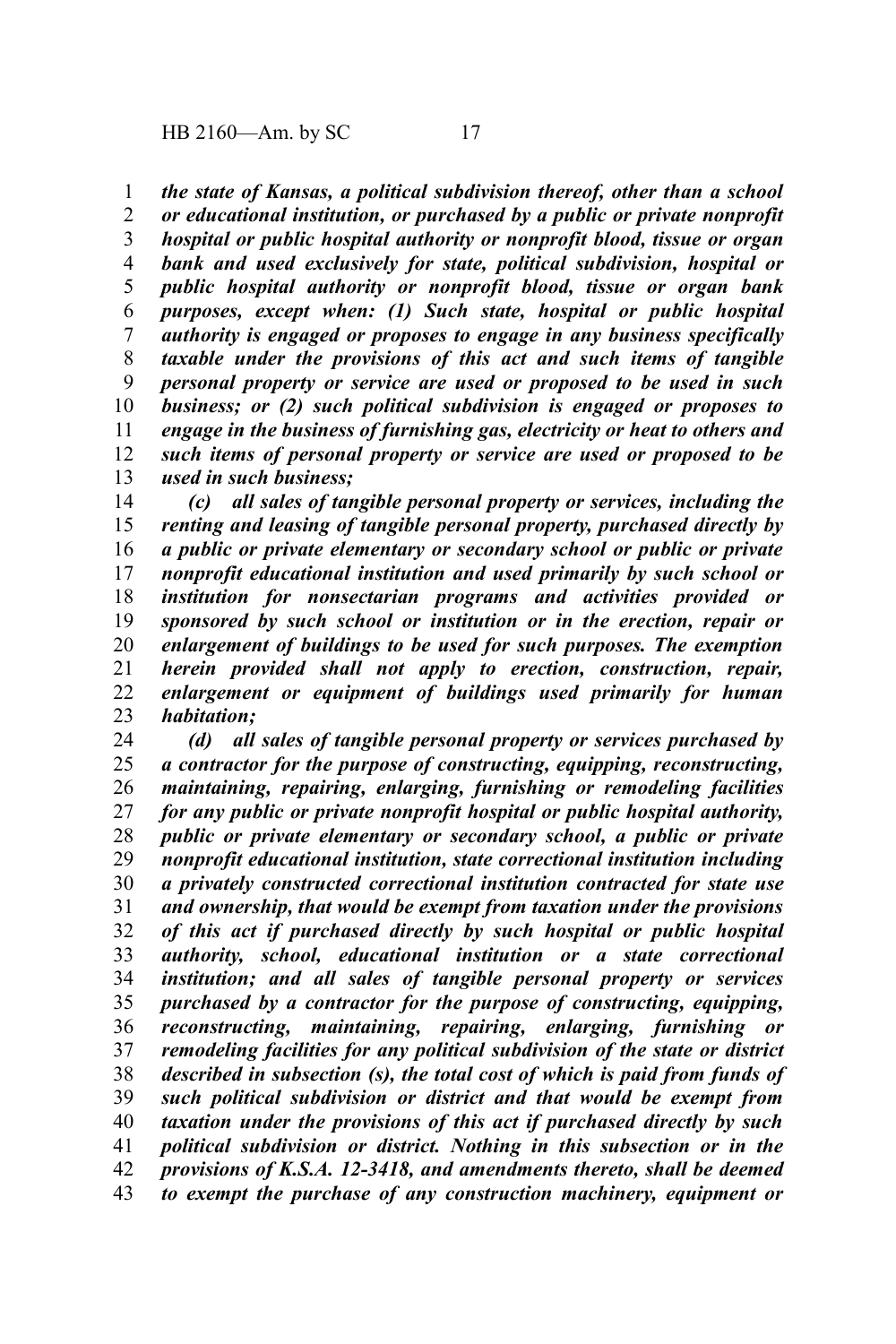*tools used in the constructing, equipping, reconstructing, maintaining, repairing, enlarging, furnishing or remodeling facilities for any political subdivision of the state or any such district. As used in this subsection, K.S.A. 12-3418 and 79-3640, and amendments thereto, "funds of a political subdivision" shall mean general tax revenues, the proceeds of any bonds and gifts or grants-in-aid. Gifts shall not mean funds used for the purpose of constructing, equipping, reconstructing, repairing, enlarging, furnishing or remodeling facilities that are to be leased to the donor. When any political subdivision of the state, district described in subsection (s), public or private nonprofit hospital or public hospital authority, public or private elementary or secondary school, public or private nonprofit educational institution, state correctional institution including a privately constructed correctional institution contracted for state use and ownership shall contract for the purpose of constructing, equipping, reconstructing, maintaining, repairing, enlarging, furnishing or remodeling facilities, it shall obtain from the state and furnish to the contractor an exemption certificate for the project involved, and the contractor may purchase materials for incorporation in such project. The contractor shall furnish the number of such certificate to all suppliers from whom such purchases are made, and such suppliers shall execute invoices covering the same bearing the number of such certificate. Upon completion of the project the contractor shall furnish to the political subdivision, district described in subsection (s), hospital or public hospital authority, school, educational institution or department of corrections concerned a sworn statement, on a form to be provided by the director of taxation, that all purchases so made were entitled to exemption under this subsection. As an alternative to the foregoing procedure, any such contracting entity may apply to the secretary of revenue for agent status for the sole purpose of issuing and furnishing project exemption certificates to contractors pursuant to rules and regulations adopted by the secretary establishing conditions and standards for the granting and maintaining of such status. All invoices shall be held by the contractor for a period of five years and shall be subject to audit by the director of taxation. If any materials purchased under such a certificate are found not to have been incorporated in the building or other project or not to have been returned for credit or the sales or compensating tax otherwise imposed upon such materials that will not be so incorporated in the building or other project reported and paid by such contractor to the director of taxation not later than the 20th day of the month following the close of the month in which it shall be determined that such materials will not be used for the purpose for which such certificate was issued, the political subdivision, district described in subsection (s), hospital or public hospital authority, school,* 1 2 3 4 5 6 7 8 9 10 11 12 13 14 15 16 17 18 19 20 21 22 23 24 25 26 27 28 29 30 31 32 33 34 35 36 37 38 39 40 41 42 43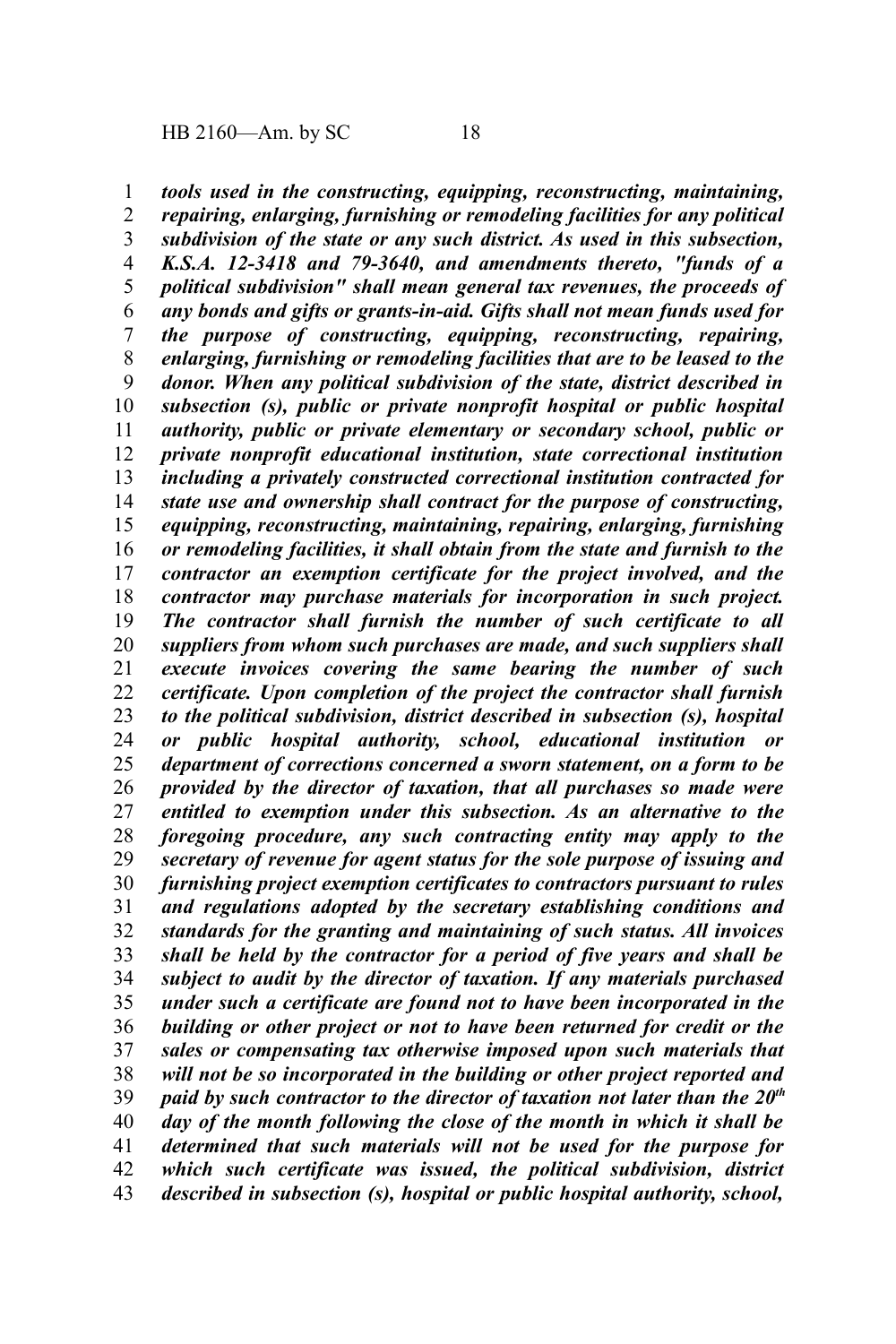*educational institution or the contractor contracting with the department* 1

*of corrections for a correctional institution concerned shall be liable for tax on all materials purchased for the project, and upon payment thereof it may recover the same from the contractor together with reasonable attorney fees. Any contractor or any agent, employee or subcontractor thereof, who shall use or otherwise dispose of any materials purchased under such a certificate for any purpose other than that for which such a certificate is issued without the payment of the sales or compensating tax otherwise imposed upon such materials, shall be guilty of a misdemeanor and, upon conviction therefor, shall be subject to the penalties provided for in K.S.A. 79-3615(h), and amendments thereto;* 2 3 4 5 6 7 8 9 10 11

*(e) all sales of tangible personal property or services purchased by a contractor for the erection, repair or enlargement of buildings or other projects for the government of the United States, its agencies or instrumentalities, that would be exempt from taxation if purchased directly by the government of the United States, its agencies or instrumentalities. When the government of the United States, its agencies or instrumentalities shall contract for the erection, repair, or enlargement of any building or other project, it shall obtain from the state and furnish to the contractor an exemption certificate for the project involved, and the contractor may purchase materials for incorporation in such project. The contractor shall furnish the number of such certificates to all suppliers from whom such purchases are made, and such suppliers shall execute invoices covering the same bearing the number of such certificate. Upon completion of the project the contractor shall furnish to the government of the United States, its agencies or instrumentalities concerned a sworn statement, on a form to be provided by the director of taxation, that all purchases so made were entitled to exemption under this subsection. As an alternative to the foregoing procedure, any such contracting entity may apply to the secretary of revenue for agent status for the sole purpose of issuing and furnishing project exemption certificates to contractors pursuant to rules and regulations adopted by the secretary establishing conditions and standards for the granting and maintaining of such status. All invoices shall be held by the contractor for a period of five years and shall be subject to audit by the director of taxation. Any contractor or any agent, employee or subcontractor thereof, who shall use or otherwise dispose of any materials purchased under such a certificate for any purpose other than that for which such a certificate is issued without the payment of the sales or compensating tax otherwise imposed upon such materials, shall be guilty of a misdemeanor and, upon conviction therefor, shall be subject to the penalties provided for in K.S.A. 79-3615(h), and amendments thereto;* 12 13 14 15 16 17 18 19 20 21 22 23 24 25 26 27 28 29 30 31 32 33 34 35 36 37 38 39 40 41 42 43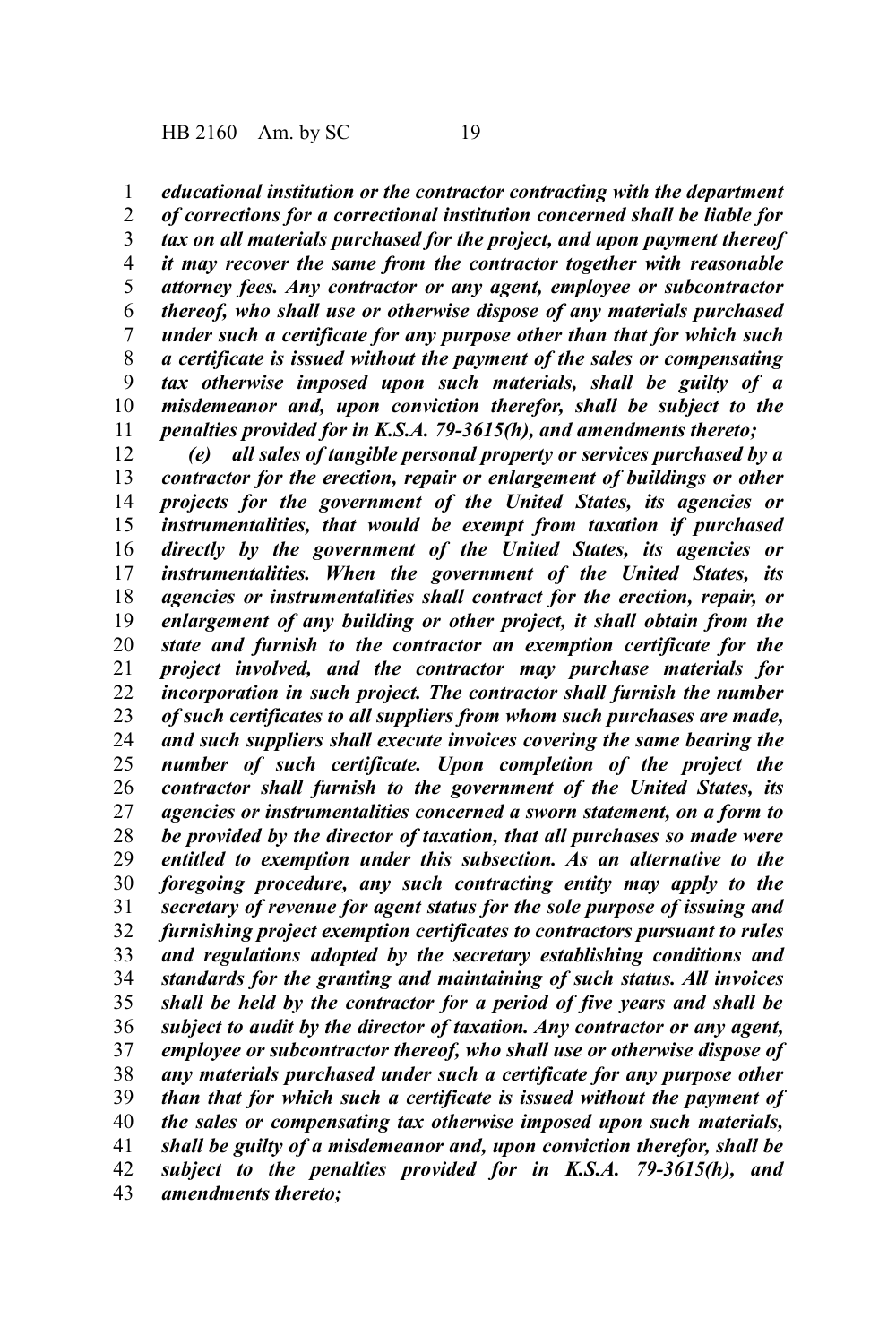*(f) tangible personal property purchased by a railroad or public utility for consumption or movement directly and immediately in interstate commerce;* 1 2 3

*(g) sales of aircraft including remanufactured and modified aircraft sold to persons using directly or through an authorized agent such aircraft as certified or licensed carriers of persons or property in interstate or foreign commerce under authority of the laws of the United States or any foreign government or sold to any foreign government or agency or instrumentality of such foreign government and all sales of aircraft for use outside of the United States and sales of aircraft repair, modification and replacement parts and sales of services employed in the remanufacture, modification and repair of aircraft;* 4 5 6 7 8 9 10 11 12

*(h) all rentals of nonsectarian textbooks by public or private elementary or secondary schools;* 13 14

*(i) the lease or rental of all films, records, tapes, or any type of sound or picture transcriptions used by motion picture exhibitors;* 15 16

*(j) meals served without charge or food used in the preparation of such meals to employees of any restaurant, eating house, dining car, hotel, drugstore or other place where meals or drinks are regularly sold to the public if such employees' duties are related to the furnishing or sale of such meals or drinks;* 17 18 19 20 21

*(k) any motor vehicle, semitrailer or pole trailer, as such terms are defined by K.S.A. 8-126, and amendments thereto, or aircraft sold and delivered in this state to a bona fide resident of another state, which motor vehicle, semitrailer, pole trailer or aircraft is not to be registered or based in this state and which vehicle, semitrailer, pole trailer or aircraft will not remain in this state more than 10 days;* 22 23 24 25 26 27

*(l) all isolated or occasional sales of tangible personal property, services, substances or things, except isolated or occasional sale of motor vehicles specifically taxed under the provisions of K.S.A. 79- 3603(o), and amendments thereto;* 28 29 30 31

*(m) all sales of tangible personal property that become an ingredient or component part of tangible personal property or services produced, manufactured or compounded for ultimate sale at retail within or without the state of Kansas; and any such producer, manufacturer or compounder may obtain from the director of taxation and furnish to the supplier an exemption certificate number for tangible personal property for use as an ingredient or component part of the property or services produced, manufactured or compounded;* 32 33 34 35 36 37 38 39

*(n) all sales of tangible personal property that is consumed in the production, manufacture, processing, mining, drilling, refining or compounding of tangible personal property, the treating of by-products or wastes derived from any such production process, the providing of* 40 41 42 43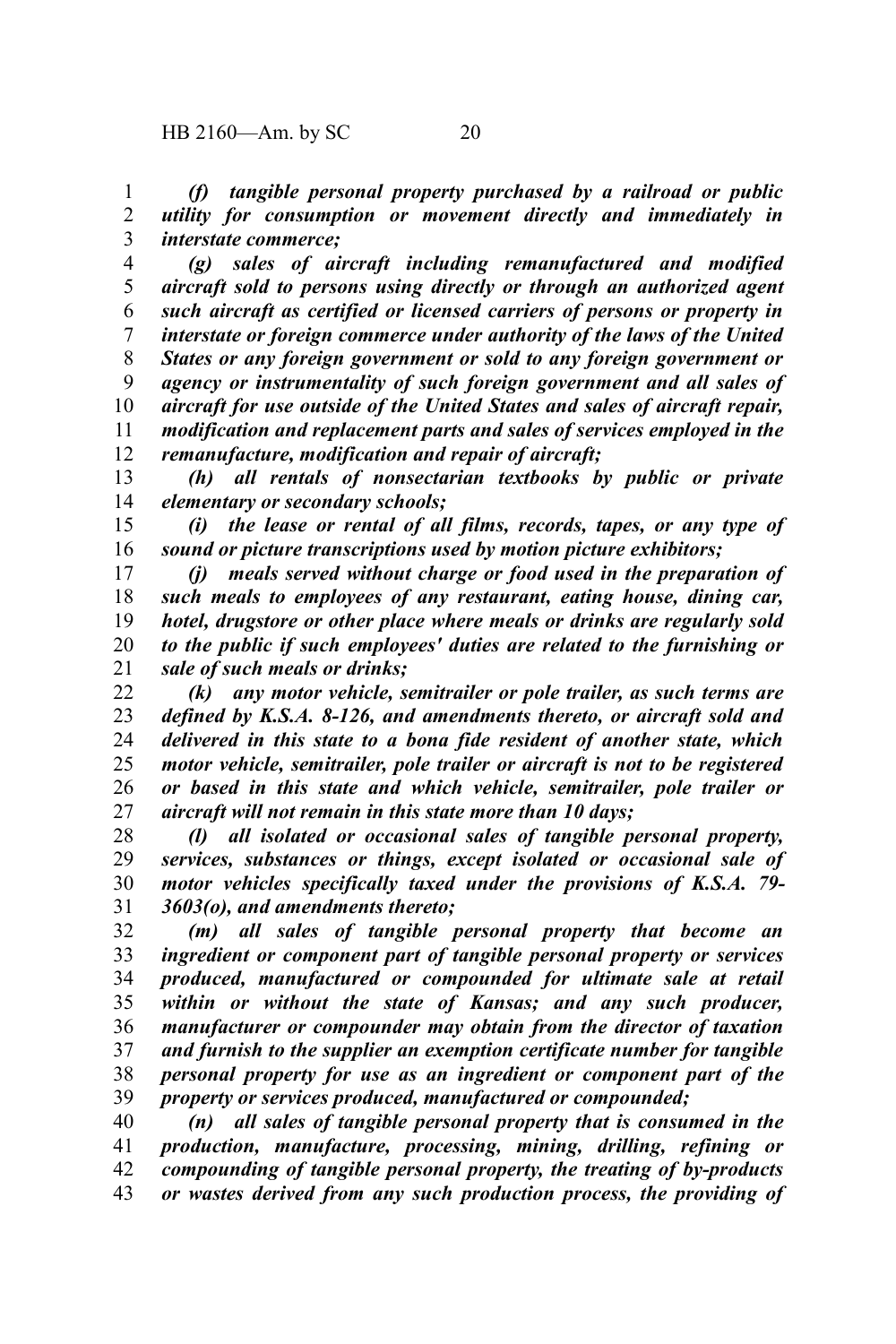*services or the irrigation of crops for ultimate sale at retail within or without the state of Kansas; and any purchaser of such property may obtain from the director of taxation and furnish to the supplier an exemption certificate number for tangible personal property for consumption in such production, manufacture, processing, mining, drilling, refining, compounding, treating, irrigation and in providing such services;* 1 2 3 4 5 6 7

*(o) all sales of animals, fowl and aquatic plants and animals, the primary purpose of which is use in agriculture or aquaculture, as defined in K.S.A. 47-1901, and amendments thereto, the production of food for human consumption, the production of animal, dairy, poultry or aquatic plant and animal products, fiber or fur, or the production of offspring for use for any such purpose or purposes;* 8 9 10 11 12 13

*(p) all sales of drugs dispensed pursuant to a prescription order by a licensed practitioner or a mid-level practitioner as defined by K.S.A. 65-1626, and amendments thereto. As used in this subsection, "drug" means a compound, substance or preparation and any component of a compound, substance or preparation, other than food and food ingredients, dietary supplements or alcoholic beverages, recognized in the official United States pharmacopeia, official homeopathic pharmacopoeia of the United States or official national formulary, and supplement to any of them, intended for use in the diagnosis, cure, mitigation, treatment or prevention of disease or intended to affect the structure or any function of the body, except that for taxable years commencing after December 31, 2013, this subsection shall not apply to any sales of drugs used in the performance or induction of an abortion, as defined in K.S.A. 65-6701, and amendments thereto;* 14 15 16 17 18 19 20 21 22 23 24 25 26 27

*(q) all sales of insulin dispensed by a person licensed by the state board of pharmacy to a person for treatment of diabetes at the direction of a person licensed to practice medicine by the state board of healing arts;* 28 29 30 31

*(r) all sales of oxygen delivery equipment, kidney dialysis equipment, enteral feeding systems, prosthetic devices and mobility enhancing equipment prescribed in writing by a person licensed to practice the healing arts, dentistry or optometry, and in addition to such sales, all sales of hearing aids, as defined by K.S.A. 74-5807(c), and amendments thereto, and repair and replacement parts therefor, including batteries, by a person licensed in the practice of dispensing and fitting hearing aids pursuant to the provisions of K.S.A. 74-5808, and amendments thereto. For the purposes of this subsection: (1) "Mobility enhancing equipment" means equipment including repair and replacement parts to same, but does not include durable medical equipment, which is primarily and customarily used to provide or* 32 33 34 35 36 37 38 39 40 41 42 43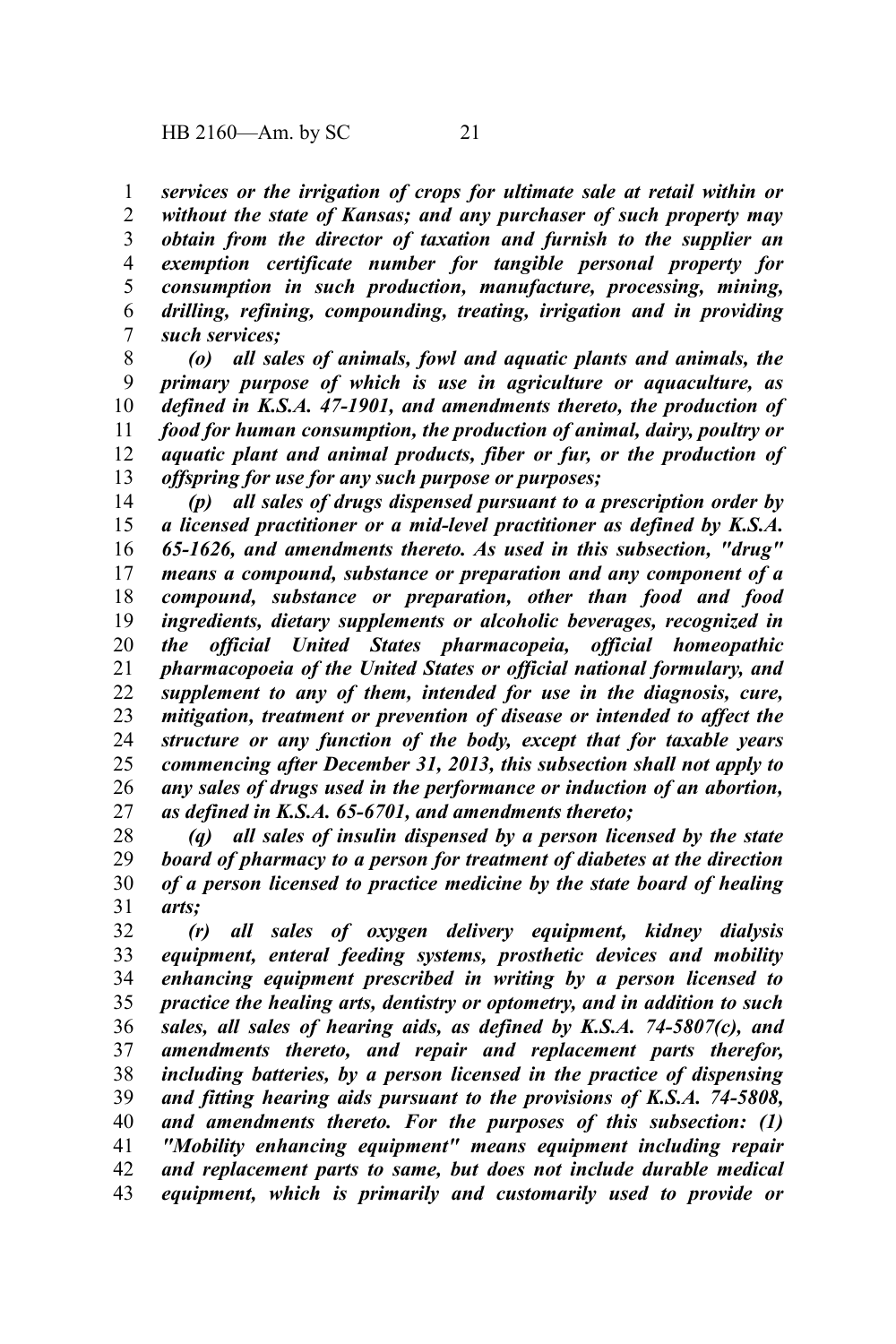*increase the ability to move from one place to another and which is appropriate for use either in a home or a motor vehicle; is not generally used by persons with normal mobility; and does not include any motor vehicle or equipment on a motor vehicle normally provided by a motor vehicle manufacturer; and (2) "prosthetic device" means a replacement, corrective or supportive device including repair and replacement parts for same worn on or in the body to artificially replace a missing portion of the body, prevent or correct physical deformity or malfunction or support a weak or deformed portion of the body;* 1 2 3 4 5 6 7 8 9

*(s) except as provided in K.S.A. 2018 Supp. 82a-2101, and amendments thereto, all sales of tangible personal property or services purchased directly or indirectly by a groundwater management district organized or operating under the authority of K.S.A. 82a-1020 et seq., and amendments thereto, by a rural water district organized or operating under the authority of K.S.A. 82a-612, and amendments thereto, or by a water supply district organized or operating under the authority of K.S.A. 19-3501 et seq., 19-3522 et seq. or 19-3545, and amendments thereto, which property or services are used in the construction activities, operation or maintenance of the district;* 10 11 12 13 14 15 16 17 18 19

*(t) all sales of farm machinery and equipment or aquaculture machinery and equipment, repair and replacement parts therefor and services performed in the repair and maintenance of such machinery and equipment. For the purposes of this subsection the term "farm machinery and equipment or aquaculture machinery and equipment" shall include a work-site utility vehicle, as defined in K.S.A. 8-126, and amendments thereto, and is equipped with a bed or cargo box for hauling materials, and shall also include machinery and equipment used in the operation of Christmas tree farming but shall not include any passenger vehicle, truck, truck tractor, trailer, semitrailer or pole trailer, other than a farm trailer, as such terms are defined by K.S.A. 8-126, and amendments thereto. "Farm machinery and equipment" includes precision farming equipment that is portable or is installed or purchased to be installed on farm machinery and equipment. "Precision farming equipment" includes the following items used only in computer-assisted farming, ranching or aquaculture production operations: Soil testing sensors, yield monitors, computers, monitors, software, global positioning and mapping systems, guiding systems, modems, data communications equipment and any necessary mounting hardware, wiring and antennas. Each purchaser of farm machinery and equipment or aquaculture machinery and equipment exempted herein must certify in writing on the copy of the invoice or sales ticket to be retained by the seller that the farm machinery and equipment or aquaculture machinery and equipment purchased will be used only in farming, ranching or* 20 21 22 23 24 25 26 27 28 29 30 31 32 33 34 35 36 37 38 39 40 41 42 43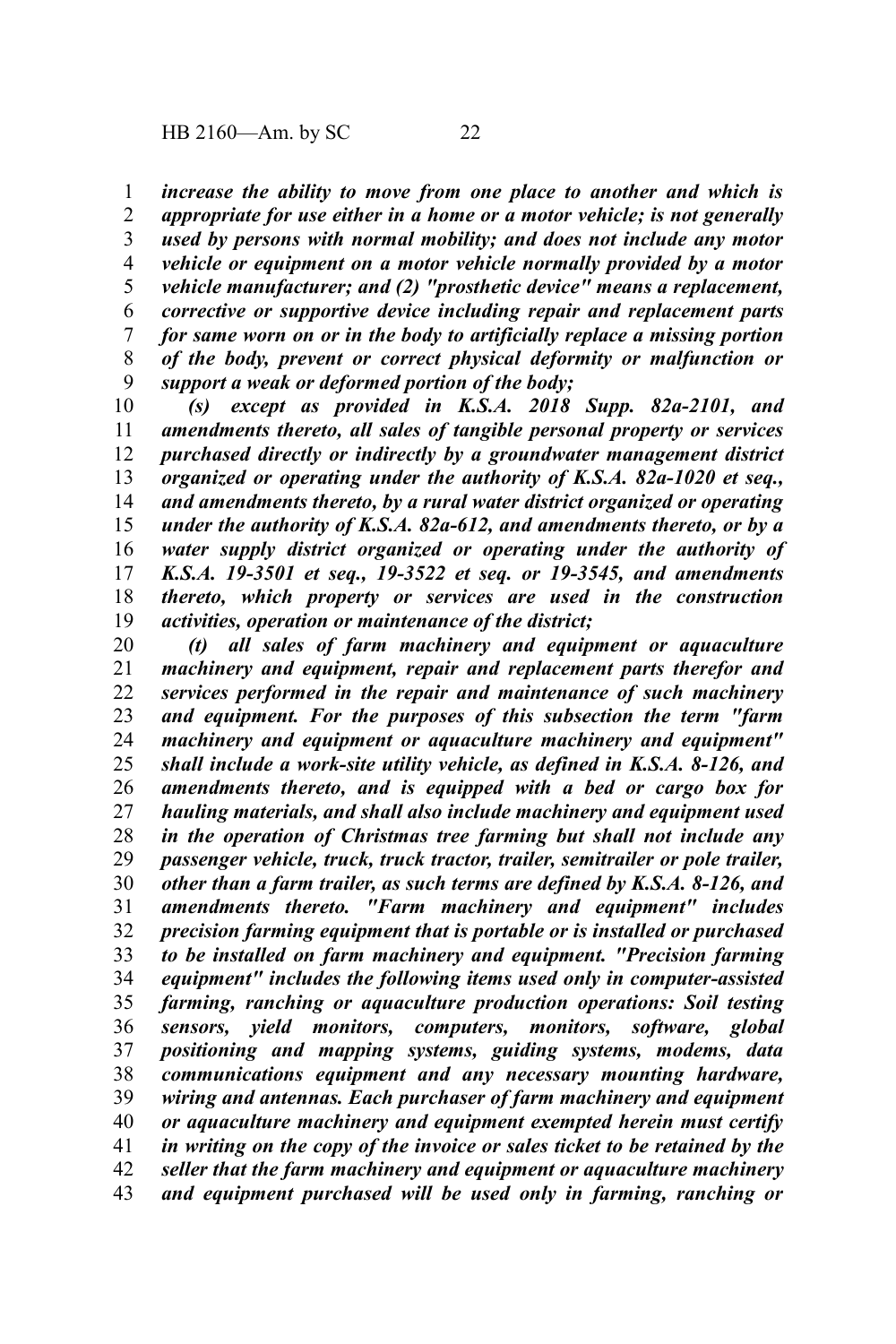*aquaculture production. Farming or ranching shall include the operation of a feedlot and farm and ranch work for hire and the operation of a nursery;* 1 2 3

*(u) all leases or rentals of tangible personal property used as a dwelling if such tangible personal property is leased or rented for a period of more than 28 consecutive days;* 4 5 6

*(v) all sales of tangible personal property to any contractor for use in preparing meals for delivery to homebound elderly persons over 60 years of age and to homebound disabled persons or to be served at a group-sitting at a location outside of the home to otherwise homebound elderly persons over 60 years of age and to otherwise homebound disabled persons, as all or part of any food service project funded in whole or in part by government or as part of a private nonprofit food service project available to all such elderly or disabled persons residing within an area of service designated by the private nonprofit organization, and all sales of tangible personal property for use in preparing meals for consumption by indigent or homeless individuals whether or not such meals are consumed at a place designated for such purpose, and all sales of food products by or on behalf of any such contractor or organization for any such purpose;* 7 8 9 10 11 12 13 14 15 16 17 18 19 20

*(w) all sales of natural gas, electricity, heat and water delivered through mains, lines or pipes: (1) To residential premises for noncommercial use by the occupant of such premises; (2) for agricultural use and also, for such use, all sales of propane gas; (3) for use in the severing of oil; and (4) to any property which is exempt from property taxation pursuant to K.S.A. 79-201b, Second through Sixth. As used in this paragraph, "severing" means the same as defined in K.S.A. 79-4216(k), and amendments thereto. For all sales of natural gas, electricity and heat delivered through mains, lines or pipes pursuant to the provisions of subsection (w)(1) and (w)(2), the provisions of this subsection shall expire on December 31, 2005;* 21 22 23 24 25 26 27 28 29 30 31

*(x) all sales of propane gas, LP-gas, coal, wood and other fuel sources for the production of heat or lighting for noncommercial use of an occupant of residential premises occurring prior to January 1, 2006;* 32 33 34

*(y) all sales of materials and services used in the repairing, servicing, altering, maintaining, manufacturing, remanufacturing, or modification of railroad rolling stock for use in interstate or foreign commerce under authority of the laws of the United States;* 35 36 37 38

*(z) all sales of tangible personal property and services purchased directly by a port authority or by a contractor therefor as provided by the provisions of K.S.A. 12-3418, and amendments thereto;* 39 40 41

*(aa) all sales of materials and services applied to equipment that is transported into the state from without the state for repair, service,* 42 43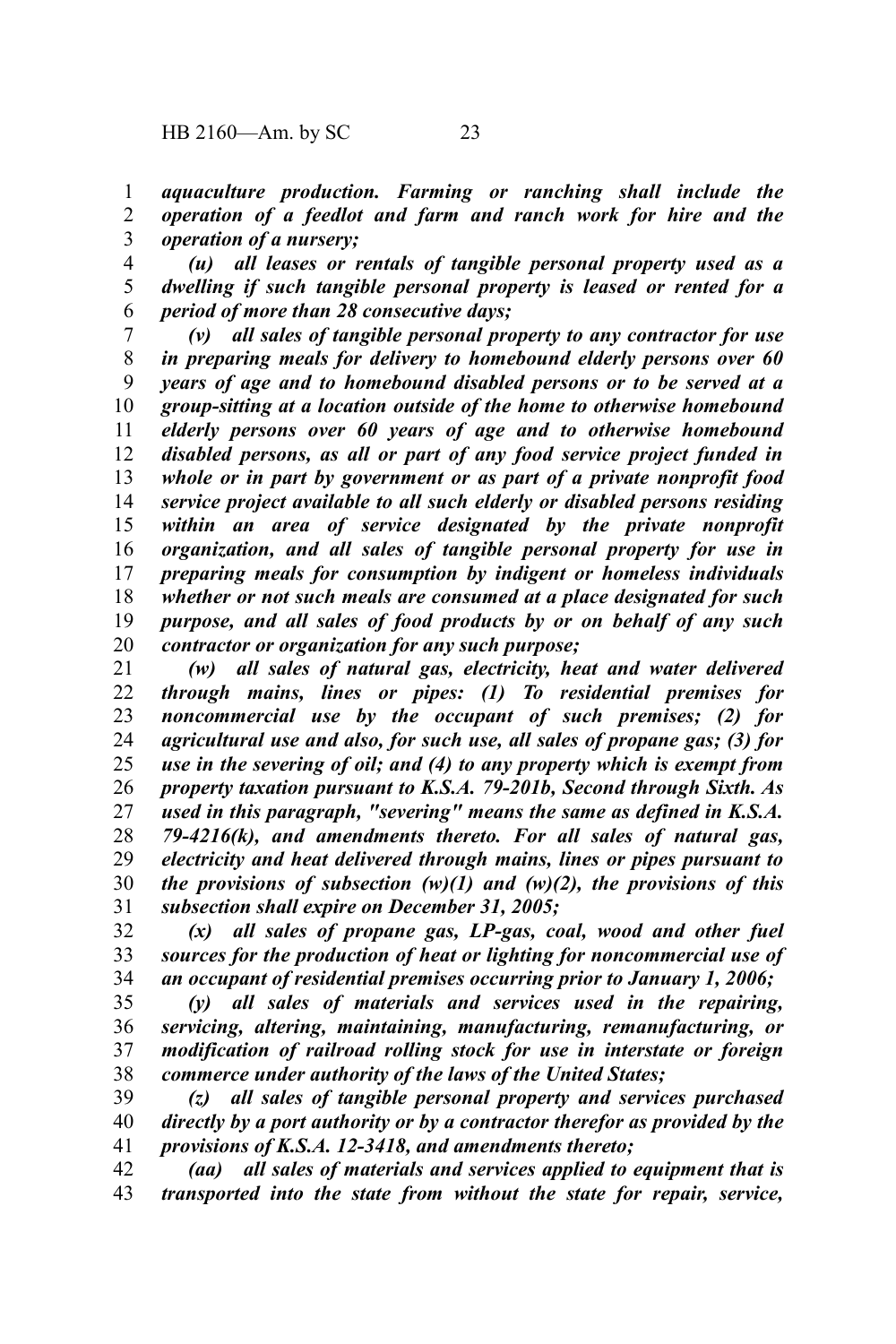*alteration, maintenance, remanufacture or modification and that is subsequently transported outside the state for use in the transmission of liquids or natural gas by means of pipeline in interstate or foreign commerce under authority of the laws of the United States;* 1 2 3 4

*(bb) all sales of used mobile homes or manufactured homes. As used in this subsection: (1) "Mobile homes" and "manufactured homes" mean the same as defined in K.S.A. 58-4202, and amendments thereto; and (2) "sales of used mobile homes or manufactured homes" means sales other than the original retail sale thereof;* 5 6 7 8 9

*(cc) all sales of tangible personal property or services purchased prior to January 1, 2012, except as otherwise provided, for the purpose of and in conjunction with constructing, reconstructing, enlarging or remodeling a business or retail business that meets the requirements established in K.S.A. 74-50,115, and amendments thereto, and the sale and installation of machinery and equipment purchased for installation at any such business or retail business, and all sales of tangible personal property or services purchased on or after January 1, 2012, for the purpose of and in conjunction with constructing, reconstructing, enlarging or remodeling a business that meets the requirements established in K.S.A. 74-50,115(e), and amendments thereto, and the sale and installation of machinery and equipment purchased for installation at any such business. When a person shall contract for the construction, reconstruction, enlargement or remodeling of any such business or retail business, such person shall obtain from the state and furnish to the contractor an exemption certificate for the project involved, and the contractor may purchase materials, machinery and equipment for incorporation in such project. The contractor shall furnish the number of such certificates to all suppliers from whom such purchases are made, and such suppliers shall execute invoices covering the same bearing the number of such certificate. Upon completion of the project the contractor shall furnish to the owner of the business or retail business a sworn statement, on a form to be provided by the director of taxation, that all purchases so made were entitled to exemption under this subsection. All invoices shall be held by the contractor for a period of five years and shall be subject to audit by the director of taxation. Any contractor or any agent, employee or subcontractor thereof, who shall use or otherwise dispose of any materials, machinery or equipment purchased under such a certificate for any purpose other than that for which such a certificate is issued without the payment of the sales or compensating tax otherwise imposed thereon, shall be guilty of a misdemeanor and, upon conviction therefor, shall be subject to the penalties provided for in K.S.A. 79-3615(h), and amendments thereto. As used in this subsection, "business" and "retail business" mean the same* 10 11 12 13 14 15 16 17 18 19 20 21 22 23 24 25 26 27 28 29 30 31 32 33 34 35 36 37 38 39 40 41 42 43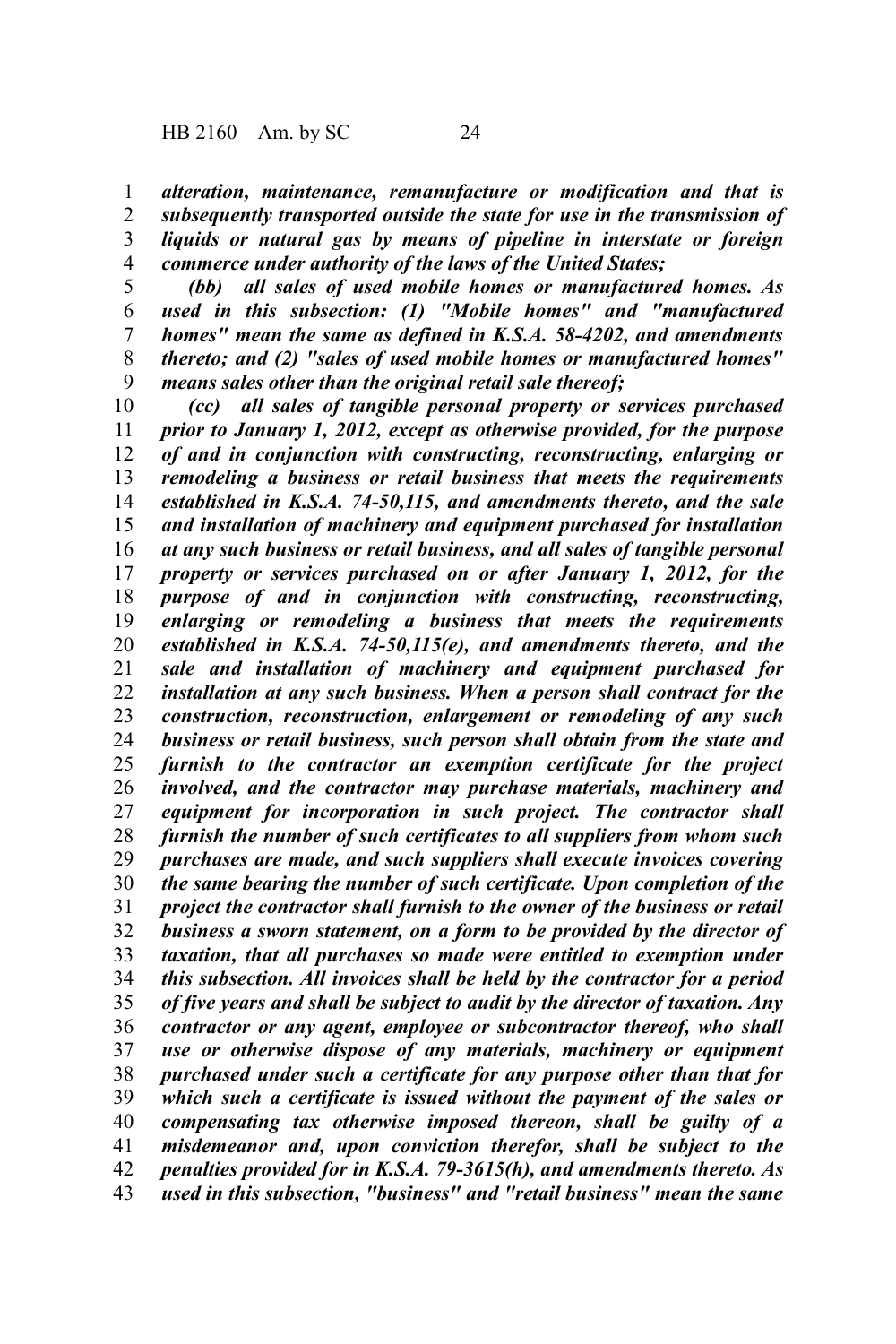*as defined in K.S.A. 74-50,114, and amendments thereto. Project exemption certificates that have been previously issued under this subsection by the department of revenue pursuant to K.S.A. 74-50,115, and amendments thereto, but not including K.S.A. 74-50,115(e), and amendments thereto, prior to January 1, 2012, and have not expired will be effective for the term of the project or two years from the effective date of the certificate, whichever occurs earlier. Project exemption certificates that are submitted to the department of revenue prior to January 1, 2012, and are found to qualify will be issued a project exemption certificate that will be effective for a two-year period or for the term of the project, whichever occurs earlier;* 1 2 3 4 5 6 7 8 9 10 11

*(dd) all sales of tangible personal property purchased with food stamps issued by the United States department of agriculture;* 12 13

*(ee) all sales of lottery tickets and shares made as part of a lottery operated by the state of Kansas;* 14 15

*(ff) on and after July 1, 1988, all sales of new mobile homes or manufactured homes to the extent of 40% of the gross receipts, determined without regard to any trade-in allowance, received from such sale. As used in this subsection, "mobile homes" and "manufactured homes" mean the same as defined in K.S.A. 58-4202, and amendments thereto;* 16 17 18 19 20 21

*(gg) all sales of tangible personal property purchased in accordance with vouchers issued pursuant to the federal special supplemental food program for women, infants and children;* 22 23 24

*(hh) all sales of medical supplies and equipment, including durable medical equipment, purchased directly by a nonprofit skilled nursing home or nonprofit intermediate nursing care home, as defined by K.S.A. 39-923, and amendments thereto, for the purpose of providing medical services to residents thereof. This exemption shall not apply to tangible personal property customarily used for human habitation purposes. As used in this subsection, "durable medical equipment" means equipment including repair and replacement parts for such equipment, that can withstand repeated use, is primarily and customarily used to serve a medical purpose, generally is not useful to a person in the absence of illness or injury and is not worn in or on the body, but does not include mobility enhancing equipment as defined in subsection (r), oxygen delivery equipment, kidney dialysis equipment or enteral feeding systems;* 25 26 27 28 29 30 31 32 33 34 35 36 37 38

*(ii) all sales of tangible personal property purchased directly by a nonprofit organization for nonsectarian comprehensive multidiscipline youth development programs and activities provided or sponsored by such organization, and all sales of tangible personal property by or on behalf of any such organization. This exemption shall not apply to* 39 40 41 42 43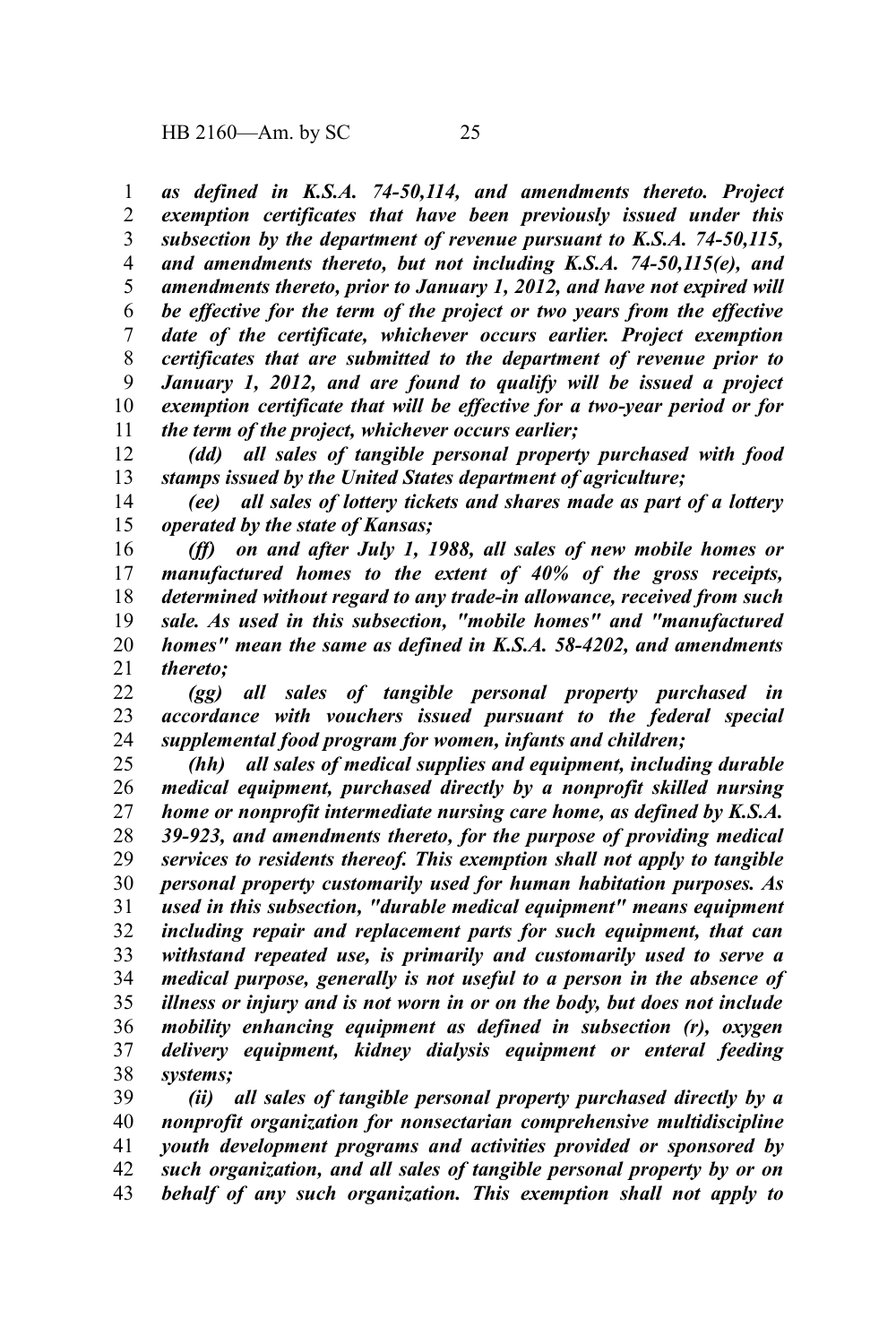*tangible personal property customarily used for human habitation purposes;* 1 2

*(jj) all sales of tangible personal property or services, including the renting and leasing of tangible personal property, purchased directly on behalf of a community-based facility for people with intellectual disability or mental health center organized pursuant to K.S.A. 19-4001 et seq., and amendments thereto, and licensed in accordance with the provisions of K.S.A. 2018 Supp. 39-2001 et seq., and amendments thereto, and all sales of tangible personal property or services purchased by contractors during the time period from July, 2003, through June, 2006, for the purpose of constructing, equipping, maintaining or furnishing a new facility for a community-based facility for people with intellectual disability or mental health center located in Riverton, Cherokee County, Kansas, that would have been eligible for sales tax exemption pursuant to this subsection if purchased directly by such facility or center. This exemption shall not apply to tangible personal property customarily used for human habitation purposes;* 3 4 5 6 7 8 9 10 11 12 13 14 15 16 17

*(kk) (1) (A) all sales of machinery and equipment that are used in this state as an integral or essential part of an integrated production operation by a manufacturing or processing plant or facility;* 18 19 20

*(B) all sales of installation, repair and maintenance services performed on such machinery and equipment; and* 21 22

*(C) all sales of repair and replacement parts and accessories purchased for such machinery and equipment.* 23 24

25

*(2) For purposes of this subsection:*

*(A) "Integrated production operation" means an integrated series of operations engaged in at a manufacturing or processing plant or facility to process, transform or convert tangible personal property by physical, chemical or other means into a different form, composition or character from that in which it originally existed. Integrated production operations shall include: (i) Production line operations, including packaging operations; (ii) preproduction operations to handle, store and treat raw materials; (iii) post production handling, storage, warehousing and distribution operations; and (iv) waste, pollution and environmental control operations, if any;* 26 27 28 29 30 31 32 33 34 35

*(B) "production line" means the assemblage of machinery and equipment at a manufacturing or processing plant or facility where the actual transformation or processing of tangible personal property occurs;* 36 37 38 39

*(C) "manufacturing or processing plant or facility" means a single, fixed location owned or controlled by a manufacturing or processing business that consists of one or more structures or buildings in a contiguous area where integrated production operations are conducted* 40 41 42 43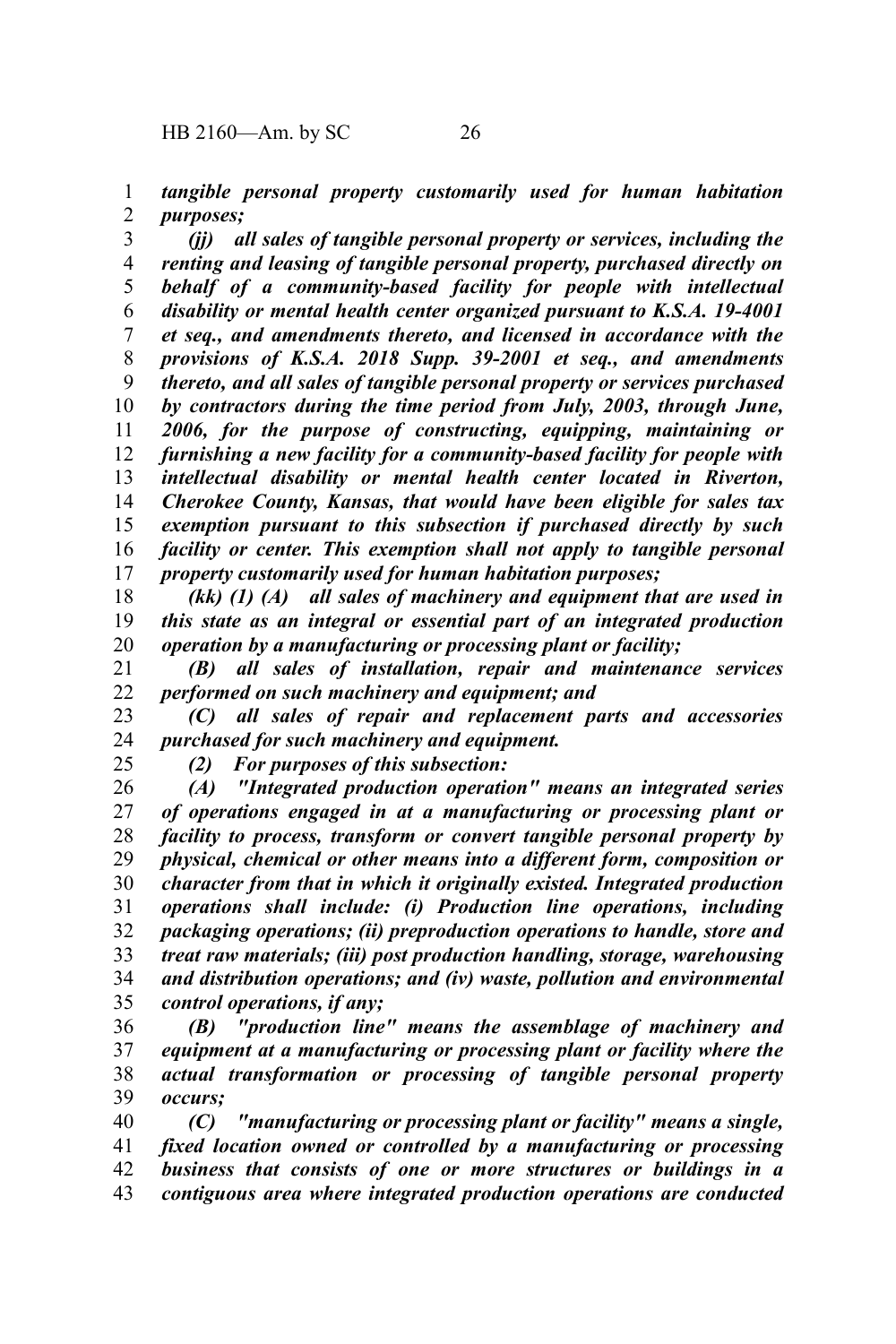*to manufacture or process tangible personal property to be ultimately sold at retail. Such term shall not include any facility primarily operated for the purpose of conveying or assisting in the conveyance of natural gas, electricity, oil or water. A business may operate one or more manufacturing or processing plants or facilities at different locations to manufacture or process a single product of tangible personal property to be ultimately sold at retail;* 1 2 3 4 5 6 7

*(D) "manufacturing or processing business" means a business that utilizes an integrated production operation to manufacture, process, fabricate, finish or assemble items for wholesale and retail distribution as part of what is commonly regarded by the general public as an industrial manufacturing or processing operation or an agricultural commodity processing operation. (i) Industrial manufacturing or processing operations include, by way of illustration but not of limitation, the fabrication of automobiles, airplanes, machinery or transportation equipment, the fabrication of metal, plastic, wood or paper products, electricity power generation, water treatment, petroleum refining, chemical production, wholesale bottling, newspaper printing, ready mixed concrete production, and the remanufacturing of used parts for wholesale or retail sale. Such processing operations shall include operations at an oil well, gas well, mine or other excavation site where the oil, gas, minerals, coal, clay, stone, sand or gravel that has been extracted from the earth is cleaned, separated, crushed, ground, milled, screened, washed or otherwise treated or prepared before its transmission to a refinery or before any other wholesale or retail distribution. (ii) Agricultural commodity processing operations include, by way of illustration but not of limitation, meat packing, poultry slaughtering and dressing, processing and packaging farm and dairy products in sealed containers for wholesale and retail distribution, feed grinding, grain milling, frozen food processing, and grain handling, cleaning, blending, fumigation, drying and aeration operations engaged in by grain elevators or other grain storage facilities. (iii) Manufacturing or processing businesses do not include, by way of illustration but not of limitation, nonindustrial businesses whose operations are primarily retail and that produce or process tangible personal property as an incidental part of conducting the retail business, such as retailers who bake, cook or prepare food products in the regular course of their retail trade, grocery stores, meat lockers and meat markets that butcher or dress livestock or poultry in the regular course of their retail trade, contractors who alter, service, repair or improve real property, and retail businesses that clean, service or refurbish and repair tangible personal property for its owner;* 8 9 10 11 12 13 14 15 16 17 18 19 20 21 22 23 24 25 26 27 28 29 30 31 32 33 34 35 36 37 38 39 40 41 42

*(E) "repair and replacement parts and accessories" means all parts* 43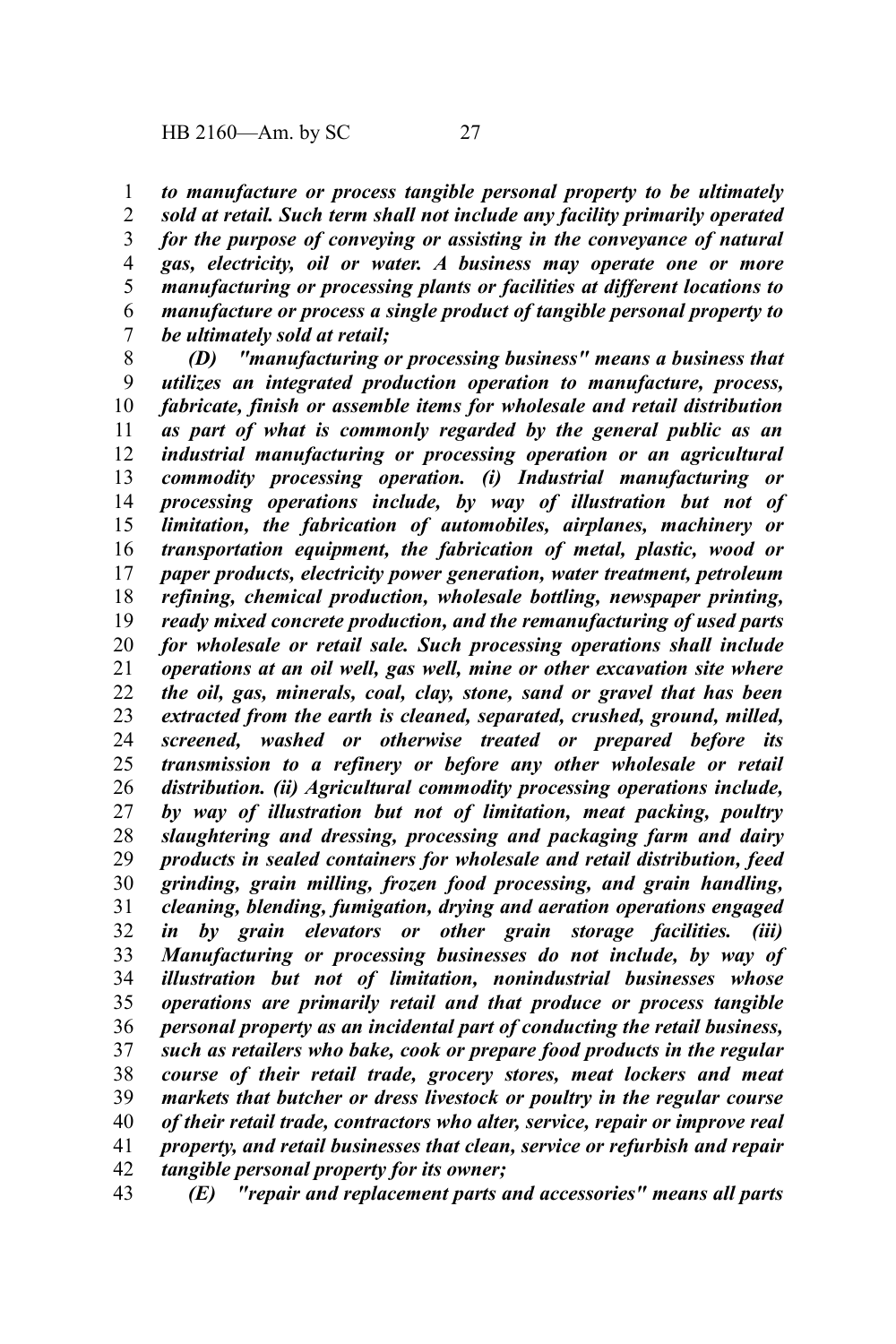*and accessories for exempt machinery and equipment, including, but not limited to, dies, jigs, molds, patterns and safety devices that are attached to exempt machinery or that are otherwise used in production, and parts and accessories that require periodic replacement such as belts, drill bits, grinding wheels, grinding balls, cutting bars, saws, refractory brick and other refractory items for exempt kiln equipment used in production operations;* 1 2 3 4 5 6 7

8

*(F) "primary" or "primarily" mean more than 50% of the time.*

*(3) For purposes of this subsection, machinery and equipment shall be deemed to be used as an integral or essential part of an integrated production operation when used:* 9 10 11

*(A) To receive, transport, convey, handle, treat or store raw materials in preparation of its placement on the production line;* 12 13

*(B) to transport, convey, handle or store the property undergoing manufacturing or processing at any point from the beginning of the production line through any warehousing or distribution operation of the final product that occurs at the plant or facility;* 14 15 16 17

*(C) to act upon, effect, promote or otherwise facilitate a physical change to the property undergoing manufacturing or processing;* 18 19

*(D) to guide, control or direct the movement of property undergoing manufacturing or processing;* 20 21

*(E) to test or measure raw materials, the property undergoing manufacturing or processing or the finished product, as a necessary part of the manufacturer's integrated production operations;* 22 23 24

*(F) to plan, manage, control or record the receipt and flow of inventories of raw materials, consumables and component parts, the flow of the property undergoing manufacturing or processing and the management of inventories of the finished product;* 25 26 27 28

*(G) to produce energy for, lubricate, control the operating of or otherwise enable the functioning of other production machinery and equipment and the continuation of production operations;* 29 30 31

*(H) to package the property being manufactured or processed in a container or wrapping in which such property is normally sold or transported;* 32 33 34

*(I) to transmit or transport electricity, coke, gas, water, steam or similar substances used in production operations from the point of generation, if produced by the manufacturer or processor at the plant site, to that manufacturer's production operation; or, if purchased or delivered from off-site, from the point where the substance enters the site of the plant or facility to that manufacturer's production operations;* 35 36 37 38 39 40

*(J) to cool, heat, filter, refine or otherwise treat water, steam, acid, oil, solvents or other substances that are used in production operations;* 41 42

*(K) to provide and control an environment required to maintain* 43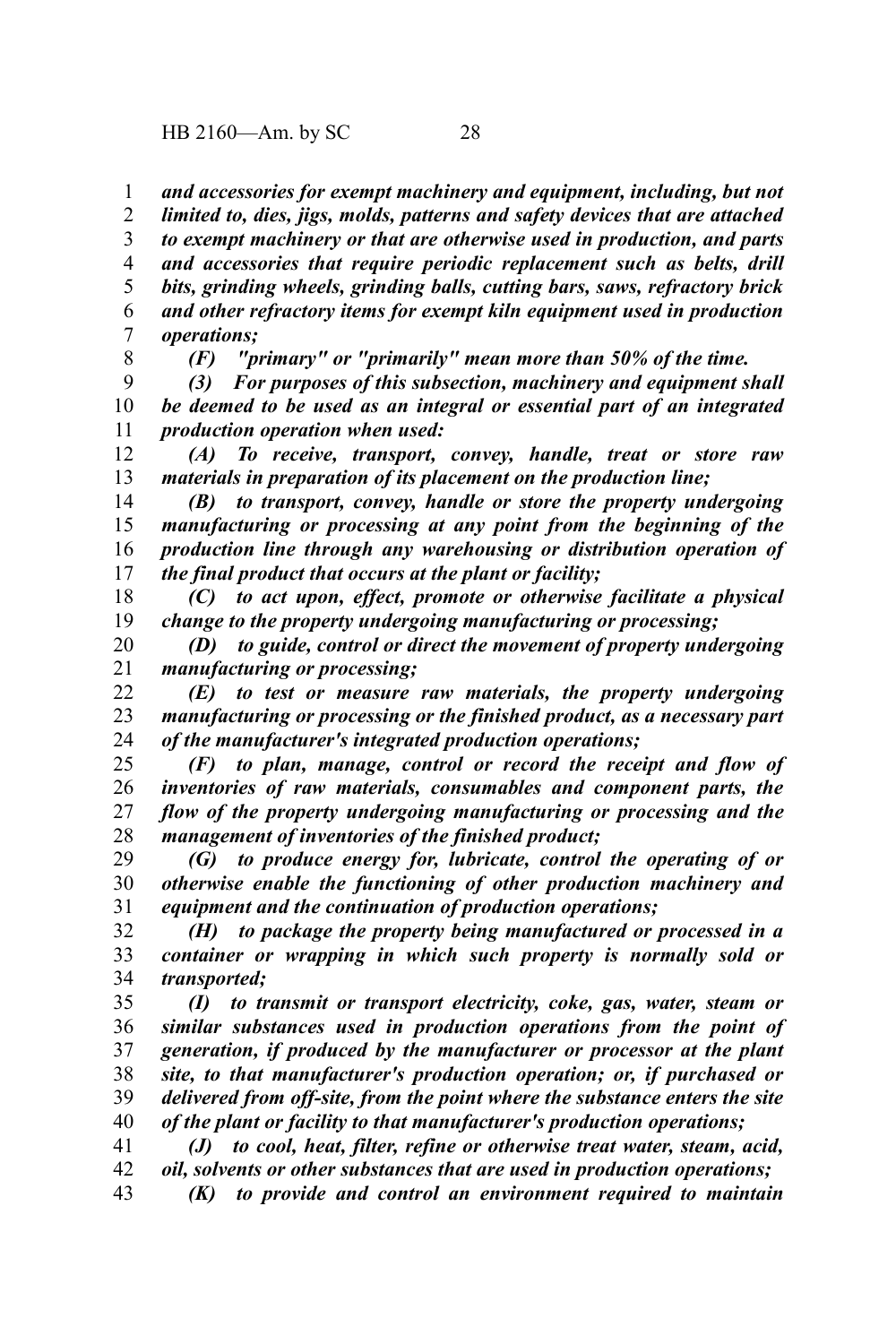*certain levels of air quality, humidity or temperature in special and limited areas of the plant or facility, where such regulation of temperature or humidity is part of and essential to the production process;* 1 2 3 4

*(L) to treat, transport or store waste or other byproducts of production operations at the plant or facility; or* 5 6

*(M) to control pollution at the plant or facility where the pollution is produced by the manufacturing or processing operation.* 7 8

*(4) The following machinery, equipment and materials shall be deemed to be exempt even though it may not otherwise qualify as machinery and equipment used as an integral or essential part of an integrated production operation: (A) Computers and related peripheral equipment that are utilized by a manufacturing or processing business for engineering of the finished product or for research and development or product design; (B) machinery and equipment that is utilized by a manufacturing or processing business to manufacture or rebuild tangible personal property that is used in manufacturing or processing operations, including tools, dies, molds, forms and other parts of qualifying machinery and equipment; (C) portable plants for aggregate concrete, bulk cement and asphalt including cement mixing drums to be attached to a motor vehicle; (D) industrial fixtures, devices, support facilities and special foundations necessary for manufacturing and production operations, and materials and other tangible personal property sold for the purpose of fabricating such fixtures, devices, facilities and foundations. An exemption certificate for such purchases shall be signed by the manufacturer or processor. If the fabricator purchases such material, the fabricator shall also sign the exemption certificate; (E) a manufacturing or processing business' laboratory equipment that is not located at the plant or facility, but that would otherwise qualify for exemption under subsection (3)(E); (F) all machinery and equipment used in surface mining activities as described in K.S.A. 49-601 et seq., and amendments thereto, beginning from the time a reclamation plan is filed to the acceptance of the completed final site reclamation.* 9 10 11 12 13 14 15 16 17 18 19 20 21 22 23 24 25 26 27 28 29 30 31 32 33 34

*(5) "Machinery and equipment used as an integral or essential part of an integrated production operation" shall not include:* 35 36

*(A) Machinery and equipment used for nonproduction purposes, including, but not limited to, machinery and equipment used for plant security, fire prevention, first aid, accounting, administration, record keeping, advertising, marketing, sales or other related activities, plant cleaning, plant communications and employee work scheduling;* 37 38 39 40 41

*(B) machinery, equipment and tools used primarily in maintaining and repairing any type of machinery and equipment or the building and* 42 43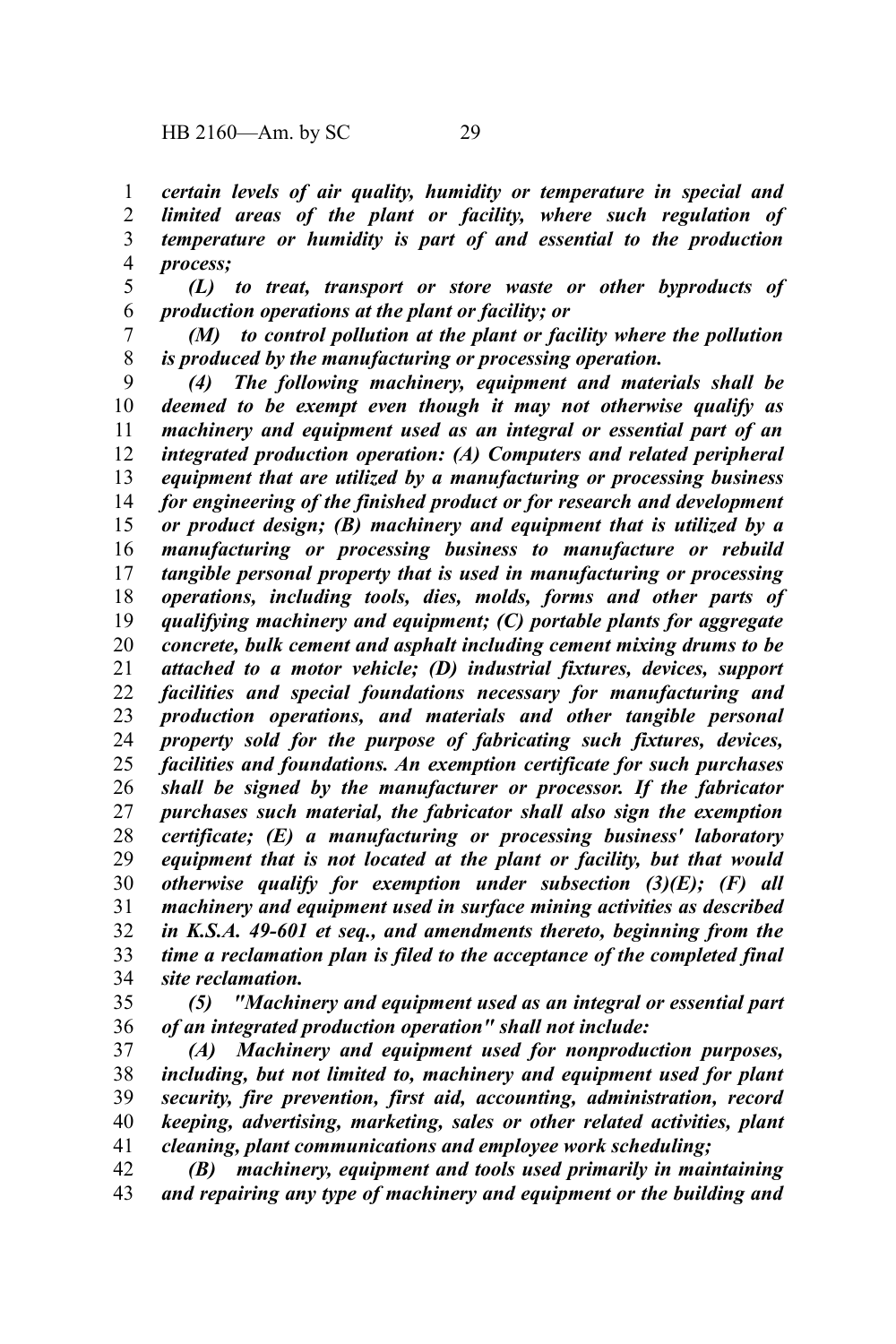*plant;* 1

*(C) transportation, transmission and distribution equipment not primarily used in a production, warehousing or material handling operation at the plant or facility, including the means of conveyance of natural gas, electricity, oil or water, and equipment related thereto, located outside the plant or facility;* 2 3 4 5 6

*(D) office machines and equipment including computers and related peripheral equipment not used directly and primarily to control or measure the manufacturing process;* 7 8 9 10

*(E) furniture and other furnishings;*

*(F) buildings, other than exempt machinery and equipment that is permanently affixed to or becomes a physical part of the building, and any other part of real estate that is not otherwise exempt;* 11 12 13

*(G) building fixtures that are not integral to the manufacturing operation, such as utility systems for heating, ventilation, air conditioning, communications, plumbing or electrical;* 14 15 16

*(H) machinery and equipment used for general plant heating, cooling and lighting;* 17 18

*(I) motor vehicles that are registered for operation on public highways; or* 19 20

*(J) employee apparel, except safety and protective apparel that is purchased by an employer and furnished gratuitously to employees who are involved in production or research activities.* 21 22 23

*(6) Subsections (3) and (5) shall not be construed as exclusive listings of the machinery and equipment that qualify or do not qualify as an integral or essential part of an integrated production operation. When machinery or equipment is used as an integral or essential part of production operations part of the time and for nonproduction purposes at other times, the primary use of the machinery or equipment shall determine whether or not such machinery or equipment qualifies for exemption.* 24 25 26 27 28 29 30 31

*(7) The secretary of revenue shall adopt rules and regulations necessary to administer the provisions of this subsection;* 32 33

*(ll) all sales of educational materials purchased for distribution to the public at no charge by a nonprofit corporation organized for the purpose of encouraging, fostering and conducting programs for the improvement of public health, except that for taxable years commencing after December 31, 2013, this subsection shall not apply to any sales of such materials purchased by a nonprofit corporation which performs any abortion, as defined in K.S.A. 65-6701, and amendments thereto;* 34 35 36 37 38 39 40

*(mm) all sales of seeds and tree seedlings; fertilizers, insecticides, herbicides, germicides, pesticides and fungicides; and services, purchased and used for the purpose of producing plants in order to* 41 42 43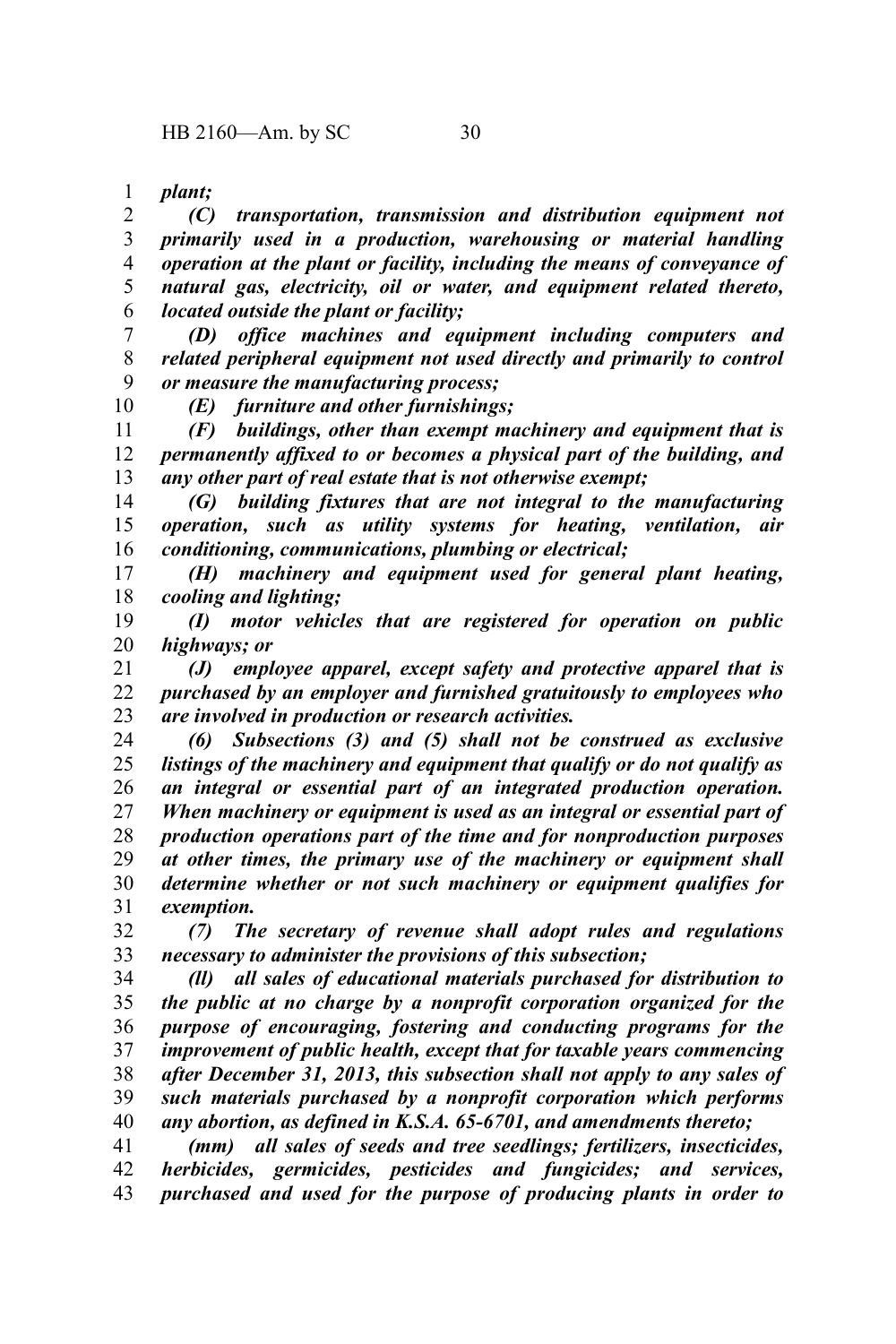*prevent soil erosion on land devoted to agricultural use;* 1

*(nn) except as otherwise provided in this act, all sales of services rendered by an advertising agency or licensed broadcast station or any member, agent or employee thereof;* 2 3 4

*(oo) all sales of tangible personal property purchased by a community action group or agency for the exclusive purpose of repairing or weatherizing housing occupied by low-income individuals;* 5 6 7

*(pp) all sales of drill bits and explosives actually utilized in the exploration and production of oil or gas;* 8 9

*(qq) all sales of tangible personal property and services purchased by a nonprofit museum or historical society or any combination thereof, including a nonprofit organization that is organized for the purpose of stimulating public interest in the exploration of space by providing educational information, exhibits and experiences, that is exempt from federal income taxation pursuant to section 501(c)(3) of the federal internal revenue code of 1986;* 10 11 12 13 14 15 16

*(rr) all sales of tangible personal property that will admit the purchaser thereof to any annual event sponsored by a nonprofit organization that is exempt from federal income taxation pursuant to section 501(c)(3) of the federal internal revenue code of 1986, except that for taxable years commencing after December 31, 2013, this subsection shall not apply to any sales of such tangible personal property purchased by a nonprofit organization which performs any abortion, as defined in K.S.A. 65-6701, and amendments thereto;* 17 18 19 20 21 22 23 24

*(ss) all sales of tangible personal property and services purchased by a public broadcasting station licensed by the federal communications commission as a noncommercial educational television or radio station;* 25 26 27

*(tt) all sales of tangible personal property and services purchased by or on behalf of a not-for-profit corporation that is exempt from federal income taxation pursuant to section 501(c)(3) of the federal internal revenue code of 1986, for the sole purpose of constructing a Kansas Korean War memorial;* 28 29 30 31 32

*(uu) all sales of tangible personal property and services purchased by or on behalf of any rural volunteer fire-fighting organization for use exclusively in the performance of its duties and functions;* 33 34 35

*(vv) all sales of tangible personal property purchased by any of the following organizations that are exempt from federal income taxation pursuant to section 501(c)(3) of the federal internal revenue code of 1986, for the following purposes, and all sales of any such property by or on behalf of any such organization for any such purpose:* 36 37 38 39 40

*(1) The American heart association, Kansas affiliate, inc. for the purposes of providing education, training, certification in emergency cardiac care, research and other related services to reduce disability and* 41 42 43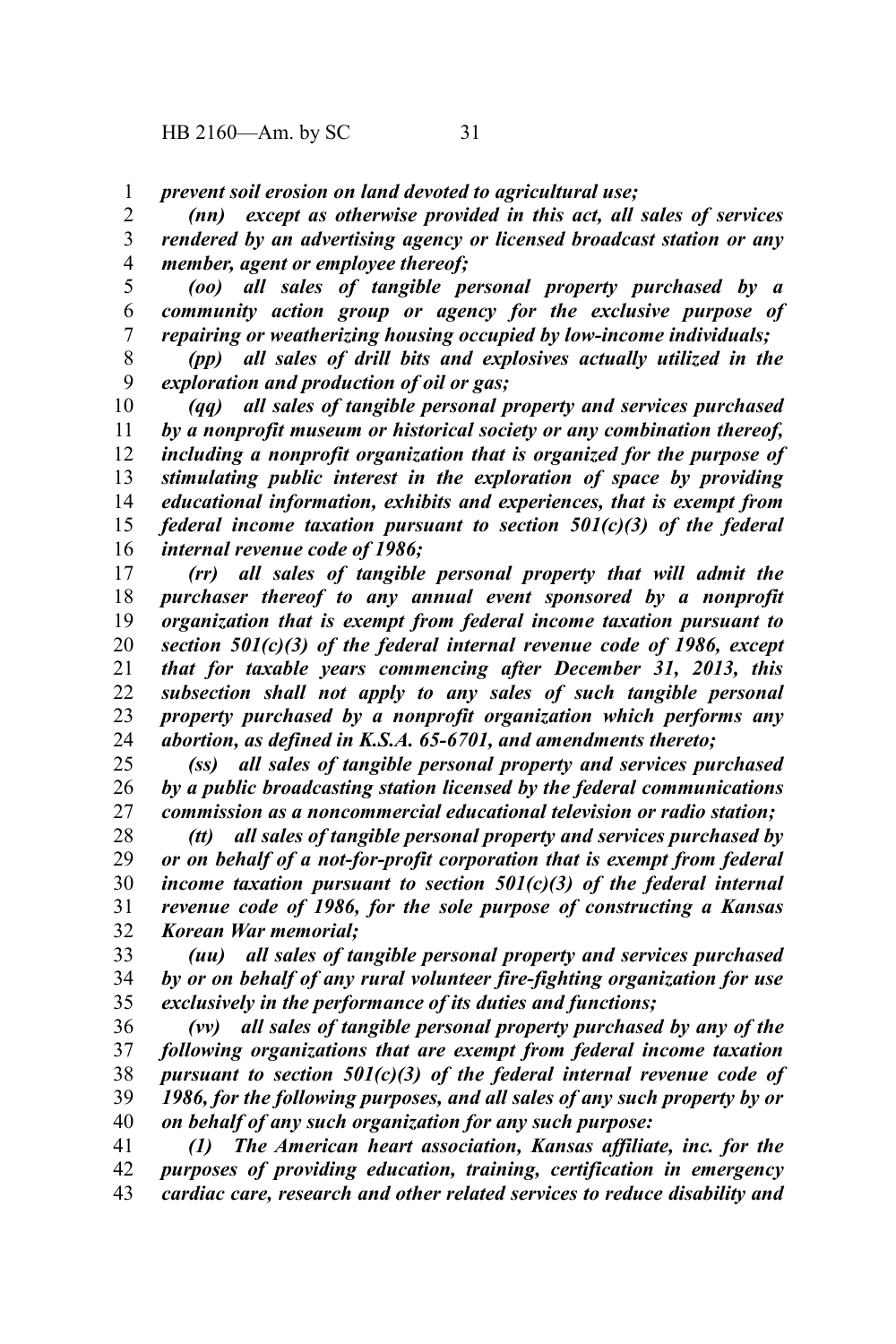*death from cardiovascular diseases and stroke;* 1

*(2) the Kansas alliance for the mentally ill, inc. for the purpose of advocacy for persons with mental illness and to education, research and support for their families;* 2 3 4

*(3) the Kansas mental illness awareness council for the purposes of advocacy for persons who are mentally ill and for education, research and support for them and their families;* 5 6 7

*(4) the American diabetes association Kansas affiliate, inc. for the purpose of eliminating diabetes through medical research, public education focusing on disease prevention and education, patient education including information on coping with diabetes, and professional education and training;* 8 9 10 11 12

*(5) the American lung association of Kansas, inc. for the purpose of eliminating all lung diseases through medical research, public education including information on coping with lung diseases, professional education and training related to lung disease and other related services to reduce the incidence of disability and death due to lung disease;* 13 14 15 16 17

*(6) the Kansas chapters of the Alzheimer's disease and related disorders association, inc. for the purpose of providing assistance and support to persons in Kansas with Alzheimer's disease, and their families and caregivers;* 18 19 20 21

*(7) the Kansas chapters of the Parkinson's disease association for the purpose of eliminating Parkinson's disease through medical research and public and professional education related to such disease;* 22 23 24

*(8) the national kidney foundation of Kansas and western Missouri for the purpose of eliminating kidney disease through medical research and public and private education related to such disease;* 25 26 27

*(9) the heartstrings community foundation for the purpose of providing training, employment and activities for adults with developmental disabilities;* 28 29 30

*(10) the cystic fibrosis foundation, heart of America chapter, for the purposes of assuring the development of the means to cure and control cystic fibrosis and improving the quality of life for those with the disease;* 31 32 33 34

*(11) the spina bifida association of Kansas for the purpose of providing financial, educational and practical aid to families and individuals with spina bifida. Such aid includes, but is not limited to, funding for medical devices, counseling and medical educational opportunities;* 35 36 37 38 39

*(12) the CHWC, Inc., for the purpose of rebuilding urban core neighborhoods through the construction of new homes, acquiring and renovating existing homes and other related activities, and promoting economic development in such neighborhoods;* 40 41 42 43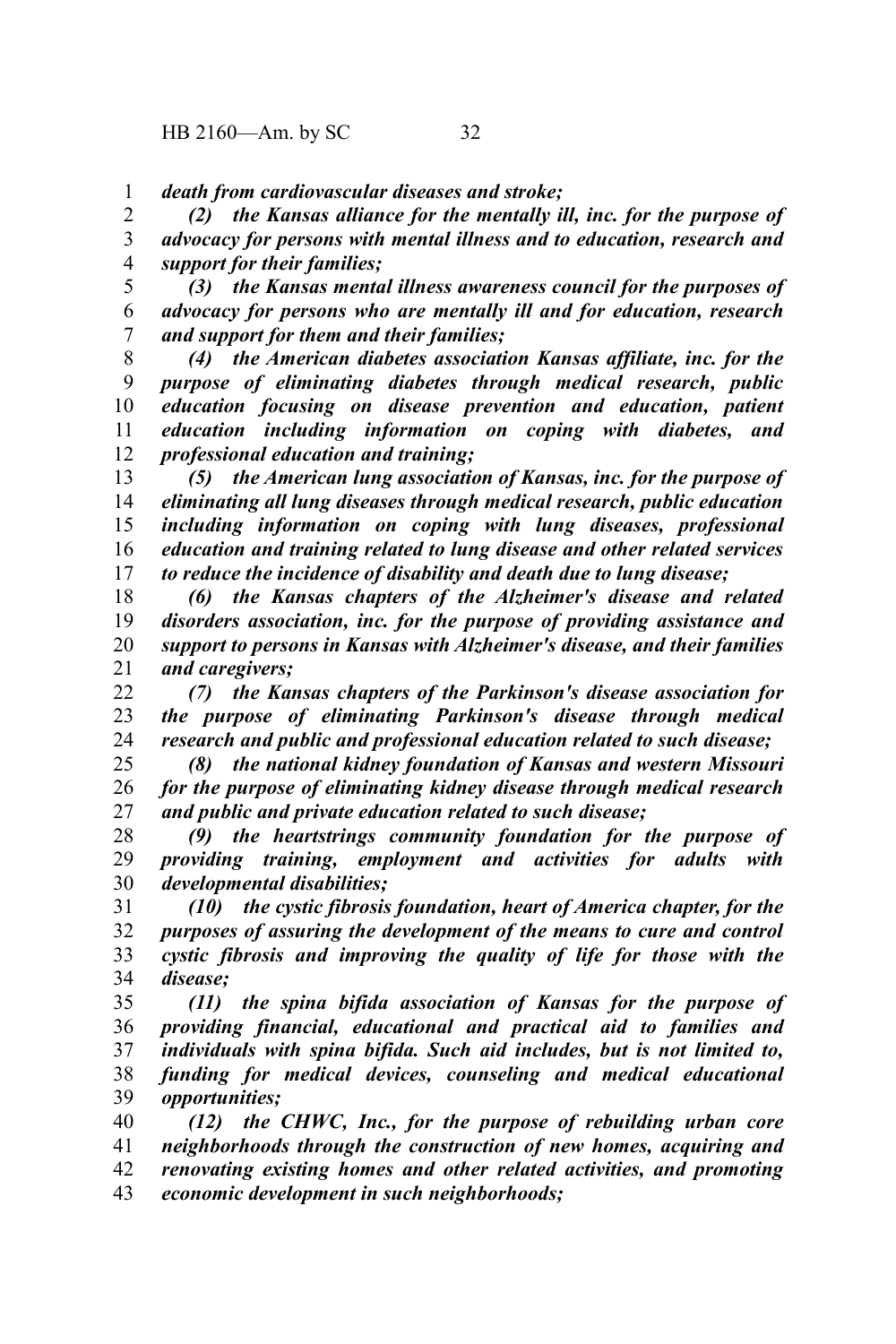*(13) the cross-lines cooperative council for the purpose of providing social services to low income individuals and families;* 1 2

*(14) the dreams work, inc., for the purpose of providing young adult day services to individuals with developmental disabilities and assisting families in avoiding institutional or nursing home care for a developmentally disabled member of their family;* 3 4 5 6

*(15) the KSDS, Inc., for the purpose of promoting the independence and inclusion of people with disabilities as fully participating and contributing members of their communities and society through the training and providing of guide and service dogs to people with disabilities, and providing disability education and awareness to the general public;* 7 8 9 10 11 12

*(16) the lyme association of greater Kansas City, Inc., for the purpose of providing support to persons with lyme disease and public education relating to the prevention, treatment and cure of lyme disease;* 13 14 15

*(17) the dream factory, inc., for the purpose of granting the dreams of children with critical and chronic illnesses;* 16 17

*(18) the Ottawa Suzuki strings, inc., for the purpose of providing students and families with education and resources necessary to enable each child to develop fine character and musical ability to the fullest potential;* 18 19 20 21

*(19) the international association of lions clubs for the purpose of creating and fostering a spirit of understanding among all people for humanitarian needs by providing voluntary services through community involvement and international cooperation;* 22 23 24 25

*(20) the Johnson county young matrons, inc., for the purpose of promoting a positive future for members of the community through volunteerism, financial support and education through the efforts of an all volunteer organization;* 26 27 28 29

*(21) the American cancer society, inc., for the purpose of eliminating cancer as a major health problem by preventing cancer, saving lives and diminishing suffering from cancer, through research, education, advocacy and service;* 30 31 32 33

*(22) the community services of Shawnee, inc., for the purpose of providing food and clothing to those in need;* 34 35

*(23) the angel babies association, for the purpose of providing assistance, support and items of necessity to teenage mothers and their babies; and* 36 37 38

*(24) the Kansas fairgrounds foundation for the purpose of the preservation, renovation and beautification of the Kansas state fairgrounds;* 39 40 41

*(ww) all sales of tangible personal property purchased by the habitat for humanity for the exclusive use of being incorporated within a* 42 43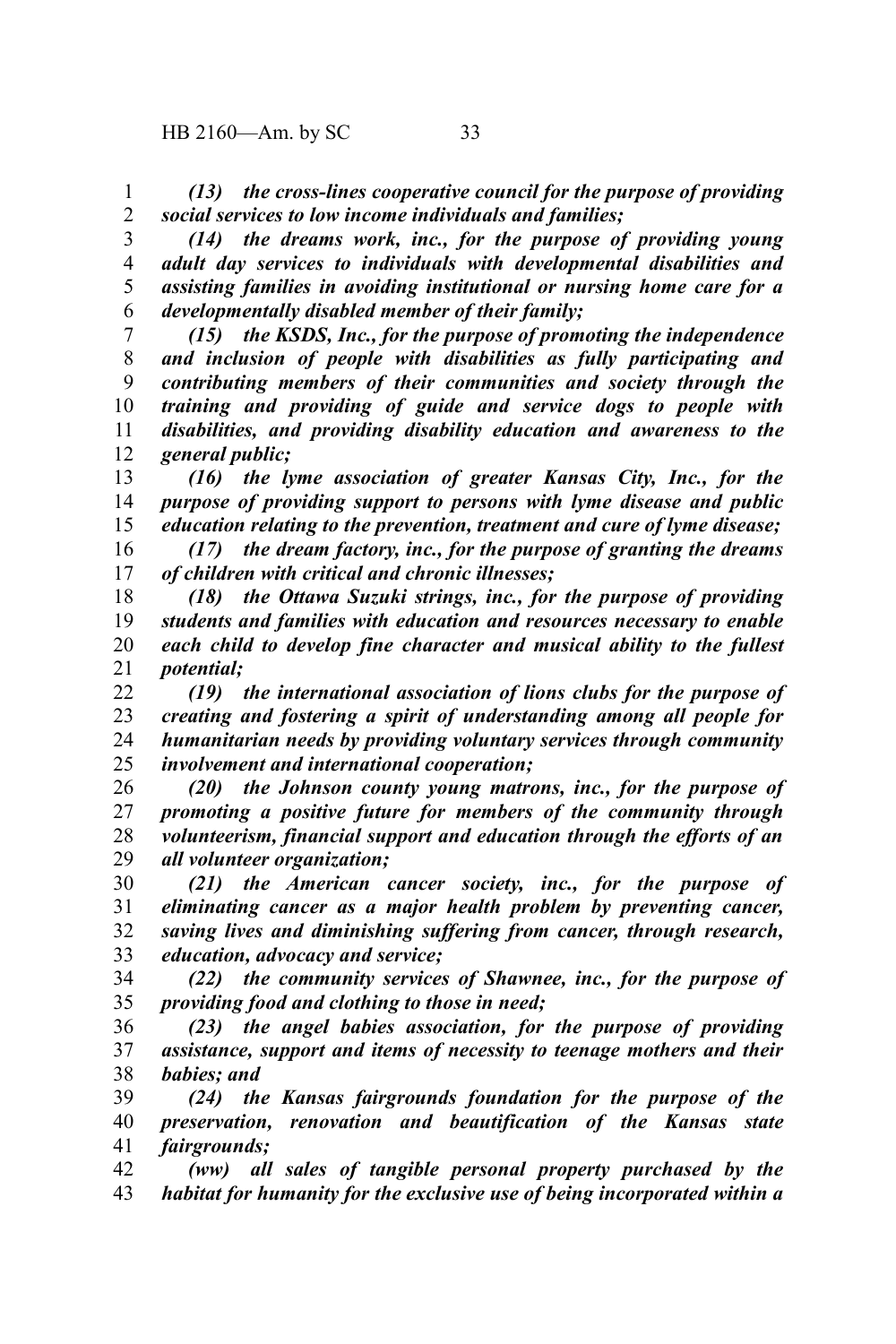*housing project constructed by such organization;* 1

*(xx) all sales of tangible personal property and services purchased by a nonprofit zoo that is exempt from federal income taxation pursuant to section 501(c)(3) of the federal internal revenue code of 1986, or on behalf of such zoo by an entity itself exempt from federal income taxation pursuant to section 501(c)(3) of the federal internal revenue code of 1986 contracted with to operate such zoo and all sales of tangible personal property or services purchased by a contractor for the purpose of constructing, equipping, reconstructing, maintaining, repairing, enlarging, furnishing or remodeling facilities for any nonprofit zoo that would be exempt from taxation under the provisions of this section if purchased directly by such nonprofit zoo or the entity operating such zoo. Nothing in this subsection shall be deemed to exempt the purchase of any construction machinery, equipment or tools used in the constructing, equipping, reconstructing, maintaining, repairing, enlarging, furnishing or remodeling facilities for any nonprofit zoo. When any nonprofit zoo shall contract for the purpose of constructing, equipping, reconstructing, maintaining, repairing, enlarging, furnishing or remodeling facilities, it shall obtain from the state and furnish to the contractor an exemption certificate for the project involved, and the contractor may purchase materials for incorporation in such project. The contractor shall furnish the number of such certificate to all suppliers from whom such purchases are made, and such suppliers shall execute invoices covering the same bearing the number of such certificate. Upon completion of the project the contractor shall furnish to the nonprofit zoo concerned a sworn statement, on a form to be provided by the director of taxation, that all purchases so made were entitled to exemption under this subsection. All invoices shall be held by the contractor for a period of five years and shall be subject to audit by the director of taxation. If any materials purchased under such a certificate are found not to have been incorporated in the building or other project or not to have been returned for credit or the sales or compensating tax otherwise imposed upon such materials that will not be so incorporated in the building or other project reported and paid by such contractor to the director of taxation not later than the 20th day of the month following the close of the month in which it shall be determined that such materials will not be used for the purpose for which such certificate was issued, the nonprofit zoo concerned shall be liable for tax on all materials purchased for the project, and upon payment thereof it may recover the same from the contractor together with reasonable attorney fees. Any contractor or any agent, employee or subcontractor thereof, who shall use or otherwise dispose of any materials purchased under such a certificate for any* 2 3 4 5 6 7 8 9 10 11 12 13 14 15 16 17 18 19 20 21 22 23 24 25 26 27 28 29 30 31 32 33 34 35 36 37 38 39 40 41 42 43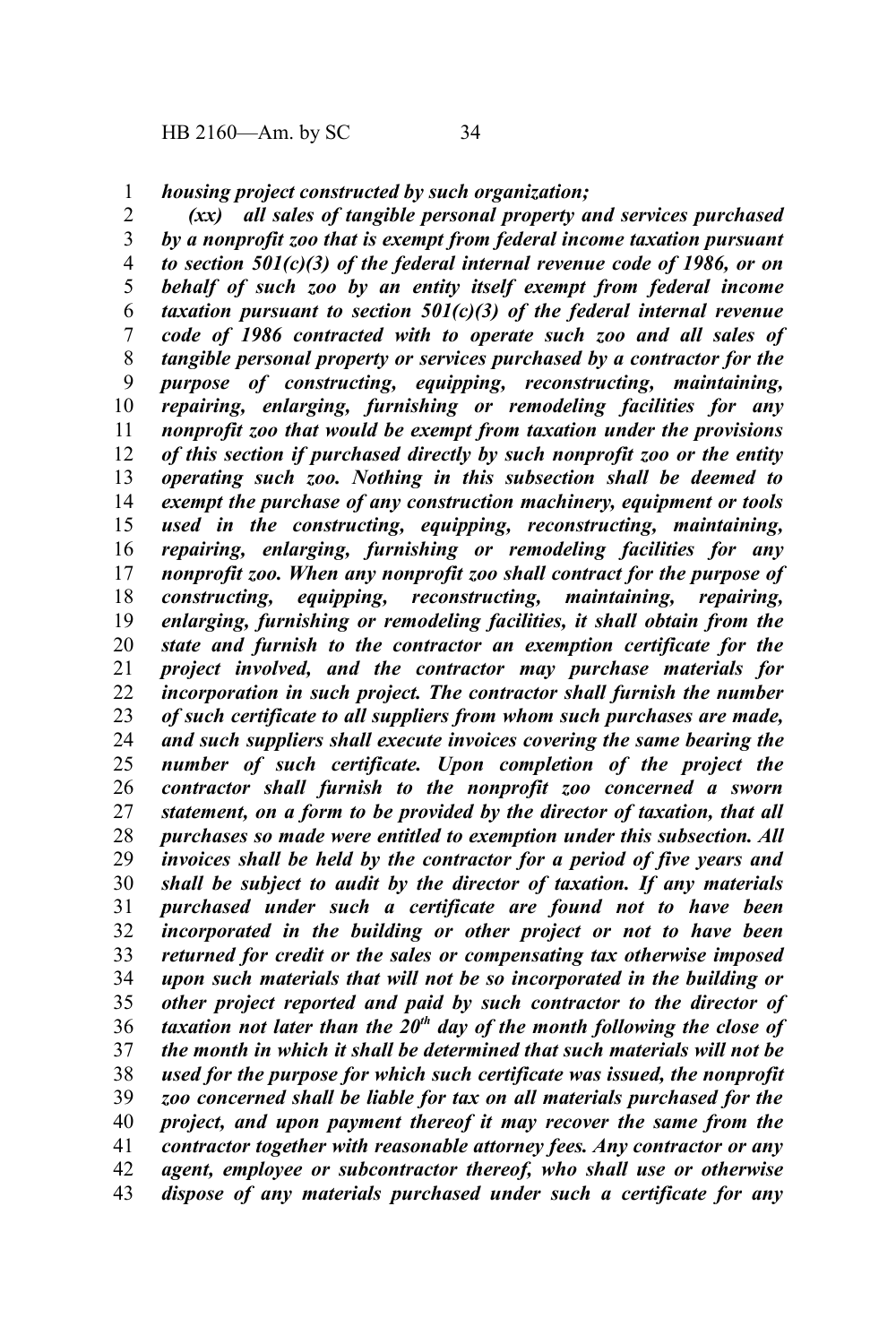*purpose other than that for which such a certificate is issued without the* 1

*payment of the sales or compensating tax otherwise imposed upon such materials, shall be guilty of a misdemeanor and, upon conviction therefor, shall be subject to the penalties provided for in K.S.A. 79- 3615(h), and amendments thereto;* 2 3 4 5

*(yy) all sales of tangible personal property and services purchased by a parent-teacher association or organization, and all sales of tangible personal property by or on behalf of such association or organization;* 6 7 8

*(zz) all sales of machinery and equipment purchased by over-theair, free access radio or television station that is used directly and primarily for the purpose of producing a broadcast signal or is such that the failure of the machinery or equipment to operate would cause broadcasting to cease. For purposes of this subsection, machinery and equipment shall include, but not be limited to, that required by rules and regulations of the federal communications commission, and all sales of electricity which are essential or necessary for the purpose of producing a broadcast signal or is such that the failure of the electricity would cause broadcasting to cease;* 9 10 11 12 13 14 15 16 17 18

*(aaa) all sales of tangible personal property and services purchased by a religious organization that is exempt from federal income taxation pursuant to section 501(c)(3) of the federal internal revenue code, and used exclusively for religious purposes, and all sales of tangible personal property or services purchased by a contractor for the purpose of constructing, equipping, reconstructing, maintaining, repairing, enlarging, furnishing or remodeling facilities for any such organization that would be exempt from taxation under the provisions of this section if purchased directly by such organization. Nothing in this subsection shall be deemed to exempt the purchase of any construction machinery, equipment or tools used in the constructing, equipping, reconstructing, maintaining, repairing, enlarging, furnishing or remodeling facilities for any such organization. When any such organization shall contract for the purpose of constructing, equipping, reconstructing, maintaining, repairing, enlarging, furnishing or remodeling facilities, it shall obtain from the state and furnish to the contractor an exemption certificate for the project involved, and the contractor may purchase materials for incorporation in such project. The contractor shall furnish the number of such certificate to all suppliers from whom such purchases are made, and such suppliers shall execute invoices covering the same bearing the number of such certificate. Upon completion of the project the contractor shall furnish to such organization concerned a sworn statement, on a form to be provided by the director of taxation, that all purchases so made were entitled to exemption under this subsection. All invoices shall be held by the contractor for a period of five years and* 19 20 21 22 23 24 25 26 27 28 29 30 31 32 33 34 35 36 37 38 39 40 41 42 43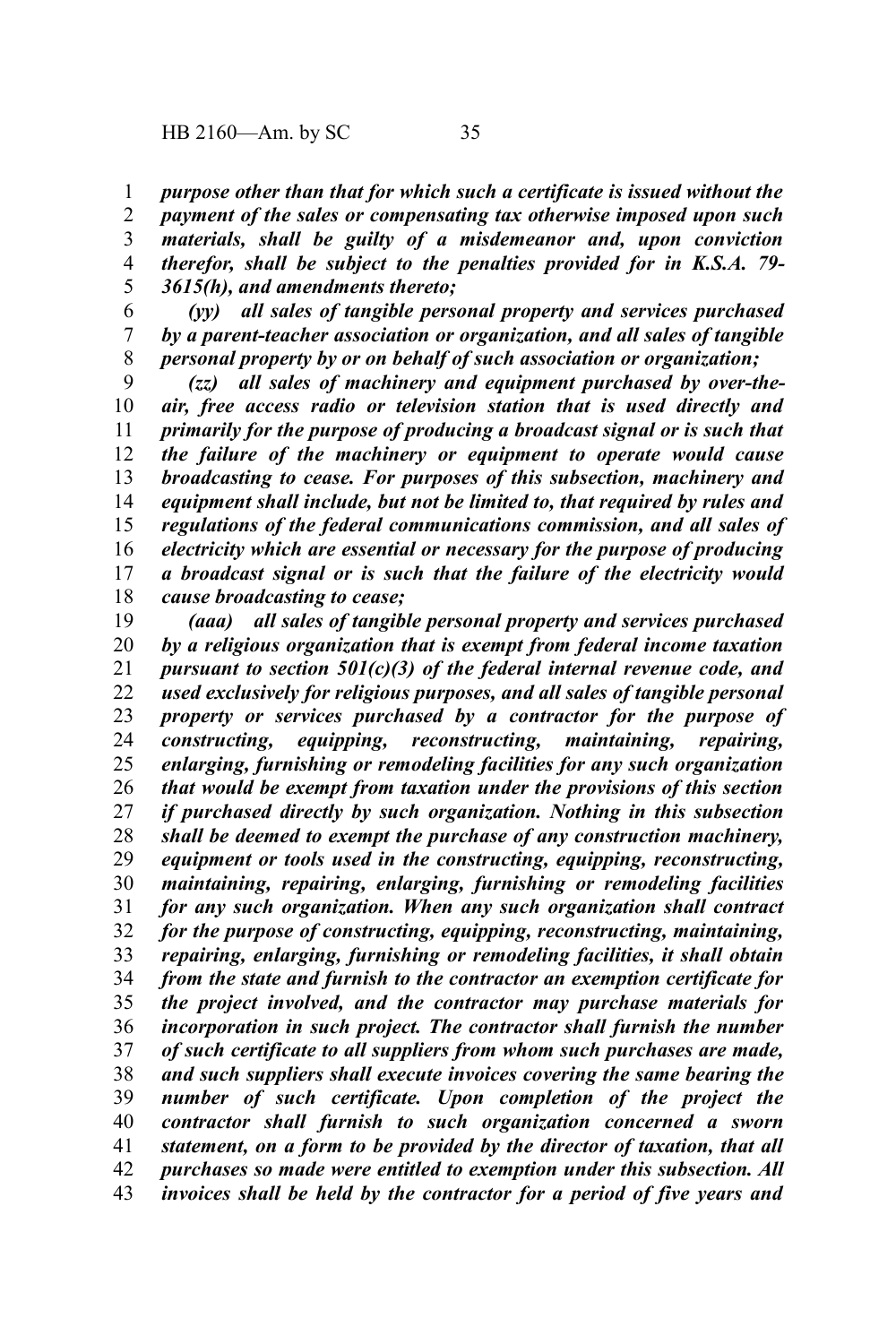*shall be subject to audit by the director of taxation. If any materials purchased under such a certificate are found not to have been incorporated in the building or other project or not to have been returned for credit or the sales or compensating tax otherwise imposed upon such materials that will not be so incorporated in the building or other project reported and paid by such contractor to the director of taxation not later than the 20th day of the month following the close of the month in which it shall be determined that such materials will not be used for the purpose for which such certificate was issued, such organization concerned shall be liable for tax on all materials purchased for the project, and upon payment thereof it may recover the same from the contractor together with reasonable attorney fees. Any contractor or any agent, employee or subcontractor thereof, who shall use or otherwise dispose of any materials purchased under such a certificate for any purpose other than that for which such a certificate is issued without the payment of the sales or compensating tax otherwise imposed upon such materials, shall be guilty of a misdemeanor and, upon conviction therefor, shall be subject to the penalties provided for in K.S.A. 79-3615(h), and amendments thereto. Sales tax paid on and after July 1, 1998, but prior to the effective date of this act upon the gross receipts received from any sale exempted by the amendatory provisions of this subsection shall be refunded. Each claim for a sales tax refund shall be verified and submitted to the director of taxation upon forms furnished by the director and shall be accompanied by any additional documentation required by the director. The director shall review each claim and shall refund that amount of sales tax paid as determined under the provisions of this subsection. All refunds shall be paid from the sales tax refund fund upon warrants of the director of accounts and reports pursuant to vouchers approved by the director or the director's designee;* 1 2 3 4 5 6 7 8 9 10 11 12 13 14 15 16 17 18 19 20 21 22 23 24 25 26 27 28 29 30

*(bbb) all sales of food for human consumption by an organization that is exempt from federal income taxation pursuant to section 501(c) (3) of the federal internal revenue code of 1986, pursuant to a food distribution program that offers such food at a price below cost in exchange for the performance of community service by the purchaser thereof;* 31 32 33 34 35 36

*(ccc) on and after July 1, 1999, all sales of tangible personal property and services purchased by a primary care clinic or health center the primary purpose of which is to provide services to medically underserved individuals and families, and that is exempt from federal income taxation pursuant to section 501(c)(3) of the federal internal revenue code, and all sales of tangible personal property or services purchased by a contractor for the purpose of constructing, equipping,* 37 38 39 40 41 42 43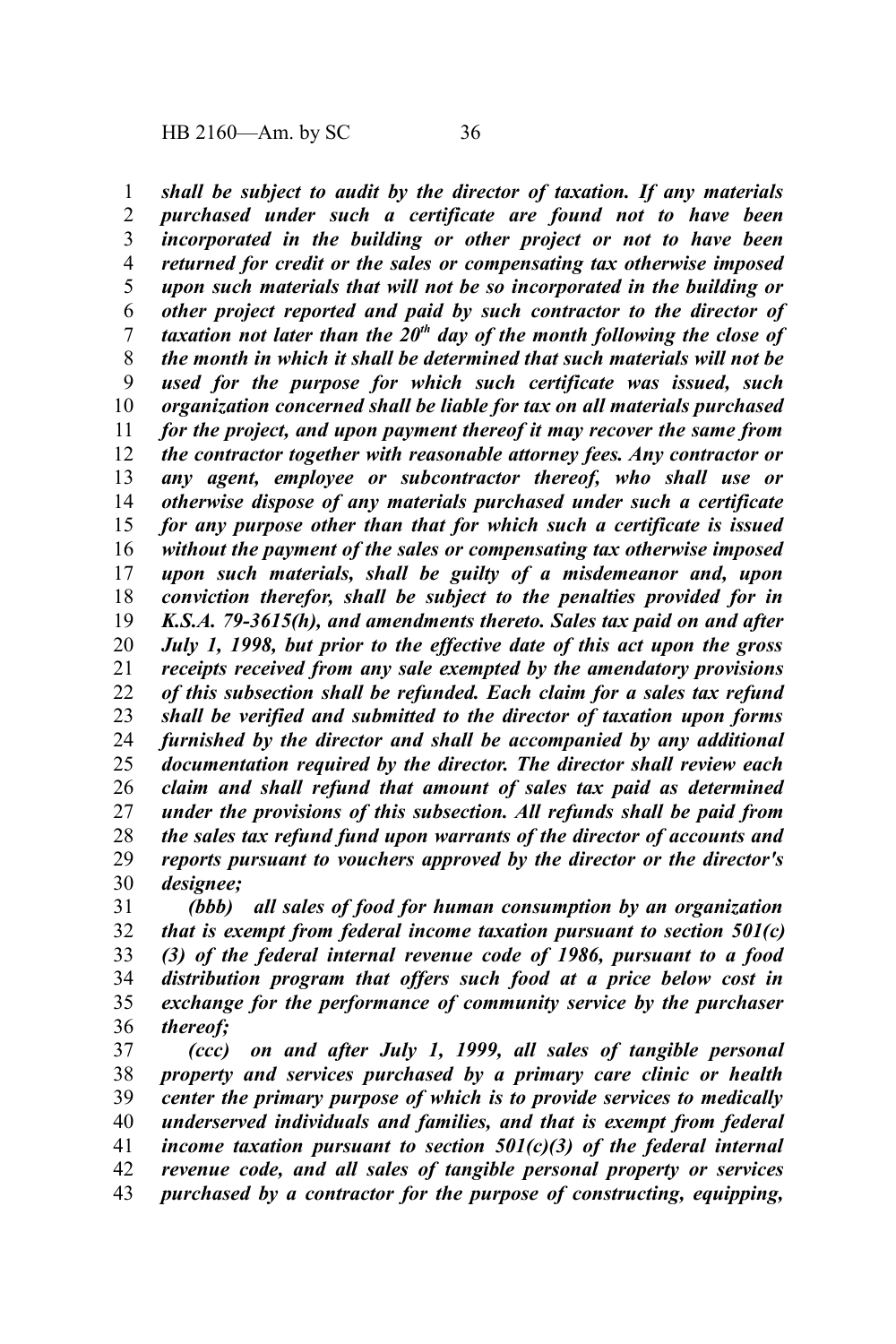*reconstructing, maintaining, repairing, enlarging, furnishing or remodeling facilities for any such clinic or center that would be exempt from taxation under the provisions of this section if purchased directly by such clinic or center, except that for taxable years commencing after December 31, 2013, this subsection shall not apply to any sales of such tangible personal property and services purchased by a primary care clinic or health center which performs any abortion, as defined in K.S.A. 65-6701, and amendments thereto. Nothing in this subsection shall be deemed to exempt the purchase of any construction machinery, equipment or tools used in the constructing, equipping, reconstructing, maintaining, repairing, enlarging, furnishing or remodeling facilities for any such clinic or center. When any such clinic or center shall contract for the purpose of constructing, equipping, reconstructing, maintaining, repairing, enlarging, furnishing or remodeling facilities, it shall obtain from the state and furnish to the contractor an exemption certificate for the project involved, and the contractor may purchase materials for incorporation in such project. The contractor shall furnish the number of such certificate to all suppliers from whom such purchases are made, and such suppliers shall execute invoices covering the same bearing the number of such certificate. Upon completion of the project the contractor shall furnish to such clinic or center concerned a sworn statement, on a form to be provided by the director of taxation, that all purchases so made were entitled to exemption under this subsection. All invoices shall be held by the contractor for a period of five years and shall be subject to audit by the director of taxation. If any materials purchased under such a certificate are found not to have been incorporated in the building or other project or not to have been returned for credit or the sales or compensating tax otherwise imposed upon such materials that will not be so incorporated in the building or other project reported and paid by such contractor to the director of taxation not later than the 20th day of the month following the close of the month in which it shall be determined that such materials will not be used for the purpose for which such certificate was issued, such clinic or center concerned shall be liable for tax on all materials purchased for the project, and upon payment thereof it may recover the same from the contractor together with reasonable attorney fees. Any contractor or any agent, employee or subcontractor thereof, who shall use or otherwise dispose of any materials purchased under such a certificate for any purpose other than that for which such a certificate is issued without the payment of the sales or compensating tax otherwise imposed upon such materials, shall be guilty of a misdemeanor and, upon conviction therefor, shall be subject to the penalties provided for in K.S.A. 79- 3615(h), and amendments thereto;* 1 2 3 4 5 6 7 8 9 10 11 12 13 14 15 16 17 18 19 20 21 22 23 24 25 26 27 28 29 30 31 32 33 34 35 36 37 38 39 40 41 42 43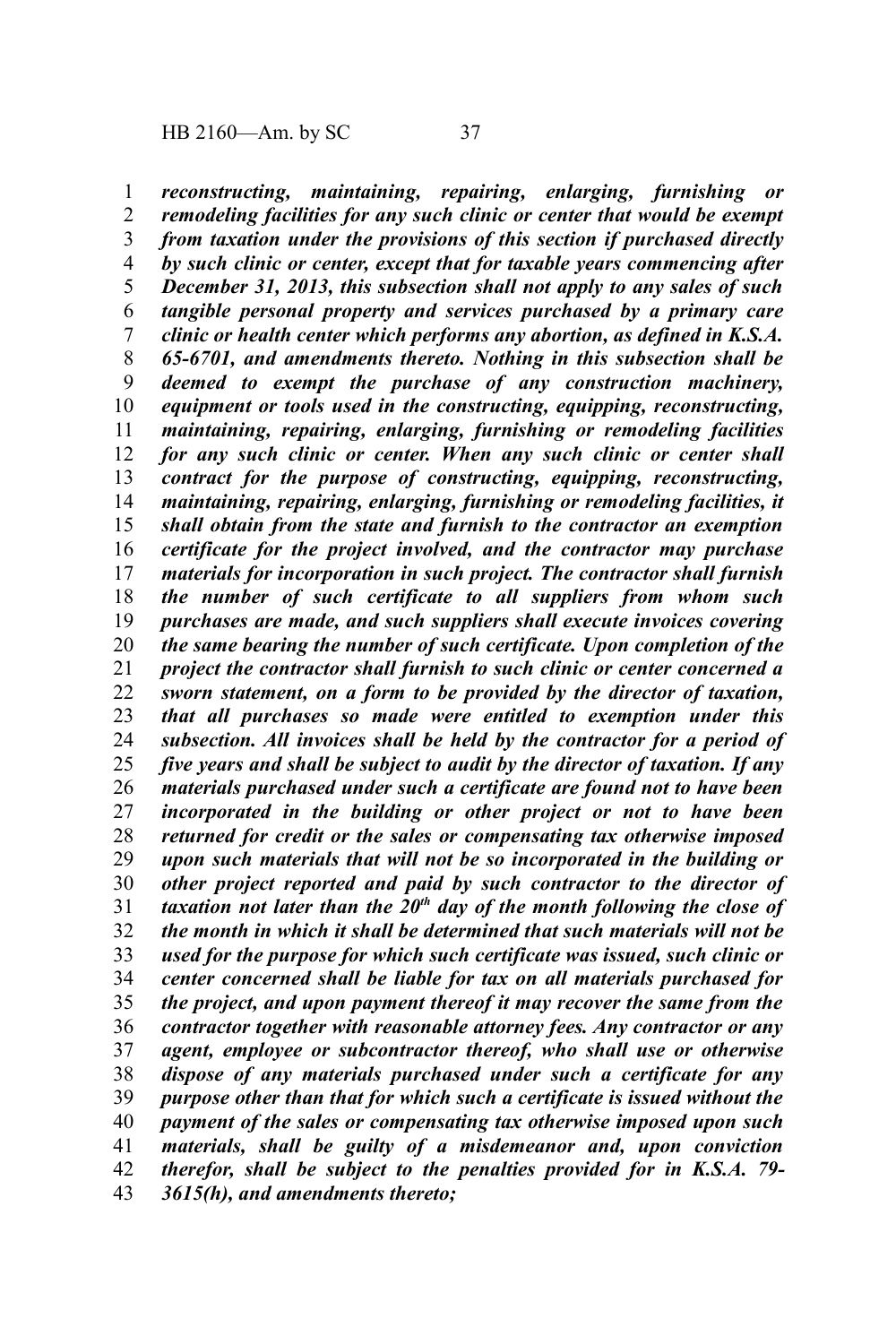*(ddd) on and after January 1, 1999, and before January 1, 2000, all sales of materials and services purchased by any class II or III railroad as classified by the federal surface transportation board for the construction, renovation, repair or replacement of class II or III railroad track and facilities used directly in interstate commerce. In the event any such track or facility for which materials and services were purchased sales tax exempt is not operational for five years succeeding the allowance of such exemption, the total amount of sales tax that would have been payable except for the operation of this subsection shall be recouped in accordance with rules and regulations adopted for such purpose by the secretary of revenue;* 1 2 3 4 5 6 7 8 9 10 11

*(eee) on and after January 1, 1999, and before January 1, 2001, all sales of materials and services purchased for the original construction, reconstruction, repair or replacement of grain storage facilities, including railroad sidings providing access thereto;* 12 13 14 15

*(fff) all sales of material handling equipment, racking systems and other related machinery and equipment that is used for the handling, movement or storage of tangible personal property in a warehouse or distribution facility in this state; all sales of installation, repair and maintenance services performed on such machinery and equipment; and all sales of repair and replacement parts for such machinery and equipment. For purposes of this subsection, a warehouse or distribution facility means a single, fixed location that consists of buildings or structures in a contiguous area where storage or distribution operations are conducted that are separate and apart from the business' retail operations, if any, and that do not otherwise qualify for exemption as occurring at a manufacturing or processing plant or facility. Material handling and storage equipment shall include aeration, dust control, cleaning, handling and other such equipment that is used in a public grain warehouse or other commercial grain storage facility, whether used for grain handling, grain storage, grain refining or processing, or other grain treatment operation;* 16 17 18 19 20 21 22 23 24 25 26 27 28 29 30 31 32

*(ggg) all sales of tangible personal property and services purchased by or on behalf of the Kansas academy of science, which is exempt from federal income taxation pursuant to section 501(c)(3) of the federal internal revenue code of 1986, and used solely by such academy for the preparation, publication and dissemination of education materials;* 33 34 35 36 37

*(hhh) all sales of tangible personal property and services purchased by or on behalf of all domestic violence shelters that are member agencies of the Kansas coalition against sexual and domestic violence;* 38 39 40

*(iii) all sales of personal property and services purchased by an organization that is exempt from federal income taxation pursuant to section 501(c)(3) of the federal internal revenue code of 1986, and such* 41 42 43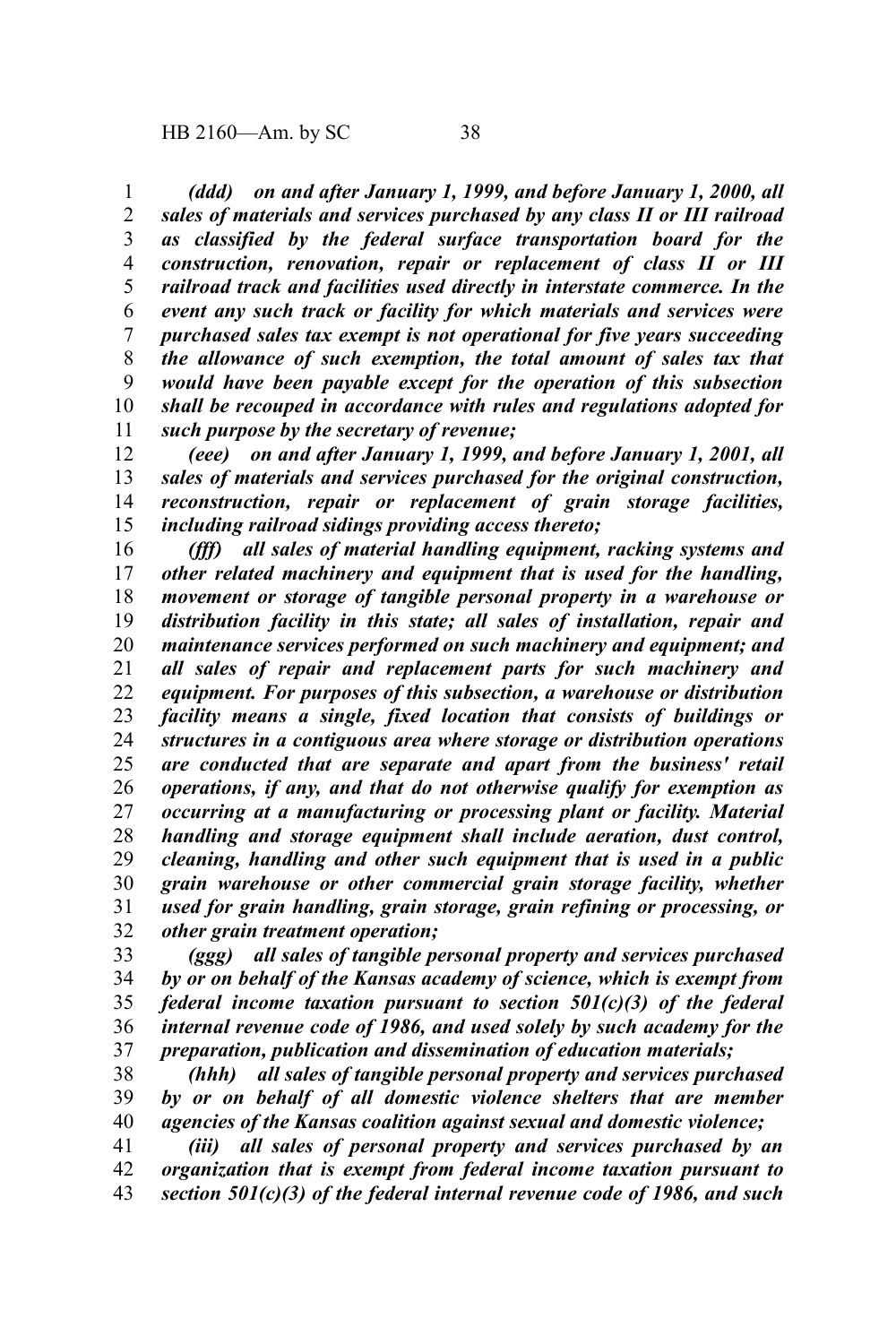*personal property and services are used by any such organization in the collection, storage and distribution of food products to nonprofit organizations that distribute such food products to persons pursuant to a food distribution program on a charitable basis without fee or charge, and all sales of tangible personal property or services purchased by a contractor for the purpose of constructing, equipping, reconstructing, maintaining, repairing, enlarging, furnishing or remodeling facilities used for the collection and storage of such food products for any such organization which is exempt from federal income taxation pursuant to section 501(c)(3) of the federal internal revenue code of 1986, that would be exempt from taxation under the provisions of this section if purchased directly by such organization. Nothing in this subsection shall be deemed to exempt the purchase of any construction machinery, equipment or tools used in the constructing, equipping, reconstructing, maintaining, repairing, enlarging, furnishing or remodeling facilities for any such organization. When any such organization shall contract for the purpose of constructing, equipping, reconstructing, maintaining, repairing, enlarging, furnishing or remodeling facilities, it shall obtain from the state and furnish to the contractor an exemption certificate for the project involved, and the contractor may purchase materials for incorporation in such project. The contractor shall furnish the number of such certificate to all suppliers from whom such purchases are made, and such suppliers shall execute invoices covering the same bearing the number of such certificate. Upon completion of the project the contractor shall furnish to such organization concerned a sworn statement, on a form to be provided by the director of taxation, that all purchases so made were entitled to exemption under this subsection. All invoices shall be held by the contractor for a period of five years and shall be subject to audit by the director of taxation. If any materials purchased under such a certificate are found not to have been incorporated in such facilities or not to have been returned for credit or the sales or compensating tax otherwise imposed upon such materials that will not be so incorporated in such facilities reported and paid by such contractor to the director of taxation not later than the 20th day of the month following the close of the month in which it shall be determined that such materials will not be used for the purpose for which such certificate was issued, such organization concerned shall be liable for tax on all materials purchased for the project, and upon payment thereof it may recover the same from the contractor together with reasonable attorney fees. Any contractor or any agent, employee or subcontractor thereof, who shall use or otherwise dispose of any materials purchased under such a certificate for any purpose other than that for which such a certificate is issued without the payment of the* 1 2 3 4 5 6 7 8 9 10 11 12 13 14 15 16 17 18 19 20 21 22 23 24 25 26 27 28 29 30 31 32 33 34 35 36 37 38 39 40 41 42 43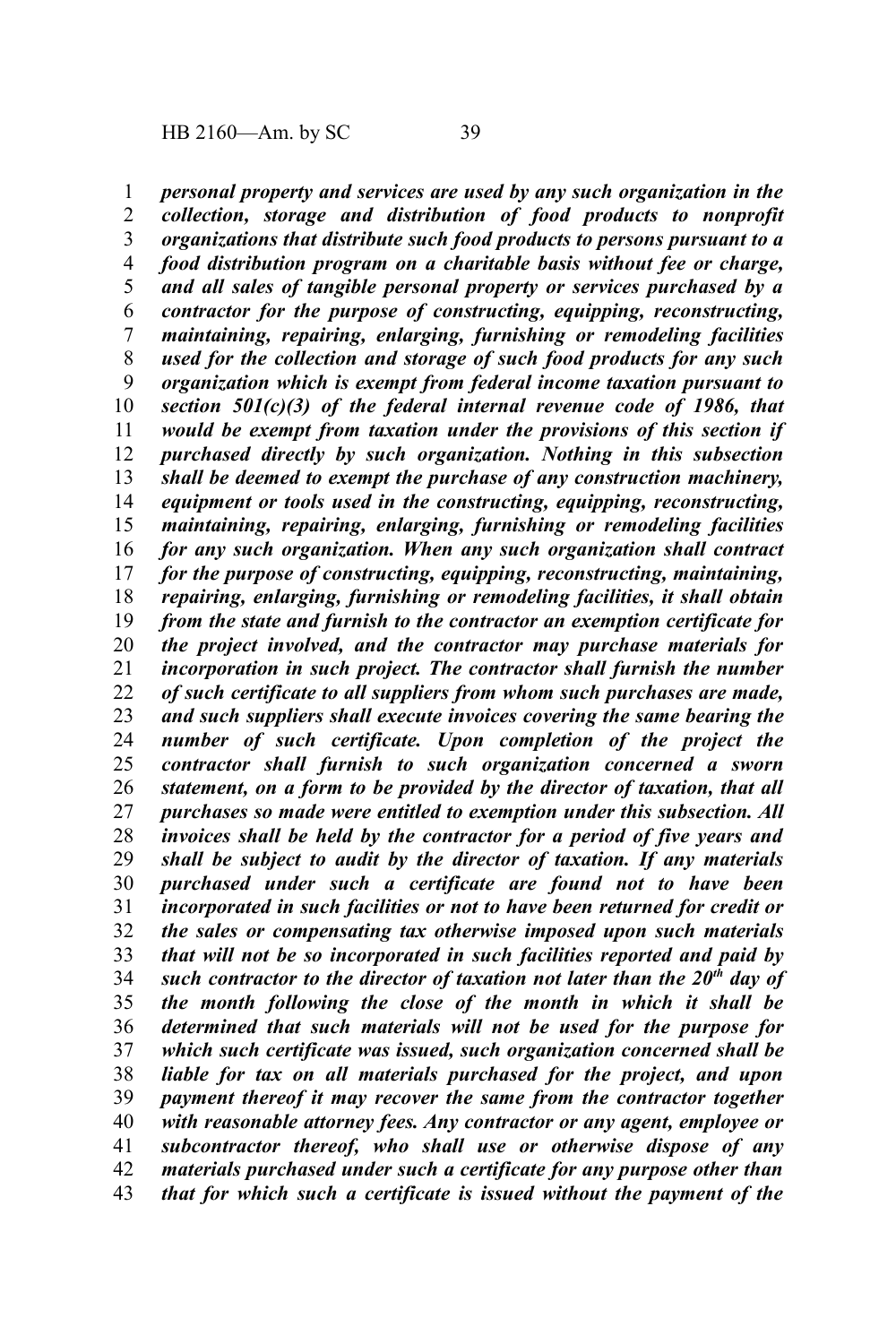*sales or compensating tax otherwise imposed upon such materials, shall be guilty of a misdemeanor and, upon conviction therefor, shall be subject to the penalties provided for in K.S.A. 79-3615(h), and amendments thereto. Sales tax paid on and after July 1, 2005, but prior to the effective date of this act upon the gross receipts received from any sale exempted by the amendatory provisions of this subsection shall be refunded. Each claim for a sales tax refund shall be verified and submitted to the director of taxation upon forms furnished by the director and shall be accompanied by any additional documentation required by the director. The director shall review each claim and shall refund that amount of sales tax paid as determined under the provisions of this subsection. All refunds shall be paid from the sales tax refund fund upon warrants of the director of accounts and reports pursuant to vouchers approved by the director or the director's designee;* 1 2 3 4 5 6 7 8 9 10 11 12 13 14

*(jjj) all sales of dietary supplements dispensed pursuant to a prescription order by a licensed practitioner or a mid-level practitioner as defined by K.S.A. 65-1626, and amendments thereto. As used in this subsection, "dietary supplement" means any product, other than tobacco, intended to supplement the diet that: (1) Contains one or more of the following dietary ingredients: A vitamin, a mineral, an herb or other botanical, an amino acid, a dietary substance for use by humans to supplement the diet by increasing the total dietary intake or a concentrate, metabolite, constituent, extract or combination of any such ingredient; (2) is intended for ingestion in tablet, capsule, powder, softgel, gelcap or liquid form, or if not intended for ingestion, in such a form, is not represented as conventional food and is not represented for use as a sole item of a meal or of the diet; and (3) is required to be labeled as a dietary supplement, identifiable by the supplemental facts box found on the label and as required pursuant to 21 C.F.R. § 101.36;* 15 16 17 18 19 20 21 22 23 24 25 26 27 28 29

*(lll) all sales of tangible personal property and services purchased by special olympics Kansas, inc. for the purpose of providing year-round sports training and athletic competition in a variety of olympic-type sports for individuals with intellectual disabilities by giving them continuing opportunities to develop physical fitness, demonstrate courage, experience joy and participate in a sharing of gifts, skills and friendship with their families, other special olympics athletes and the community, and activities provided or sponsored by such organization, and all sales of tangible personal property by or on behalf of any such organization;* 30 31 32 33 34 35 36 37 38 39

*(mmm) all sales of tangible personal property purchased by or on behalf of the Marillac center, inc., which is exempt from federal income taxation pursuant to section 501(c)(3) of the federal internal revenue code, for the purpose of providing psycho-social-biological and special* 40 41 42 43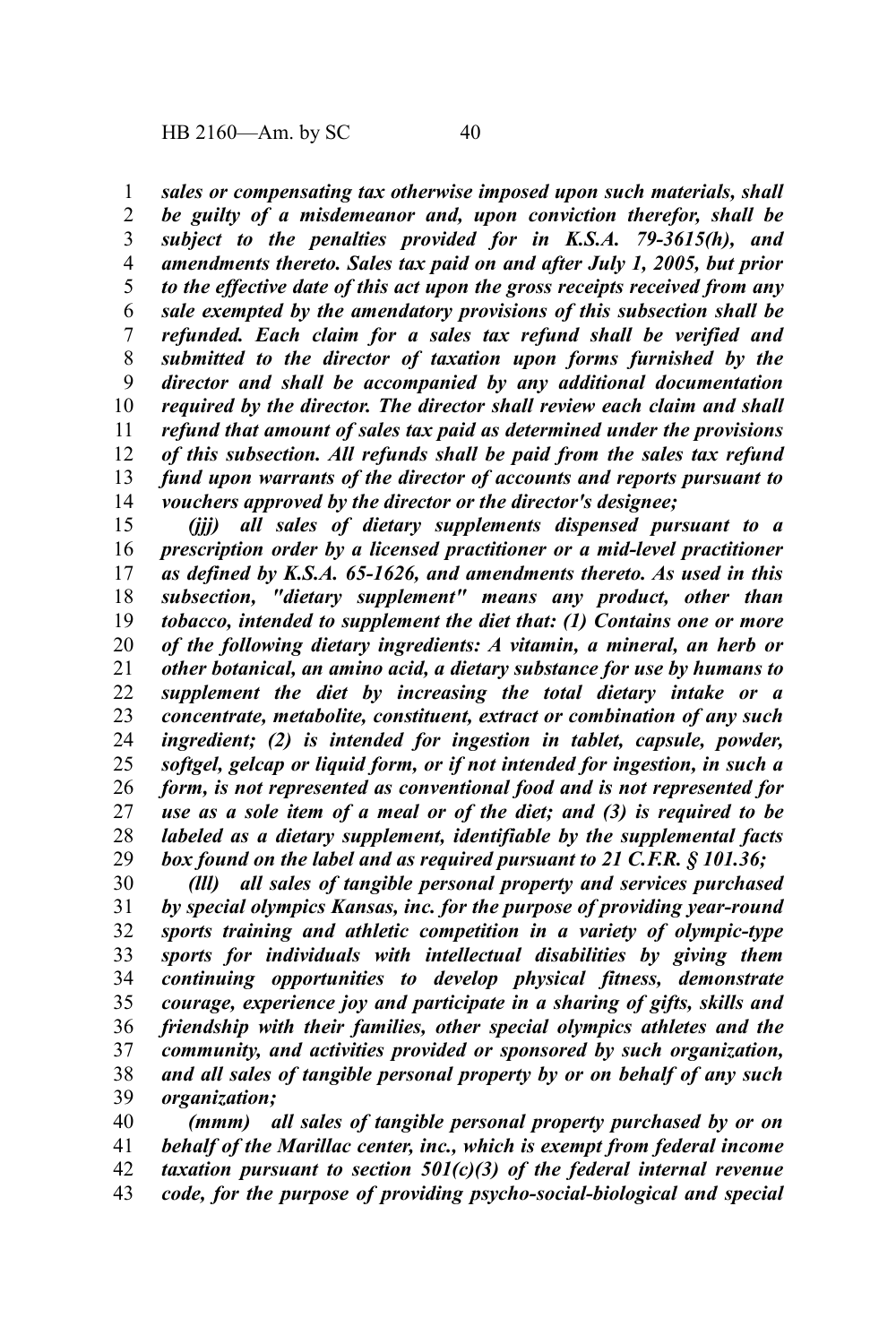*education services to children, and all sales of any such property by or on behalf of such organization for such purpose;* 1 2

*(nnn) all sales of tangible personal property and services purchased by the west Sedgwick county-sunrise rotary club and sunrise charitable fund for the purpose of constructing a boundless playground which is an integrated, barrier free and developmentally advantageous play environment for children of all abilities and disabilities;* 3 4 5 6 7

*(ooo) all sales of tangible personal property by or on behalf of a public library serving the general public and supported in whole or in part with tax money or a not-for-profit organization whose purpose is to raise funds for or provide services or other benefits to any such public library;* 8 9 10 11 12

*(ppp) all sales of tangible personal property and services purchased by or on behalf of a homeless shelter that is exempt from federal income taxation pursuant to section 501(c)(3) of the federal income tax code of 1986, and used by any such homeless shelter to provide emergency and transitional housing for individuals and families experiencing homelessness, and all sales of any such property by or on behalf of any such homeless shelter for any such purpose;* 13 14 15 16 17 18 19

*(qqq) all sales of tangible personal property and services purchased by TLC for children and families, inc., hereinafter referred to as TLC, which is exempt from federal income taxation pursuant to section 501(c) (3) of the federal internal revenue code of 1986, and such property and services are used for the purpose of providing emergency shelter and treatment for abused and neglected children as well as meeting additional critical needs for children, juveniles and family, and all sales of any such property by or on behalf of TLC for any such purpose; and all sales of tangible personal property or services purchased by a contractor for the purpose of constructing, maintaining, repairing, enlarging, furnishing or remodeling facilities for the operation of services for TLC for any such purpose that would be exempt from taxation under the provisions of this section if purchased directly by TLC. Nothing in this subsection shall be deemed to exempt the purchase of any construction machinery, equipment or tools used in the constructing, maintaining, repairing, enlarging, furnishing or remodeling such facilities for TLC. When TLC contracts for the purpose of constructing, maintaining, repairing, enlarging, furnishing or remodeling such facilities, it shall obtain from the state and furnish to the contractor an exemption certificate for the project involved, and the contractor may purchase materials for incorporation in such project. The contractor shall furnish the number of such certificate to all suppliers from whom such purchases are made, and such suppliers shall execute invoices covering the same bearing the number of such* 20 21 22 23 24 25 26 27 28 29 30 31 32 33 34 35 36 37 38 39 40 41 42 43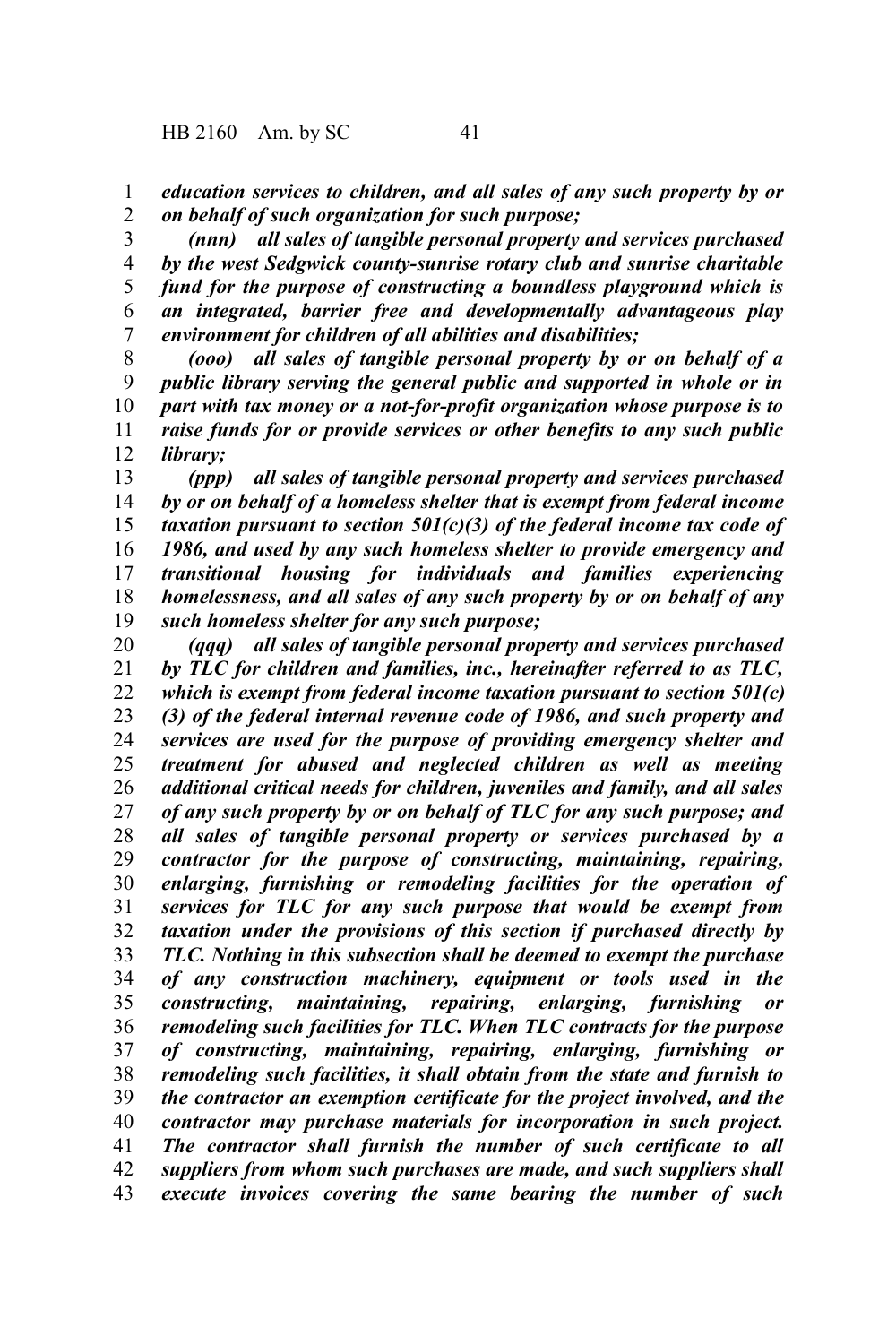*certificate. Upon completion of the project the contractor shall furnish to TLC a sworn statement, on a form to be provided by the director of taxation, that all purchases so made were entitled to exemption under this subsection. All invoices shall be held by the contractor for a period of five years and shall be subject to audit by the director of taxation. If any materials purchased under such a certificate are found not to have been incorporated in the building or other project or not to have been returned for credit or the sales or compensating tax otherwise imposed upon such materials that will not be so incorporated in the building or other project reported and paid by such contractor to the director of taxation not later than the 20th day of the month following the close of the month in which it shall be determined that such materials will not be used for the purpose for which such certificate was issued, TLC shall be liable for tax on all materials purchased for the project, and upon payment thereof it may recover the same from the contractor together with reasonable attorney fees. Any contractor or any agent, employee or subcontractor thereof, who shall use or otherwise dispose of any materials purchased under such a certificate for any purpose other than that for which such a certificate is issued without the payment of the sales or compensating tax otherwise imposed upon such materials, shall be guilty of a misdemeanor and, upon conviction therefor, shall be subject to the penalties provided for in K.S.A. 79-3615(h), and amendments thereto;* 1 2 3 4 5 6 7 8 9 10 11 12 13 14 15 16 17 18 19 20 21 22 23

*(rrr) all sales of tangible personal property and services purchased by any county law library maintained pursuant to law and sales of tangible personal property and services purchased by an organization that would have been exempt from taxation under the provisions of this subsection if purchased directly by the county law library for the purpose of providing legal resources to attorneys, judges, students and the general public, and all sales of any such property by or on behalf of any such county law library;* 24 25 26 27 28 29 30 31

*(sss) all sales of tangible personal property and services purchased by catholic charities or youthville, hereinafter referred to as charitable family providers, which is exempt from federal income taxation pursuant to section 501(c)(3) of the federal internal revenue code of 1986, and which such property and services are used for the purpose of providing emergency shelter and treatment for abused and neglected children as well as meeting additional critical needs for children, juveniles and family, and all sales of any such property by or on behalf of charitable family providers for any such purpose; and all sales of tangible personal property or services purchased by a contractor for the purpose of constructing, maintaining, repairing, enlarging, furnishing or remodeling facilities for the operation of services for charitable* 32 33 34 35 36 37 38 39 40 41 42 43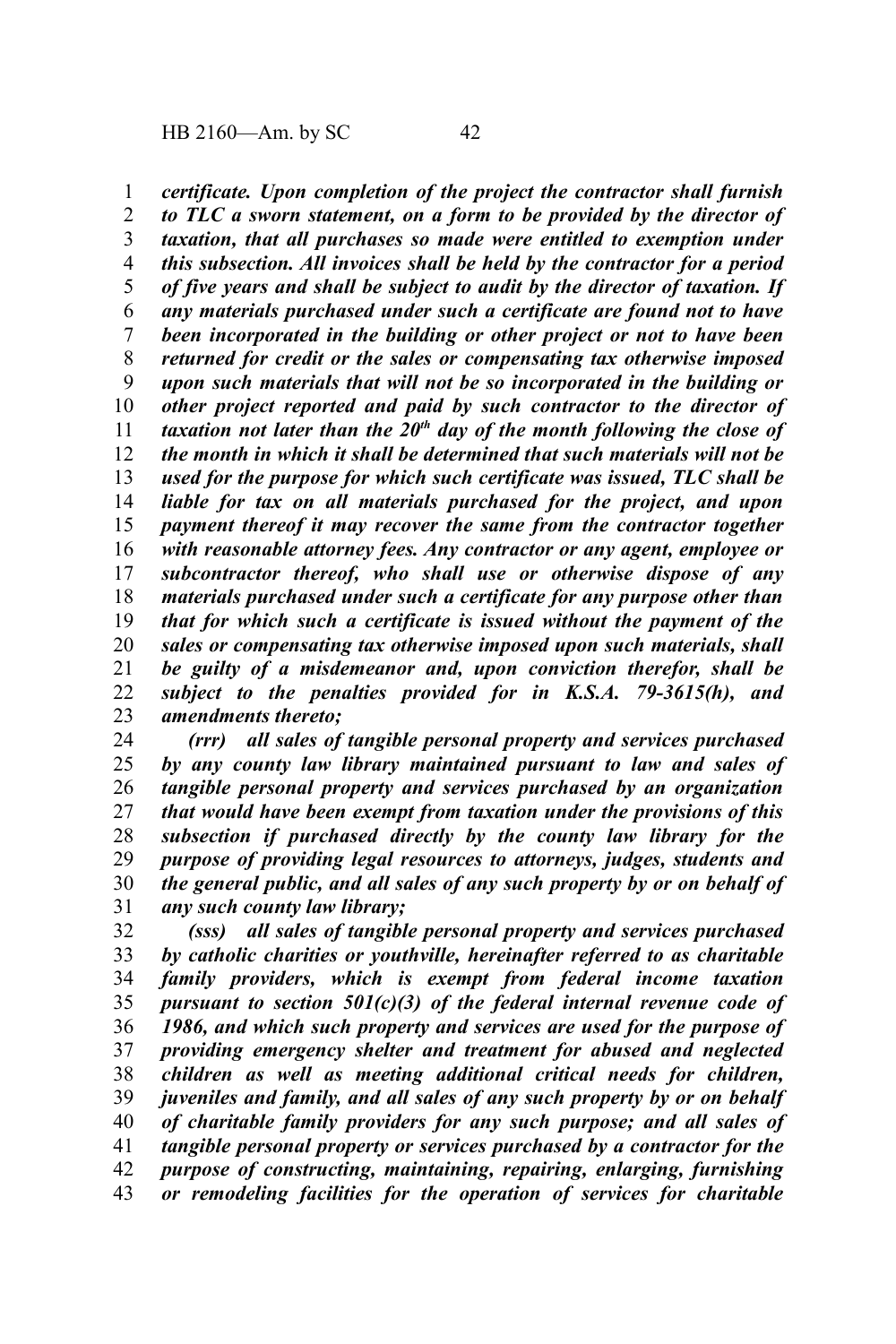*family providers for any such purpose which would be exempt from taxation under the provisions of this section if purchased directly by charitable family providers. Nothing in this subsection shall be deemed to exempt the purchase of any construction machinery, equipment or tools used in the constructing, maintaining, repairing, enlarging, furnishing or remodeling such facilities for charitable family providers. When charitable family providers contracts for the purpose of constructing, maintaining, repairing, enlarging, furnishing or remodeling such facilities, it shall obtain from the state and furnish to the contractor an exemption certificate for the project involved, and the contractor may purchase materials for incorporation in such project. The contractor shall furnish the number of such certificate to all suppliers from whom such purchases are made, and such suppliers shall execute invoices covering the same bearing the number of such certificate. Upon completion of the project the contractor shall furnish to charitable family providers a sworn statement, on a form to be provided by the director of taxation, that all purchases so made were entitled to exemption under this subsection. All invoices shall be held by the contractor for a period of five years and shall be subject to audit by the director of taxation. If any materials purchased under such a certificate are found not to have been incorporated in the building or other project or not to have been returned for credit or the sales or compensating tax otherwise imposed upon such materials that will not be so incorporated in the building or other project reported and paid by such contractor to the director of taxation not later than the 20th day of the month following the close of the month in which it shall be determined that such materials will not be used for the purpose for which such certificate was issued, charitable family providers shall be liable for tax on all materials purchased for the project, and upon payment thereof it may recover the same from the contractor together with reasonable attorney fees. Any contractor or any agent, employee or subcontractor thereof, who shall use or otherwise dispose of any materials purchased under such a certificate for any purpose other than that for which such a certificate is issued without the payment of the sales or compensating tax otherwise imposed upon such materials, shall be guilty of a misdemeanor and, upon conviction therefor, shall be subject to the penalties provided for in K.S.A. 79-3615(h), and amendments thereto;* 1 2 3 4 5 6 7 8 9 10 11 12 13 14 15 16 17 18 19 20 21 22 23 24 25 26 27 28 29 30 31 32 33 34 35 36 37 38

*(ttt) all sales of tangible personal property or services purchased by a contractor for a project for the purpose of restoring, constructing, equipping, reconstructing, maintaining, repairing, enlarging, furnishing or remodeling a home or facility owned by a nonprofit museum that has been granted an exemption pursuant to subsection (qq), which such* 39 40 41 42 43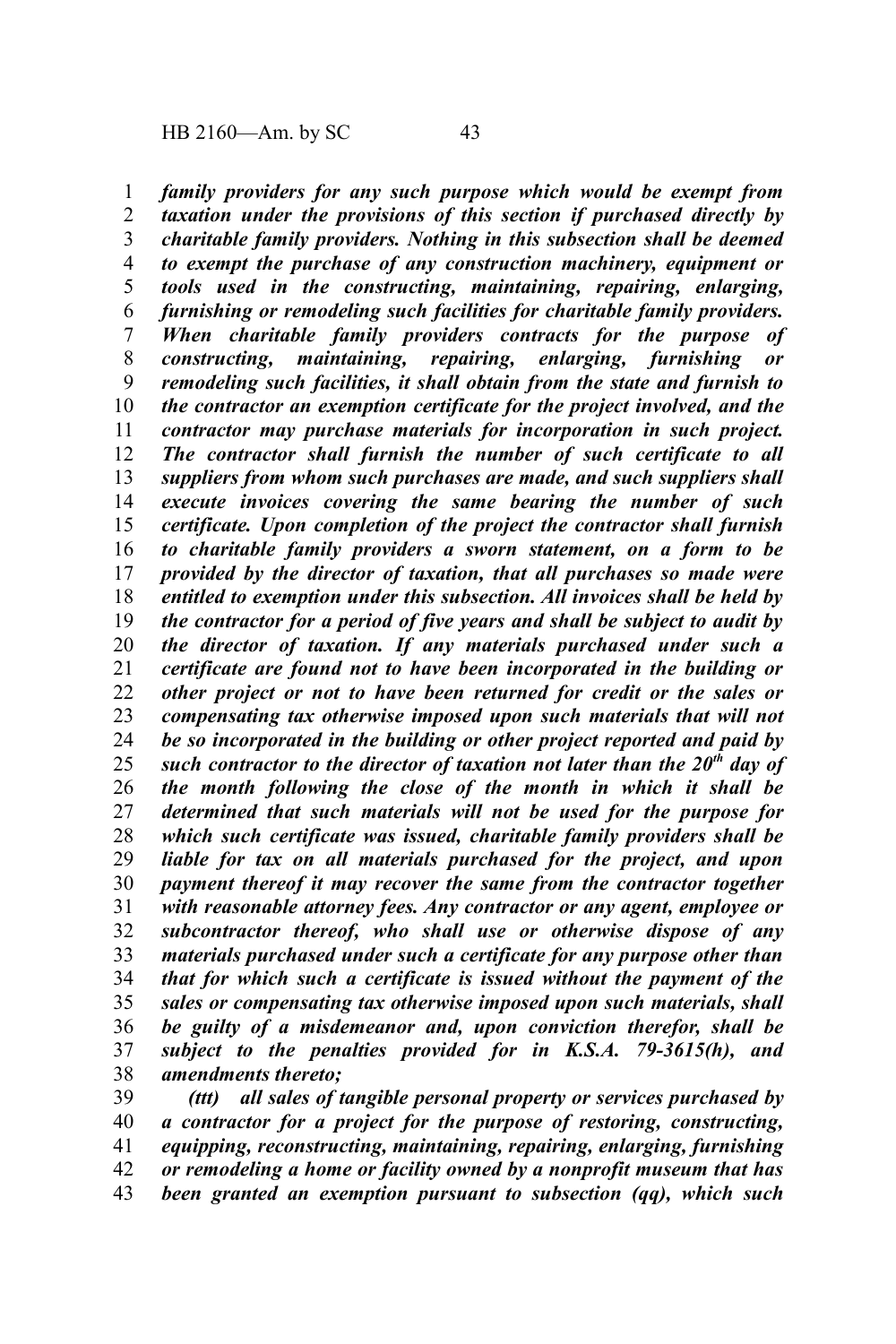*home or facility is located in a city that has been designated as a qualified hometown pursuant to the provisions of K.S.A. 75-5071 et seq., and amendments thereto, and which such project is related to the purposes of K.S.A. 75-5071 et seq., and amendments thereto, and that would be exempt from taxation under the provisions of this section if purchased directly by such nonprofit museum. Nothing in this subsection shall be deemed to exempt the purchase of any construction machinery, equipment or tools used in the restoring, constructing, equipping, reconstructing, maintaining, repairing, enlarging, furnishing or remodeling a home or facility for any such nonprofit museum. When any such nonprofit museum shall contract for the purpose of restoring, constructing, equipping, reconstructing, maintaining, repairing, enlarging, furnishing or remodeling a home or facility, it shall obtain from the state and furnish to the contractor an exemption certificate for the project involved, and the contractor may purchase materials for incorporation in such project. The contractor shall furnish the number of such certificates to all suppliers from whom such purchases are made, and such suppliers shall execute invoices covering the same bearing the number of such certificate. Upon completion of the project, the contractor shall furnish to such nonprofit museum a sworn statement on a form to be provided by the director of taxation that all purchases so made were entitled to exemption under this subsection. All invoices shall be held by the contractor for a period of five years and shall be subject to audit by the director of taxation. If any materials purchased under such a certificate are found not to have been incorporated in the building or other project or not to have been returned for credit or the sales or compensating tax otherwise imposed upon such materials that will not be so incorporated in a home or facility or other project reported and paid by such contractor to the director of taxation not later than the 20th day of the month following the close of the month in which it shall be determined that such materials will not be used for the purpose for which such certificate was issued, such nonprofit museum shall be liable for tax on all materials purchased for the project, and upon payment thereof it may recover the same from the contractor together with reasonable attorney fees. Any contractor or any agent, employee or subcontractor thereof, who shall use or otherwise dispose of any materials purchased under such a certificate for any purpose other than that for which such a certificate is issued without the payment of the sales or compensating tax otherwise imposed upon such materials, shall be guilty of a misdemeanor and, upon conviction therefor, shall be subject to the penalties provided for in K.S.A. 79-3615(h), and amendments thereto;* 1 2 3 4 5 6 7 8 9 10 11 12 13 14 15 16 17 18 19 20 21 22 23 24 25 26 27 28 29 30 31 32 33 34 35 36 37 38 39 40 41 42

*(uuu) all sales of tangible personal property and services purchased* 43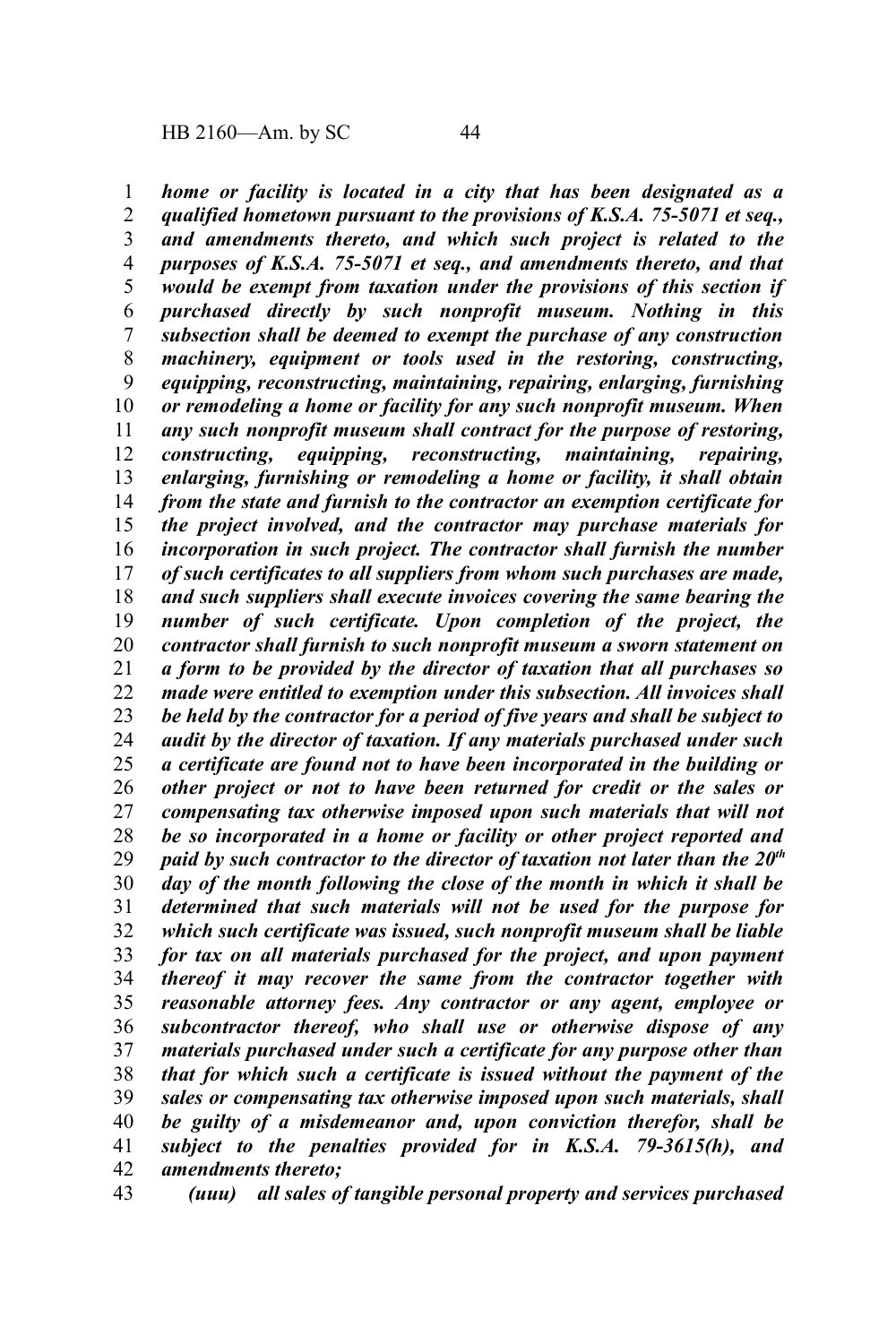*by Kansas children's service league, hereinafter referred to as KCSL, which is exempt from federal income taxation pursuant to section 501(c) (3) of the federal internal revenue code of 1986, and which such property and services are used for the purpose of providing for the prevention and treatment of child abuse and maltreatment as well as meeting additional critical needs for children, juveniles and family, and all sales of any such property by or on behalf of KCSL for any such purpose; and all sales of tangible personal property or services purchased by a contractor for the purpose of constructing, maintaining, repairing, enlarging, furnishing or remodeling facilities for the operation of services for KCSL for any such purpose that would be exempt from taxation under the provisions of this section if purchased directly by KCSL. Nothing in this subsection shall be deemed to exempt the purchase of any construction machinery, equipment or tools used in the constructing, maintaining, repairing, enlarging, furnishing or remodeling such facilities for KCSL. When KCSL contracts for the purpose of constructing, maintaining, repairing, enlarging, furnishing or remodeling such facilities, it shall obtain from the state and furnish to the contractor an exemption certificate for the project involved, and the contractor may purchase materials for incorporation in such project. The contractor shall furnish the number of such certificate to all suppliers from whom such purchases are made, and such suppliers shall execute invoices covering the same bearing the number of such certificate. Upon completion of the project the contractor shall furnish to KCSL a sworn statement, on a form to be provided by the director of taxation, that all purchases so made were entitled to exemption under this subsection. All invoices shall be held by the contractor for a period of five years and shall be subject to audit by the director of taxation. If any materials purchased under such a certificate are found not to have been incorporated in the building or other project or not to have been returned for credit or the sales or compensating tax otherwise imposed upon such materials that will not be so incorporated in the building or other project reported and paid by such contractor to the director of taxation not later than the 20th day of the month following the close of the month in which it shall be determined that such materials will not be used for the purpose for which such certificate was issued, KCSL shall be liable for tax on all materials purchased for the project, and upon payment thereof it may recover the same from the contractor together with reasonable attorney fees. Any contractor or any agent, employee or subcontractor thereof, who shall use or otherwise dispose of any materials purchased under such a certificate for any purpose other than that for which such a certificate is issued without the payment of the sales or compensating tax otherwise imposed upon such materials, shall* 1 2 3 4 5 6 7 8 9 10 11 12 13 14 15 16 17 18 19 20 21 22 23 24 25 26 27 28 29 30 31 32 33 34 35 36 37 38 39 40 41 42 43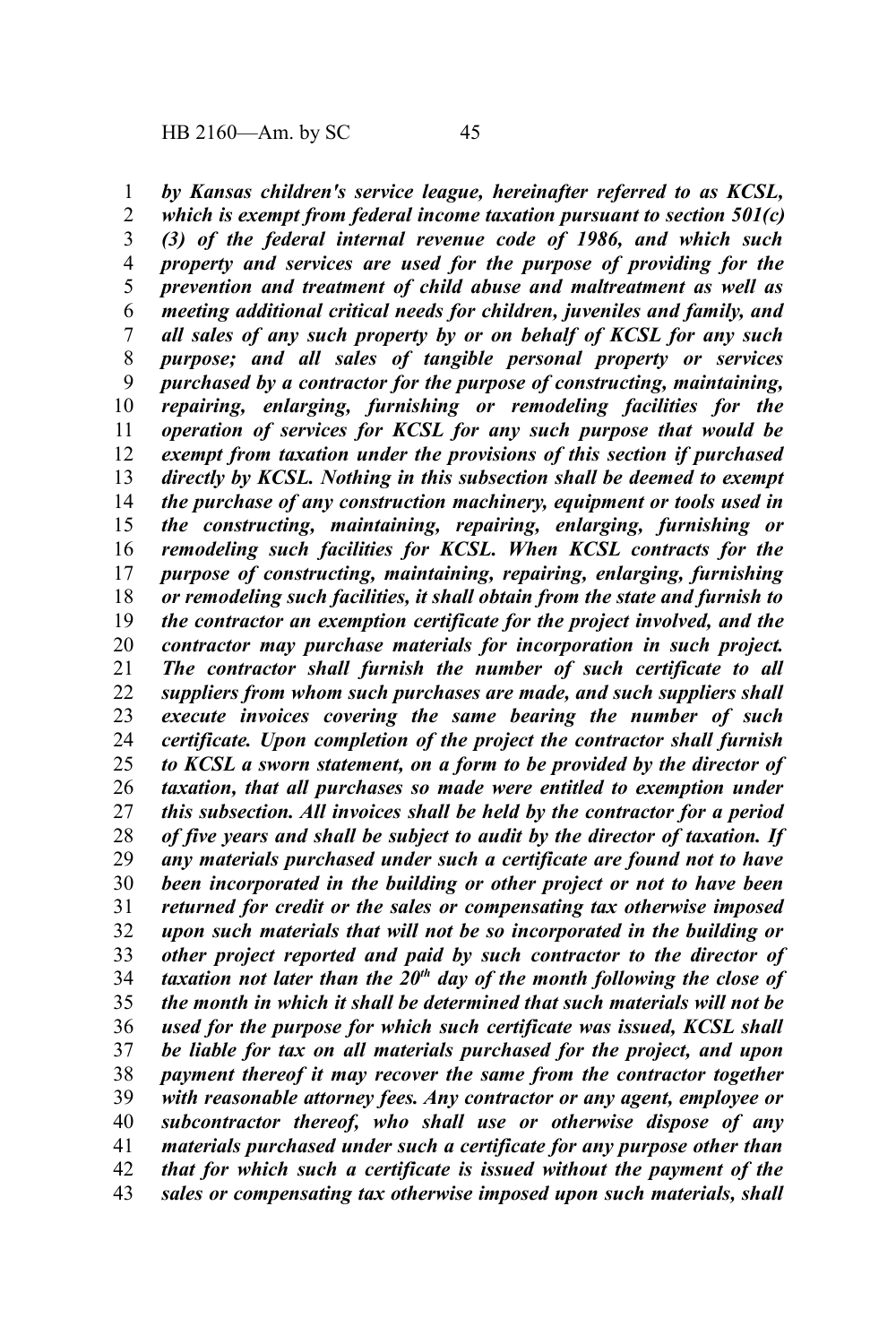*be guilty of a misdemeanor and, upon conviction therefor, shall be subject to the penalties provided for in K.S.A. 79-3615(h), and amendments thereto;* 1 2 3

*(vvv) all sales of tangible personal property or services, including the renting and leasing of tangible personal property or services, purchased by jazz in the woods, inc., a Kansas corporation that is exempt from federal income taxation pursuant to section 501(c)(3) of the federal internal revenue code, for the purpose of providing jazz in the woods, an event benefiting children-in-need and other nonprofit charities assisting such children, and all sales of any such property by or on behalf of such organization for such purpose;* 4 5 6 7 8 9 10 11

*(www) all sales of tangible personal property purchased by or on behalf of the Frontenac education foundation, which is exempt from federal income taxation pursuant to section 501(c)(3) of the federal internal revenue code, for the purpose of providing education support for students, and all sales of any such property by or on behalf of such organization for such purpose;* 12 13 14 15 16 17

*(xxx) all sales of personal property and services purchased by the booth theatre foundation, inc., an organization, which is exempt from federal income taxation pursuant to section 501(c)(3) of the federal internal revenue code of 1986, and which such personal property and services are used by any such organization in the constructing, equipping, reconstructing, maintaining, repairing, enlarging, furnishing or remodeling of the booth theatre, and all sales of tangible personal property or services purchased by a contractor for the purpose of constructing, equipping, reconstructing, maintaining, repairing, enlarging, furnishing or remodeling the booth theatre for such organization, that would be exempt from taxation under the provisions of this section if purchased directly by such organization. Nothing in this subsection shall be deemed to exempt the purchase of any construction machinery, equipment or tools used in the constructing, equipping, reconstructing, maintaining, repairing, enlarging, furnishing or remodeling facilities for any such organization. When any such organization shall contract for the purpose of constructing, equipping, reconstructing, maintaining, repairing, enlarging, furnishing or remodeling facilities, it shall obtain from the state and furnish to the contractor an exemption certificate for the project involved, and the contractor may purchase materials for incorporation in such project. The contractor shall furnish the number of such certificate to all suppliers from whom such purchases are made, and such suppliers shall execute invoices covering the same bearing the number of such certificate. Upon completion of the project the contractor shall furnish to such organization concerned a sworn statement, on a form to be* 18 19 20 21 22 23 24 25 26 27 28 29 30 31 32 33 34 35 36 37 38 39 40 41 42 43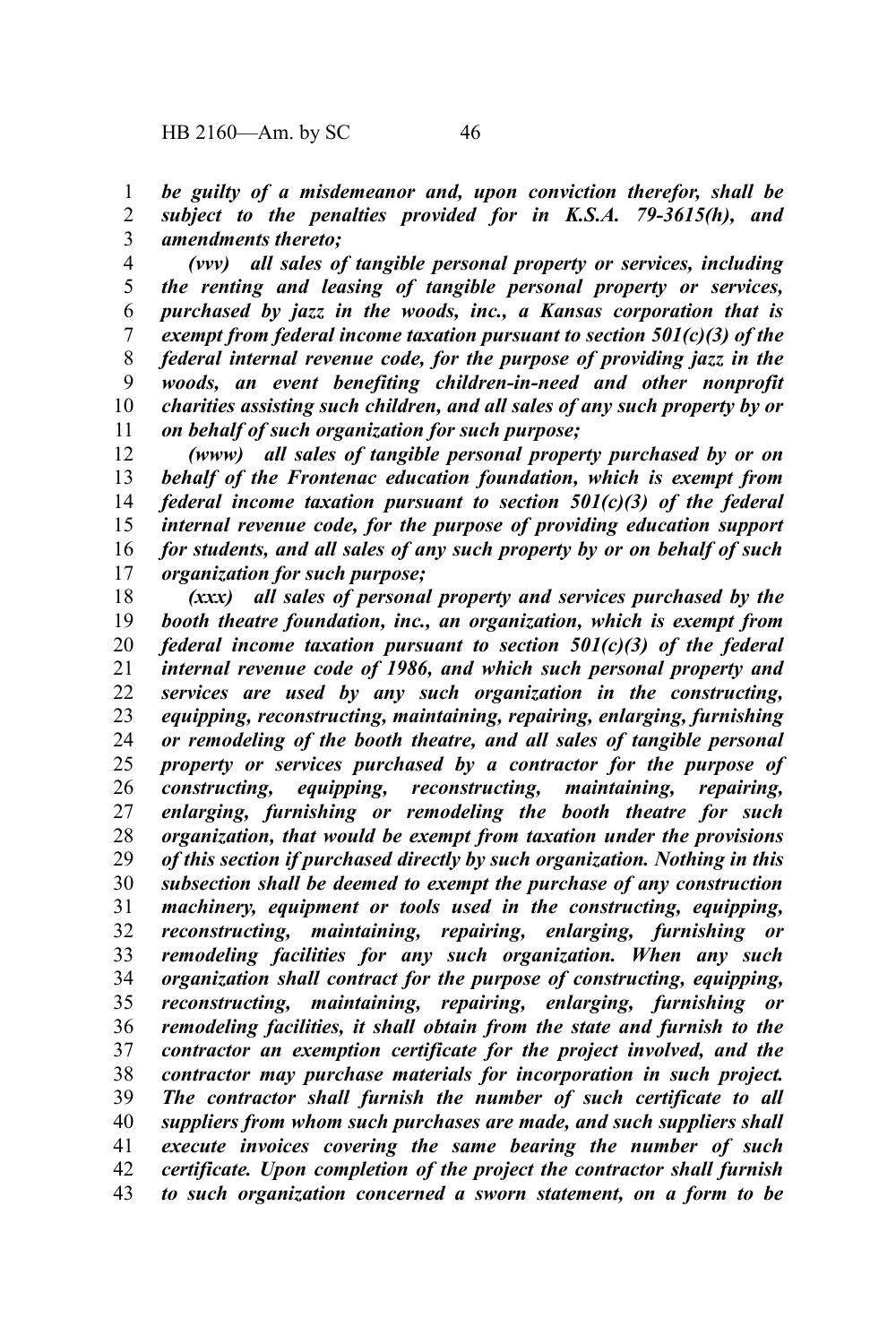*provided by the director of taxation, that all purchases so made were entitled to exemption under this subsection. All invoices shall be held by the contractor for a period of five years and shall be subject to audit by the director of taxation. If any materials purchased under such a certificate are found not to have been incorporated in such facilities or not to have been returned for credit or the sales or compensating tax otherwise imposed upon such materials that will not be so incorporated in such facilities reported and paid by such contractor to the director of taxation not later than the 20th day of the month following the close of the month in which it shall be determined that such materials will not be used for the purpose for which such certificate was issued, such organization concerned shall be liable for tax on all materials purchased for the project, and upon payment thereof it may recover the same from the contractor together with reasonable attorney fees. Any contractor or any agent, employee or subcontractor thereof, who shall use or otherwise dispose of any materials purchased under such a certificate for any purpose other than that for which such a certificate is issued without the payment of the sales or compensating tax otherwise imposed upon such materials, shall be guilty of a misdemeanor and, upon conviction therefor, shall be subject to the penalties provided for in K.S.A. 79-3615(h), and amendments thereto. Sales tax paid on and after January 1, 2007, but prior to the effective date of this act upon the gross receipts received from any sale which would have been exempted by the provisions of this subsection had such sale occurred after the effective date of this act shall be refunded. Each claim for a sales tax refund shall be verified and submitted to the director of taxation upon forms furnished by the director and shall be accompanied by any additional documentation required by the director. The director shall review each claim and shall refund that amount of sales tax paid as determined under the provisions of this subsection. All refunds shall be paid from the sales tax refund fund upon warrants of the director of accounts and reports pursuant to vouchers approved by the director or the director's designee;* 1 2 3 4 5 6 7 8 9 10 11 12 13 14 15 16 17 18 19 20 21 22 23 24 25 26 27 28 29 30 31 32 33

*(yyy) all sales of tangible personal property and services purchased by TLC charities foundation, inc., hereinafter referred to as TLC charities, which is exempt from federal income taxation pursuant to section 501(c)(3) of the federal internal revenue code of 1986, and which such property and services are used for the purpose of encouraging private philanthropy to further the vision, values, and goals of TLC for children and families, inc.; and all sales of such property and services by or on behalf of TLC charities for any such purpose and all sales of tangible personal property or services purchased by a contractor for the purpose of constructing, maintaining, repairing, enlarging, furnishing* 34 35 36 37 38 39 40 41 42 43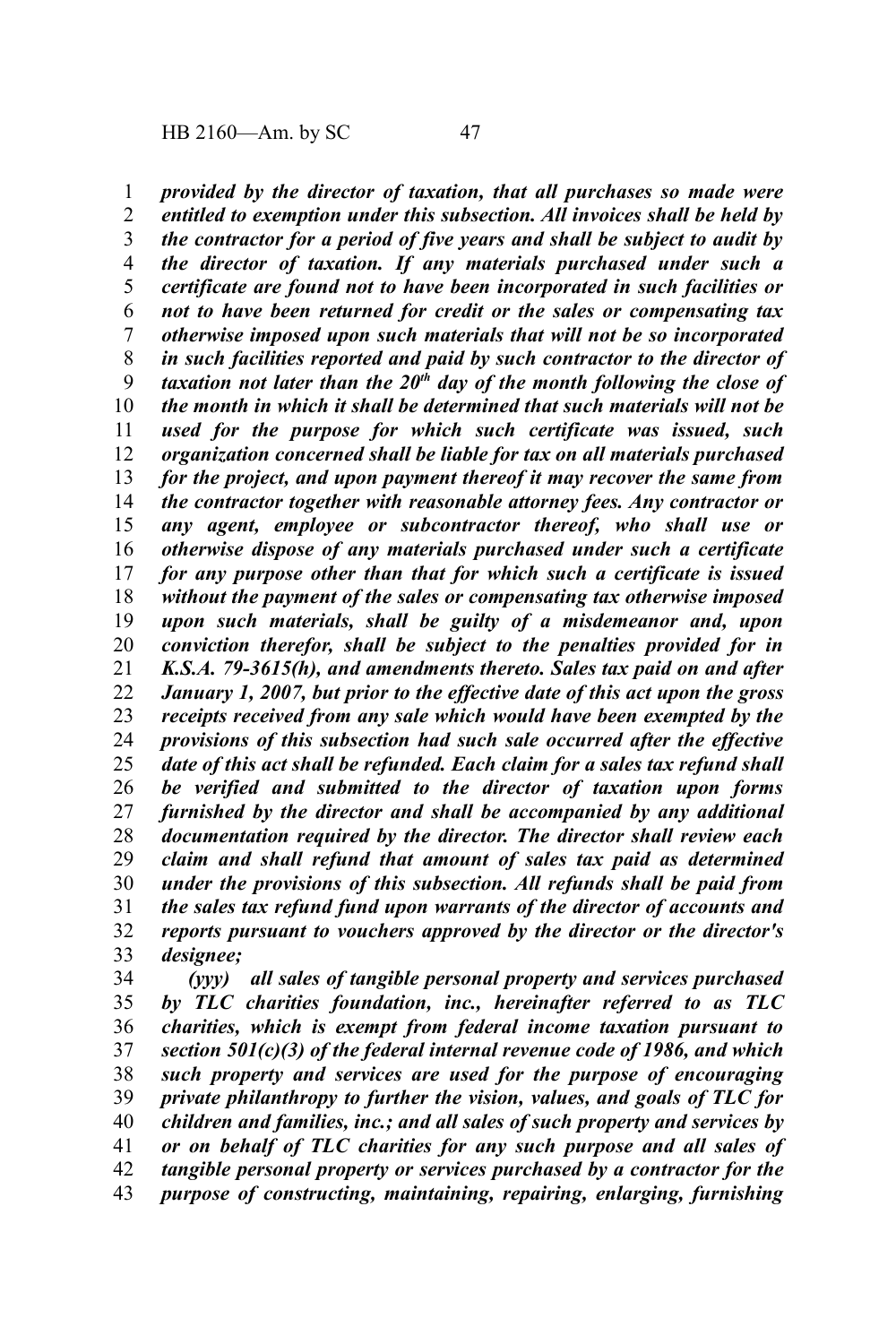*or remodeling facilities for the operation of services for TLC charities for any such purpose that would be exempt from taxation under the provisions of this section if purchased directly by TLC charities. Nothing in this subsection shall be deemed to exempt the purchase of any construction machinery, equipment or tools used in the constructing, maintaining, repairing, enlarging, furnishing or remodeling such facilities for TLC charities. When TLC charities contracts for the purpose of constructing, maintaining, repairing, enlarging, furnishing or remodeling such facilities, it shall obtain from the state and furnish to the contractor an exemption certificate for the project involved, and the contractor may purchase materials for incorporation in such project. The contractor shall furnish the number of such certificate to all suppliers from whom such purchases are made, and such suppliers shall execute invoices covering the same bearing the number of such certificate. Upon completion of the project the contractor shall furnish to TLC charities a sworn statement, on a form to be provided by the director of taxation, that all purchases so made were entitled to exemption under this subsection. All invoices shall be held by the contractor for a period of five years and shall be subject to audit by the director of taxation. If any materials purchased under such a certificate are found not to have been incorporated in the building or other project or not to have been returned for credit or the sales or compensating tax otherwise imposed upon such materials that will not be incorporated into the building or other project reported and paid by such contractor to the director of taxation not later than the 20th day of the month following the close of the month in which it shall be determined that such materials will not be used for the purpose for which such certificate was issued, TLC charities shall be liable for tax on all materials purchased for the project, and upon payment thereof it may recover the same from the contractor together with reasonable attorney fees. Any contractor or any agent, employee or subcontractor thereof, who shall use or otherwise dispose of any materials purchased under such a certificate for any purpose other than that for which such a certificate is issued without the payment of the sales or compensating tax otherwise imposed upon such materials, shall be guilty of a misdemeanor and, upon conviction therefor, shall be subject to the penalties provided for in K.S.A. 79- 3615(h), and amendments thereto;* 1 2 3 4 5 6 7 8 9 10 11 12 13 14 15 16 17 18 19 20 21 22 23 24 25 26 27 28 29 30 31 32 33 34 35 36 37

*(zzz) all sales of tangible personal property purchased by the rotary club of shawnee foundation, which is exempt from federal income taxation pursuant to section 501(c)(3) of the federal internal revenue code of 1986, as amended, used for the purpose of providing contributions to community service organizations and scholarships;* 38 39 40 41 42

*(aaaa) all sales of personal property and services purchased by or* 43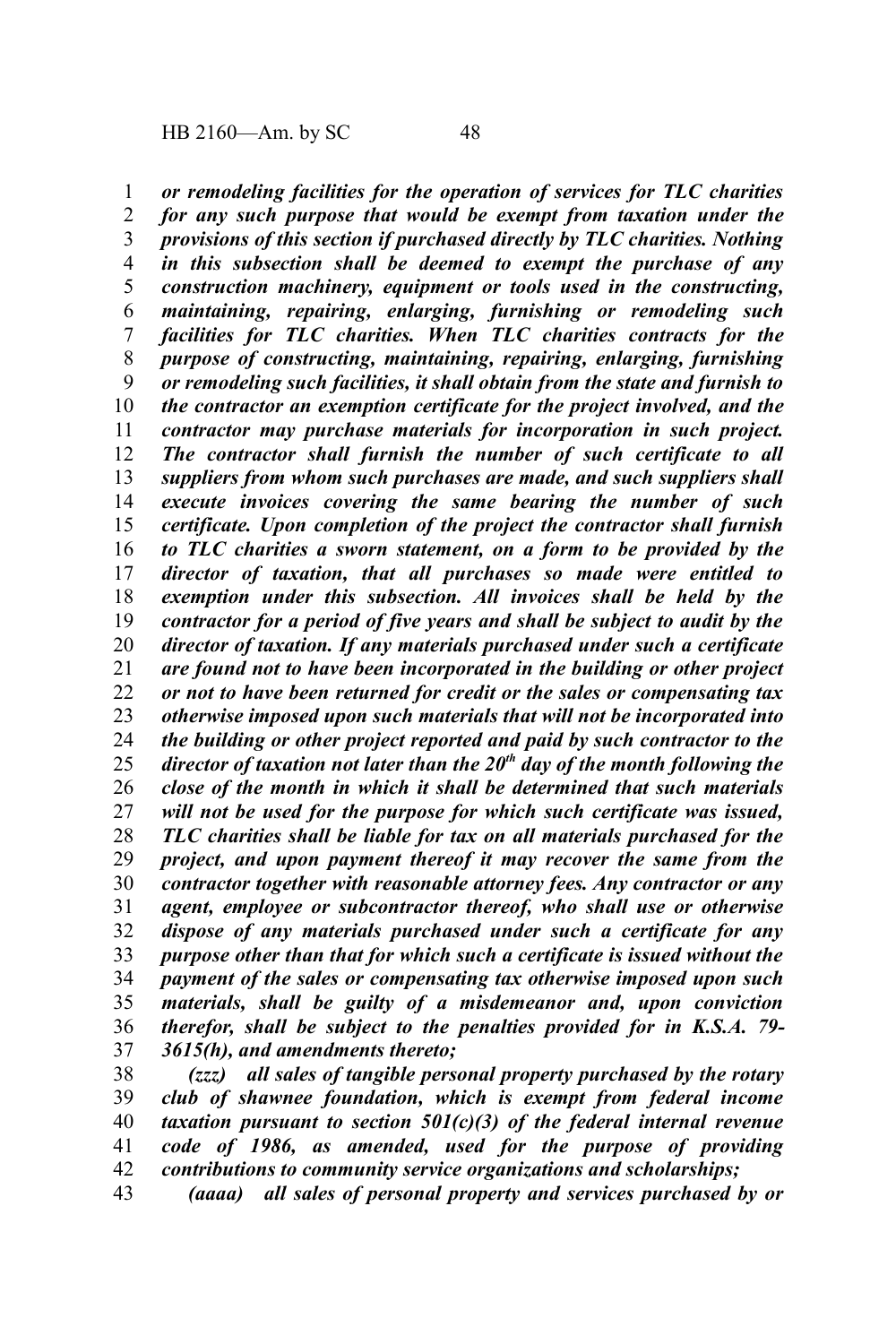*on behalf of victory in the valley, inc., which is exempt from federal income taxation pursuant to section 501(c)(3) of the federal internal revenue code, for the purpose of providing a cancer support group and services for persons with cancer, and all sales of any such property by or on behalf of any such organization for any such purpose;* 1 2 3 4 5

*(bbbb) all sales of entry or participation fees, charges or tickets by Guadalupe health foundation, which is exempt from federal income taxation pursuant to section 501(c)(3) of the federal internal revenue code, for such organization's annual fundraising event which purpose is to provide health care services for uninsured workers;* 6 7 8 9 10

*(cccc) all sales of tangible personal property or services purchased by or on behalf of wayside waifs, inc., which is exempt from federal income taxation pursuant to section 501(c)(3) of the federal internal revenue code, for the purpose of providing such organization's annual fundraiser, an event whose purpose is to support the care of homeless and abandoned animals, animal adoption efforts, education programs for children and efforts to reduce animal over-population and animal welfare services, and all sales of any such property, including entry or participation fees or charges, by or on behalf of such organization for such purpose;* 11 12 13 14 15 16 17 18 19 20

*(dddd) all sales of tangible personal property or services purchased by or on behalf of goodwill industries or Easter seals of Kansas, inc., both of which are exempt from federal income taxation pursuant to section 501(c)(3) of the federal internal revenue code, for the purpose of providing education, training and employment opportunities for people with disabilities and other barriers to employment;* 21 22 23 24 25 26

*(eeee) all sales of tangible personal property or services purchased by or on behalf of all American beef battalion, inc., which is exempt from federal income taxation pursuant to section 501(c)(3) of the federal internal revenue code, for the purpose of educating, promoting and participating as a contact group through the beef cattle industry in order to carry out such projects that provide support and morale to members of the United States armed forces and military services;* 27 28 29 30 31 32 33

*(ffff) all sales of tangible personal property and services purchased by sheltered living, inc., which is exempt from federal income taxation pursuant to section 501(c)(3) of the federal internal revenue code of 1986, and which such property and services are used for the purpose of providing residential and day services for people with developmental disabilities or intellectual disability, or both, and all sales of any such property by or on behalf of sheltered living, inc., for any such purpose; and all sales of tangible personal property or services purchased by a contractor for the purpose of rehabilitating, constructing, maintaining, repairing, enlarging, furnishing or remodeling homes and facilities for* 34 35 36 37 38 39 40 41 42 43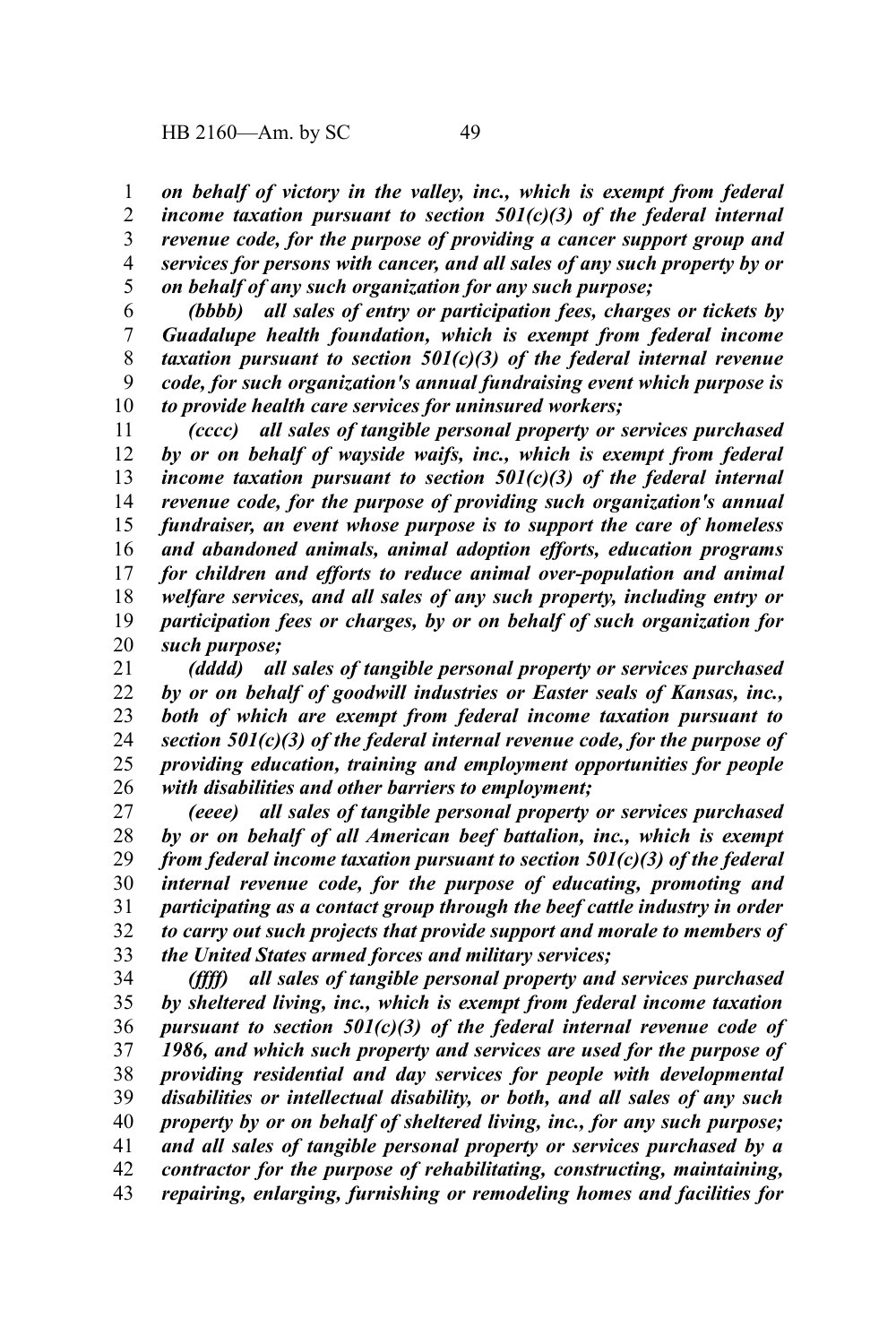*sheltered living, inc., for any such purpose that would be exempt from taxation under the provisions of this section if purchased directly by sheltered living, inc. Nothing in this subsection shall be deemed to exempt the purchase of any construction machinery, equipment or tools used in the constructing, maintaining, repairing, enlarging, furnishing or remodeling such homes and facilities for sheltered living, inc. When sheltered living, inc., contracts for the purpose of rehabilitating, constructing, maintaining, repairing, enlarging, furnishing or remodeling such homes and facilities, it shall obtain from the state and furnish to the contractor an exemption certificate for the project involved, and the contractor may purchase materials for incorporation in such project. The contractor shall furnish the number of such certificate to all suppliers from whom such purchases are made, and such suppliers shall execute invoices covering the same bearing the number of such certificate. Upon completion of the project the contractor shall furnish to sheltered living, inc., a sworn statement, on a form to be provided by the director of taxation, that all purchases so made were entitled to exemption under this subsection. All invoices shall be held by the contractor for a period of five years and shall be subject to audit by the director of taxation. If any materials purchased under such a certificate are found not to have been incorporated in the building or other project or not to have been returned for credit or the sales or compensating tax otherwise imposed upon such materials that will not be so incorporated in the building or other project reported and paid by such contractor to the director of taxation not later than the 20th day of the month following the close of the month in which it shall be determined that such materials will not be used for the purpose for which such certificate was issued, sheltered living, inc., shall be liable for tax on all materials purchased for the project, and upon payment thereof it may recover the same from the contractor together with reasonable attorney fees. Any contractor or any agent, employee or subcontractor thereof, who shall use or otherwise dispose of any materials purchased under such a certificate for any purpose other than that for which such a certificate is issued without the payment of the sales or compensating tax otherwise imposed upon such materials, shall be guilty of a misdemeanor and, upon conviction therefor, shall be subject to the penalties provided for in K.S.A. 79-3615(h), and amendments thereto;* 1 2 3 4 5 6 7 8 9 10 11 12 13 14 15 16 17 18 19 20 21 22 23 24 25 26 27 28 29 30 31 32 33 34 35 36 37 38

*(gggg) all sales of game birds for which the primary purpose is use in hunting;* 39 40

*(hhhh) all sales of tangible personal property or services purchased on or after July 1, 2014, for the purpose of and in conjunction with constructing, reconstructing, enlarging or remodeling a business* 41 42 43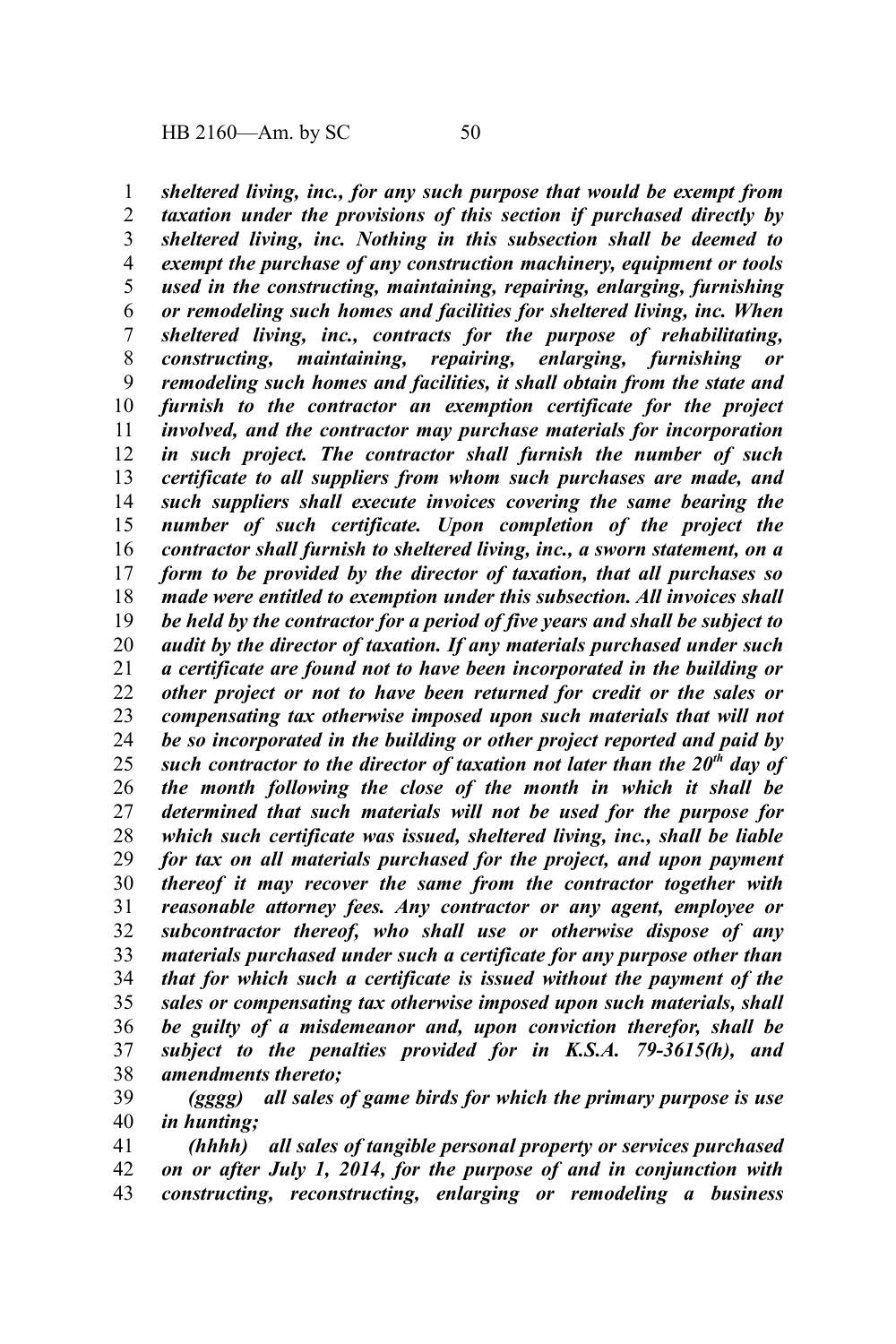*identified under the North American industry classification system (NAICS) subsectors 1123, 1124, 112112, 112120 or 112210, and the sale and installation of machinery and equipment purchased for installation at any such business. The exemption provided in this subsection shall not apply to projects that have actual total costs less than \$50,000. When a person contracts for the construction, reconstruction, enlargement or remodeling of any such business, such person shall obtain from the state and furnish to the contractor an exemption certificate for the project involved, and the contractor may purchase materials, machinery and equipment for incorporation in such project. The contractor shall furnish the number of such certificates to all suppliers from whom such purchases are made, and such suppliers shall execute invoices covering the same bearing the number of such certificate. Upon completion of the project, the contractor shall furnish to the owner of the business a sworn statement, on a form to be provided by the director of taxation, that all purchases so made were entitled to exemption under this subsection. All invoices shall be held by the contractor for a period of five years and shall be subject to audit by the director of taxation. Any contractor or any agent, employee or subcontractor of the contractor, who shall use or otherwise dispose of any materials, machinery or equipment purchased under such a certificate for any purpose other than that for which such a certificate is issued without the payment of the sales or compensating tax otherwise imposed thereon, shall be guilty of a misdemeanor and, upon conviction therefor, shall be subject to the penalties provided for in K.S.A. 79-3615(h), and amendments thereto;* 1 2 3 4 5 6 7 8 9 10 11 12 13 14 15 16 17 18 19 20 21 22 23 24 25

*(iiii) all sales of tangible personal property or services purchased by a contractor for the purpose of constructing, maintaining, repairing, enlarging, furnishing or remodeling facilities for the operation of services for Wichita children's home for any such purpose that would be exempt from taxation under the provisions of this section if purchased directly by Wichita children's home. Nothing in this subsection shall be deemed to exempt the purchase of any construction machinery, equipment or tools used in the constructing, maintaining, repairing, enlarging, furnishing or remodeling such facilities for Wichita children's home. When Wichita children's home contracts for the purpose of constructing, maintaining, repairing, enlarging, furnishing or remodeling such facilities, it shall obtain from the state and furnish to the contractor an exemption certificate for the project involved, and the contractor may purchase materials for incorporation in such project. The contractor shall furnish the number of such certificate to all suppliers from whom such purchases are made, and such suppliers shall execute invoices covering the same bearing the number of such certificate. Upon completion of the project, the contractor shall furnish* 26 27 28 29 30 31 32 33 34 35 36 37 38 39 40 41 42 43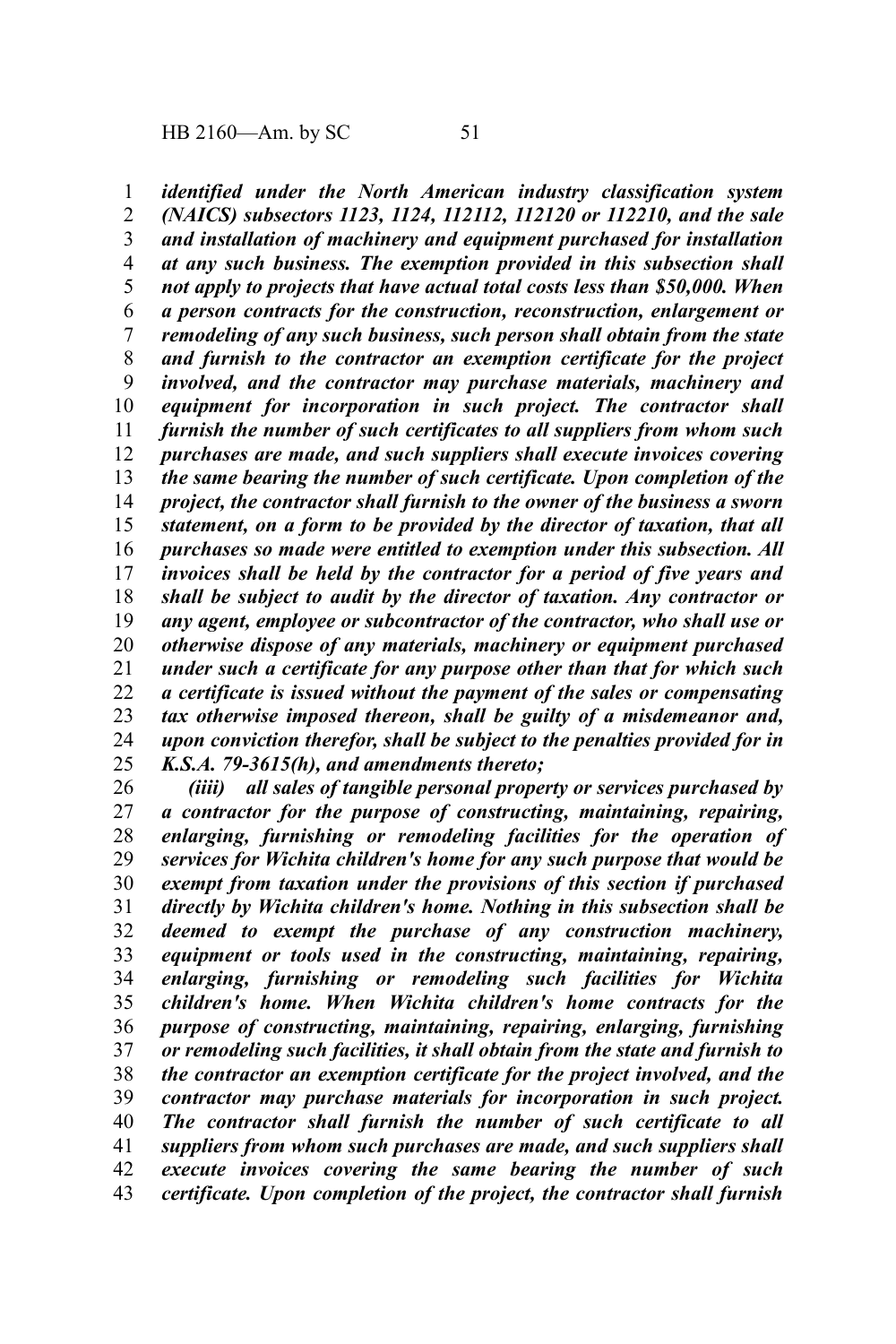*to Wichita children's home a sworn statement, on a form to be provided by the director of taxation, that all purchases so made were entitled to exemption under this subsection. All invoices shall be held by the contractor for a period of five years and shall be subject to audit by the director of taxation. If any materials purchased under such a certificate are found not to have been incorporated in the building or other project or not to have been returned for credit or the sales or compensating tax otherwise imposed upon such materials that will not be so incorporated in the building or other project reported and paid by such contractor to the director of taxation not later than the 20th day of the month following the close of the month in which it shall be determined that such materials will not be used for the purpose for which such certificate was issued, Wichita children's home shall be liable for the tax on all materials purchased for the project, and upon payment, it may recover the same from the contractor together with reasonable attorney fees. Any contractor or any agent, employee or subcontractor, who shall use or otherwise dispose of any materials purchased under such a certificate for any purpose other than that for which such a certificate is issued without the payment of the sales or compensating tax otherwise imposed upon such materials, shall be guilty of a misdemeanor and, upon conviction, shall be subject to the penalties provided for in K.S.A. 79- 3615(h), and amendments thereto;* 1 2 3 4 5 6 7 8 9 10 11 12 13 14 15 16 17 18 19 20 21 22

*(jjjj) all sales of tangible personal property or services purchased by or on behalf of the beacon, inc., that is exempt from federal income taxation pursuant to section 501(c)(3) of the federal internal revenue code, for the purpose of providing those desiring help with food, shelter, clothing and other necessities of life during times of special need;* 23 24 25 26 27

*(kkkk) all sales of tangible personal property and services purchased by or on behalf of reaching out from within, inc., which is exempt from federal income taxation pursuant to section 501(c)(3) of the federal internal revenue code, for the purpose of sponsoring self-help programs for incarcerated persons that will enable such incarcerated persons to become role models for non-violence while in correctional facilities and productive family members and citizens upon return to the community*; and 28 29 30 31 32 33 34 35

*(llll) all sales of tangible personal property and services purchased by Gove county healthcare endowment foundation, inc., which is exempt from federal income taxation pursuant to section 501(c)(3) of the federal internal revenue code of 1986, and which such property and services are used for the purpose of constructing and equipping an airport in Quinter, Kansas, and all sales of tangible personal property or services purchased by a contractor for the purpose of constructing and equipping an airport in Quinter, Kansas, for such organization, that would be* 36 37 38 39 40 41 42 43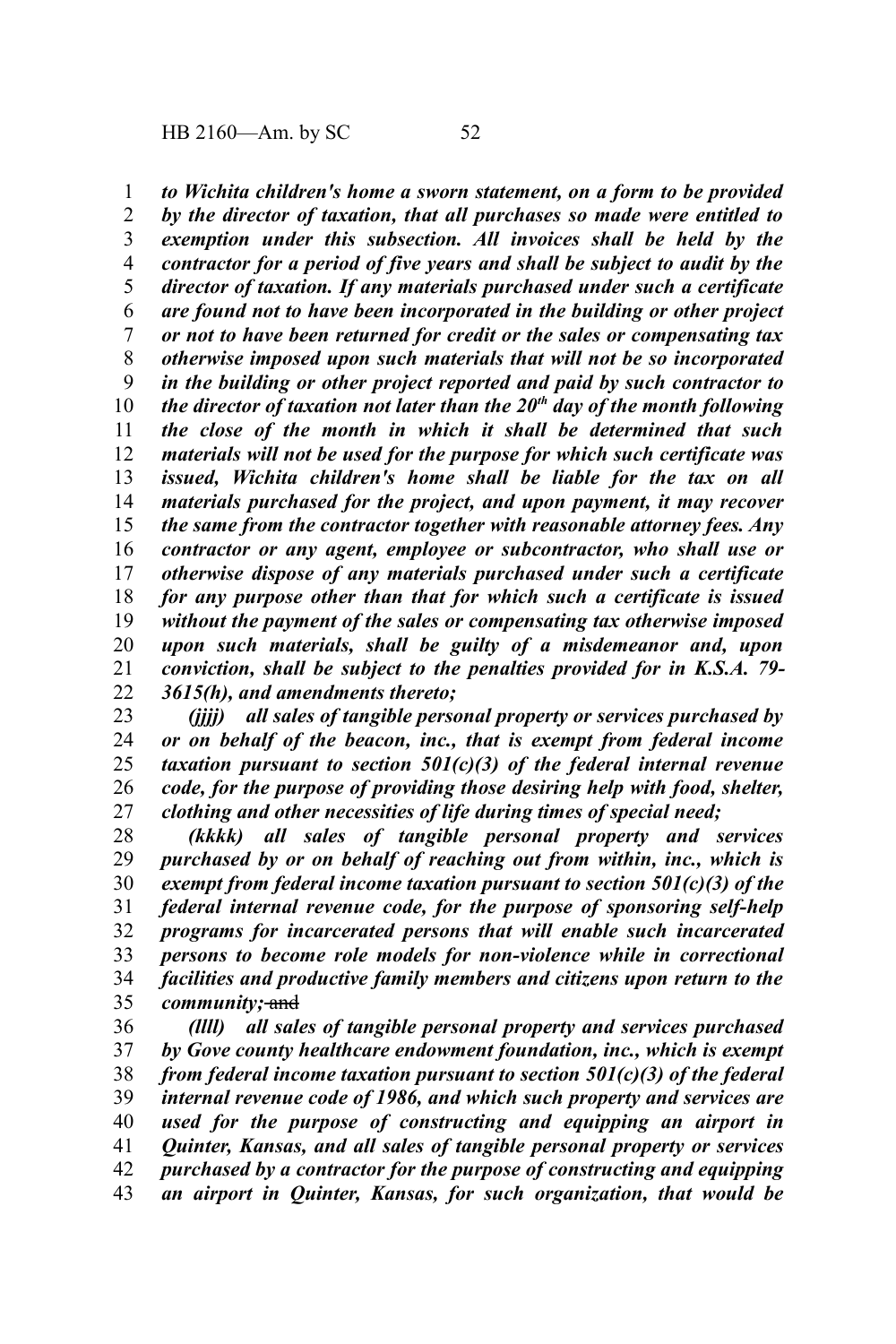*exempt from taxation under the provisions of this section if purchased directly by such organization. Nothing in this subsection shall be deemed to exempt the purchase of any construction machinery, equipment or tools used in the constructing or equipping of facilities for such organization. When such organization shall contract for the purpose of constructing or equipping an airport in Quinter, Kansas, it shall obtain from the state and furnish to the contractor an exemption certificate for the project involved, and the contractor may purchase materials for incorporation in such project. The contractor shall furnish the number of such certificate to all suppliers from whom such purchases are made, and such suppliers shall execute invoices covering the same bearing the number of such certificate. Upon completion of the project, the contractor shall furnish to such organization concerned a sworn statement, on a form to be provided by the director of taxation, that all purchases so made were entitled to exemption under this subsection. All invoices shall be held by the contractor for a period of five years and shall be subject to audit by the director of taxation. If any materials purchased under such a certificate are found not to have been incorporated in such facilities or not to have been returned for credit or the sales or compensating tax otherwise imposed upon such materials that will not be so incorporated in such facilities reported and paid by such contractor to the director of taxation no later than the 20th day of the month following the close of the month in which it shall be determined that such materials will not be used for the purpose for which such certificate was issued, such organization concerned shall be liable for tax on all materials purchased for the project, and upon payment thereof it may recover the same from the contractor together with reasonable attorney fees. Any contractor or any agent, employee or subcontractor thereof, who purchased under such a certificate for any purpose other than that for which such a certificate is issued without the payment of the sales or compensating tax otherwise imposed upon such materials, shall be guilty of a misdemeanor and, upon conviction therefor, shall be subject to the penalties provided for in K.S.A. 79- 3615(h), and amendments thereto. The provisions of this subsection shall expire and have no effect on and after July 1, 2019; and* 1 2 3 4 5 6 7 8 9 10 11 12 13 14 15 16 17 18 19 20 21 22 23 24 25 26 27 28 29 30 31 32 33 34 35

*(mmmm) all sales of gold or silver coins; and palladium, platinum, gold or silver bullion. For the purposes of this subsection, "bullion" means bars, ingots or commemorative medallions of gold, silver, platinum, palladium, or a combination thereof, for which the value of the metal depends on its content and not the form.* 36 37 38 39 40

Sec. 2. 4. K.S.A. 2018 Supp. 12-187 is, 12-189 and 79-3606 are hereby repealed. 41 42

Sec.  $\frac{3}{2}$ , 5. This act shall take effect and be in force from and after its 43